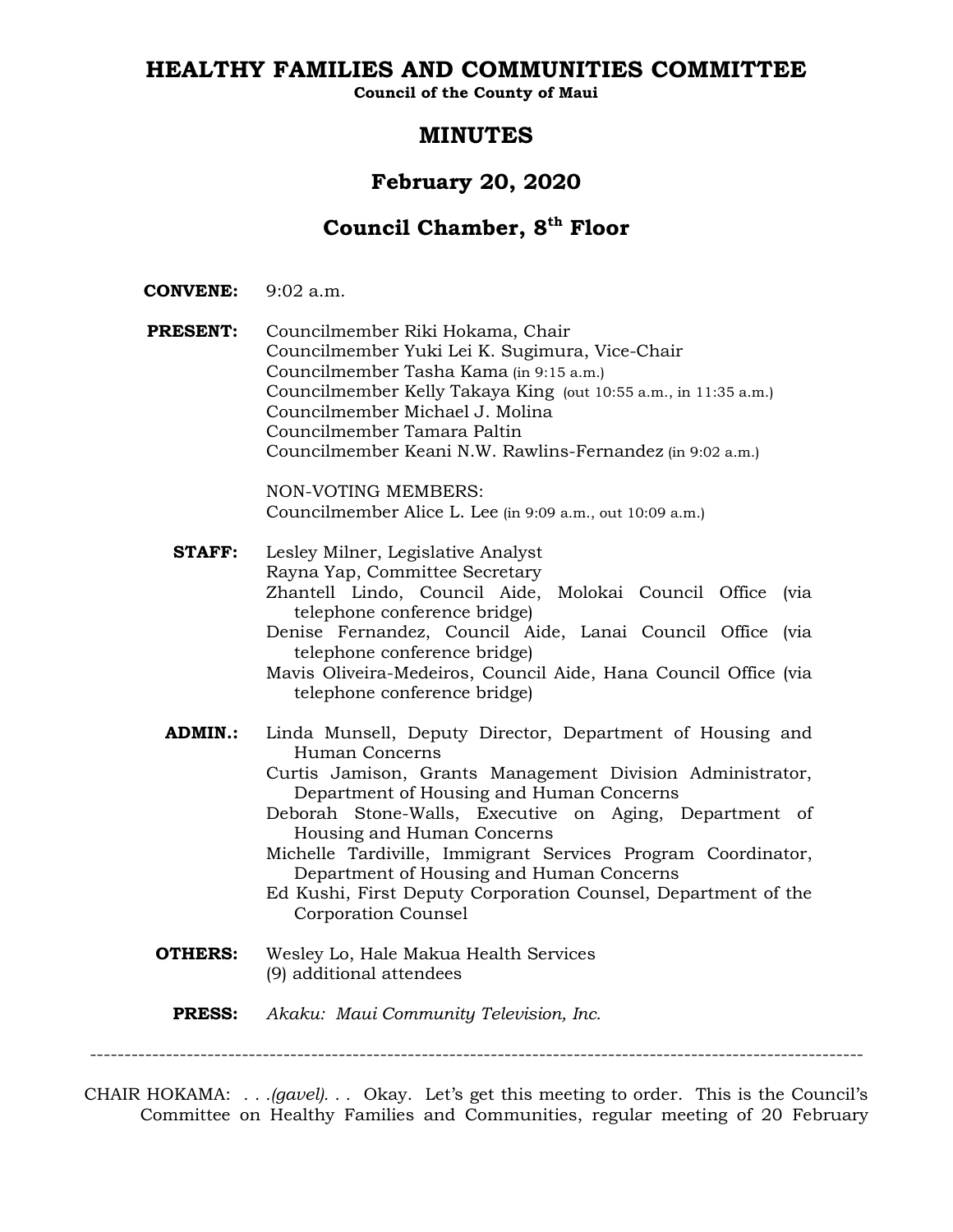2020. That sounds pretty good. Present this morning we have Vice-Chairman Sugimura.

VICE-CHAIR SUGIMURA: Good morning, Chair.

CHAIR HOKAMA: Good morning. Member Paltin.

COUNCILMEMBER PALTIN: Aloha kakahiaka, Chair.

CHAIR HOKAMA: Aloha. Ms. King.

COUNCILMEMBER KING: Aloha kakahiaka.

CHAIR HOKAMA: Aloha. And Mr. Molina.

COUNCILMEMBER MOLINA: Aloha, Chairman.

CHAIR HOKAMA: Okay. Ms. Kama has indicated she's running late so she's excused, and I am not sure where Ms. Rawlins-Fernandez is at this time. Okay, she'll be here shortly. Thank you. At this time, we have two items for today's review. One is the, our Hale Makua project, as well as the general budgetary overview of Housing…I take that back, of the Department of Housing and Human Concerns we'll review Human Concerns portion. Ms. Kama will review the Housing component of the Department. So, we'll start off with anyone wishing to provide testimony before this Committee. We welcome Ms. Rawlins-Fernandez.

COUNCILMEMBER RAWLINS-FERNANDEZ: Aloha kakahiaka, Chair.

- CHAIR HOKAMA: Aloha. Anyone wishing to provide testimony, please make yourself known to our District Offices or to the Council Staff. Is there anyone…
- MS. MILNER: We have no testifiers in the Chambers.
- CHAIR HOKAMA: None in the Chambers. Do we have any in the District Offices?
- MS. MILNER: None in the District Offices.
- CHAIR HOKAMA: Okay. I'll allow the District Offices a few more minutes in case there's some late residents wishing to provide comment.

# **ITEM HFC-35: HALE MAKUA MASTER PLANNING (DEPARTMENT OF HOUSING AND HUMAN CONCERNS)** (MISC)

CHAIR HOKAMA: We'll move forward with the agenda, HFC-35, heading of Hale Makua Master Planning. This is from a communication dated December 20, 2019. This is regarding Grant Agreement G5051, relating to the planning, design, and consolidation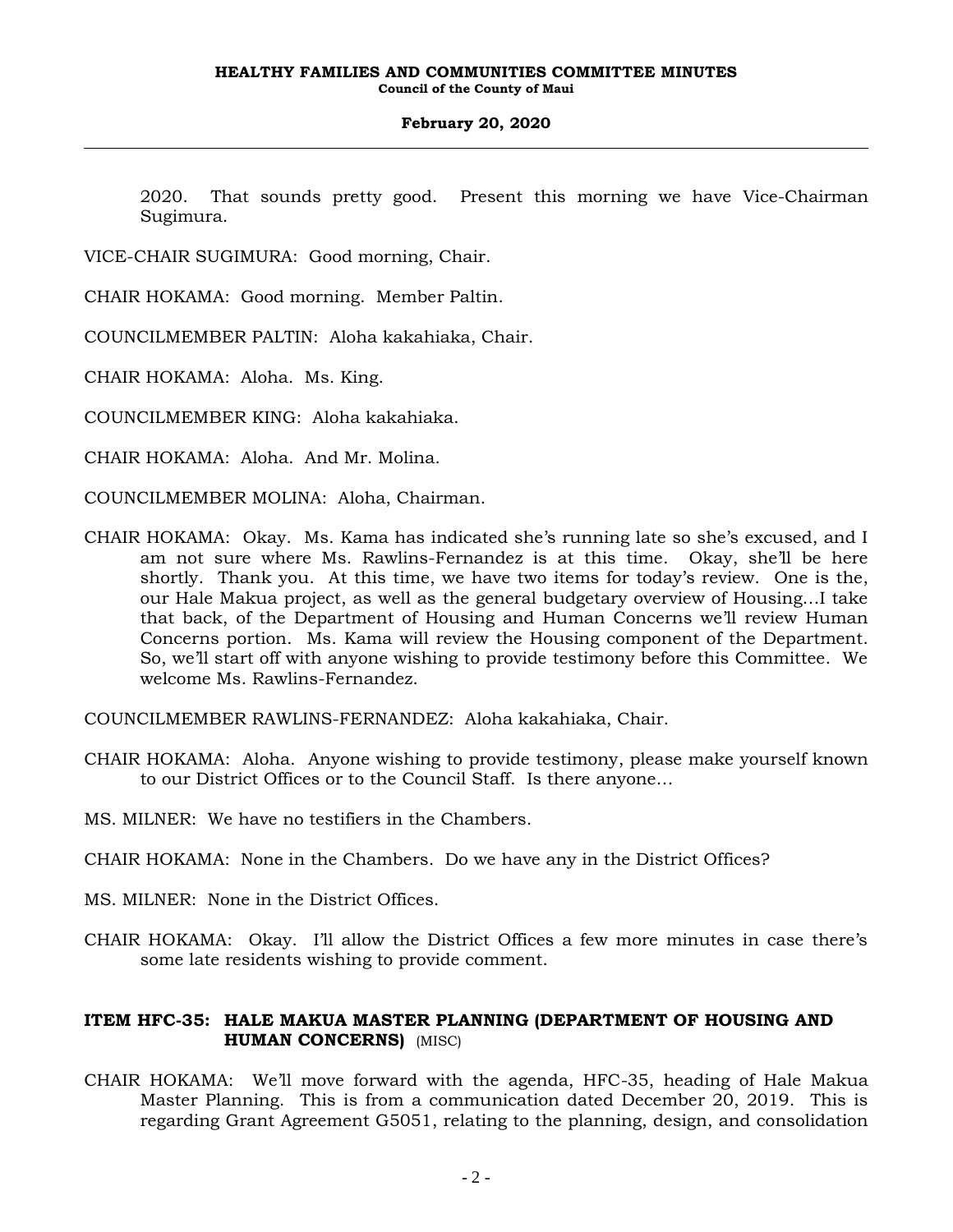of the Hale Makua Kahului and Wailuku campuses. This morning we have Mr. Lo from Hale Makua who will be…as Executive Director will be providing comments and is the resource for this project. We also have our Deputy from the Department, Linda Munsell who is also able to give us any comments. So, I'll ask the Department if they have anything to share at this time.

MS. MUNSELL: Good morning, Chair.

CHAIR HOKAMA: Good morning.

- MS. MUNSELL: I'm Linda Munsell, I'm the Deputy Director for the Department of Housing and Human Concerns. In November, we executed a grant agreement with Hale Makua for this project, and since Mr. Lo is here, I'll go ahead and let him make any comments and talk about this project. Thank you.
- CHAIR HOKAMA: Okay. Mr. Lo, good morning. Thank you for joining us. Can you please give us an update of where the project is?
- MR. LO: Mr. Chair, Councilmembers, I'm going to apologize in advance for my raspy voice here, I'm just getting over a cold so that's the Chinese guy with a cough so I'm just a *. . .(inaudible). . .* Let's see, so we have started the preliminary portion of the master plan. Let me digress a little bit. There's actually two parts of the Hale Makua effort. Last year, this…previous Council and Administration had approved a lease over approximately seven-and-a-half acres of land at Kahului Community Center. And the initial portion was going to be available, a 2.8-acre piece known as the gateball field, and we are currently in the process of trying to look at the possible relocation of some of our beds from Wailuku down to that facility as well as some other medical office uses. We have done some concept design. We are about ready to start identifying potential partners on the site to provide health services in the area. And, you know, we are…after we identify that, we will start the EA process, you know, the SHPD and all those, the various entitlement process. So, that is moving along, part and parcel to the entire master planning effort. If you recall, the last Council had approved also a resolution regarding master planning of the entire 34-acre parcel related to housing, senior health, activities for our senior community as our population ages. To this end, we did execute a grant with Department of Housing and Human Concerns. And we have started the initial portion of that, and that is a, we went out for proposals for something we refer to as the Health Impact Assessment. So, just as quickly, the scope of the Health Impact Assessment loosely is that we wanted to start gathering data on the various parks and streets and activities around there and create a mapping of interest in the area around health, and this would include but not limited to things like affordable housing, workforce economic development, the built environment, healthy eating, active living, healthcare, community interests, recreational activities, social services and activities. And also I've asked that in this assessment we identify potential opportunities even related to the transit-oriented development, the project that's occurring near the site. We also asked for an asset mapping of potential assets available for redevelopment including human capital, businesses, organization amenities that could potentially be part of that. The general process is after that is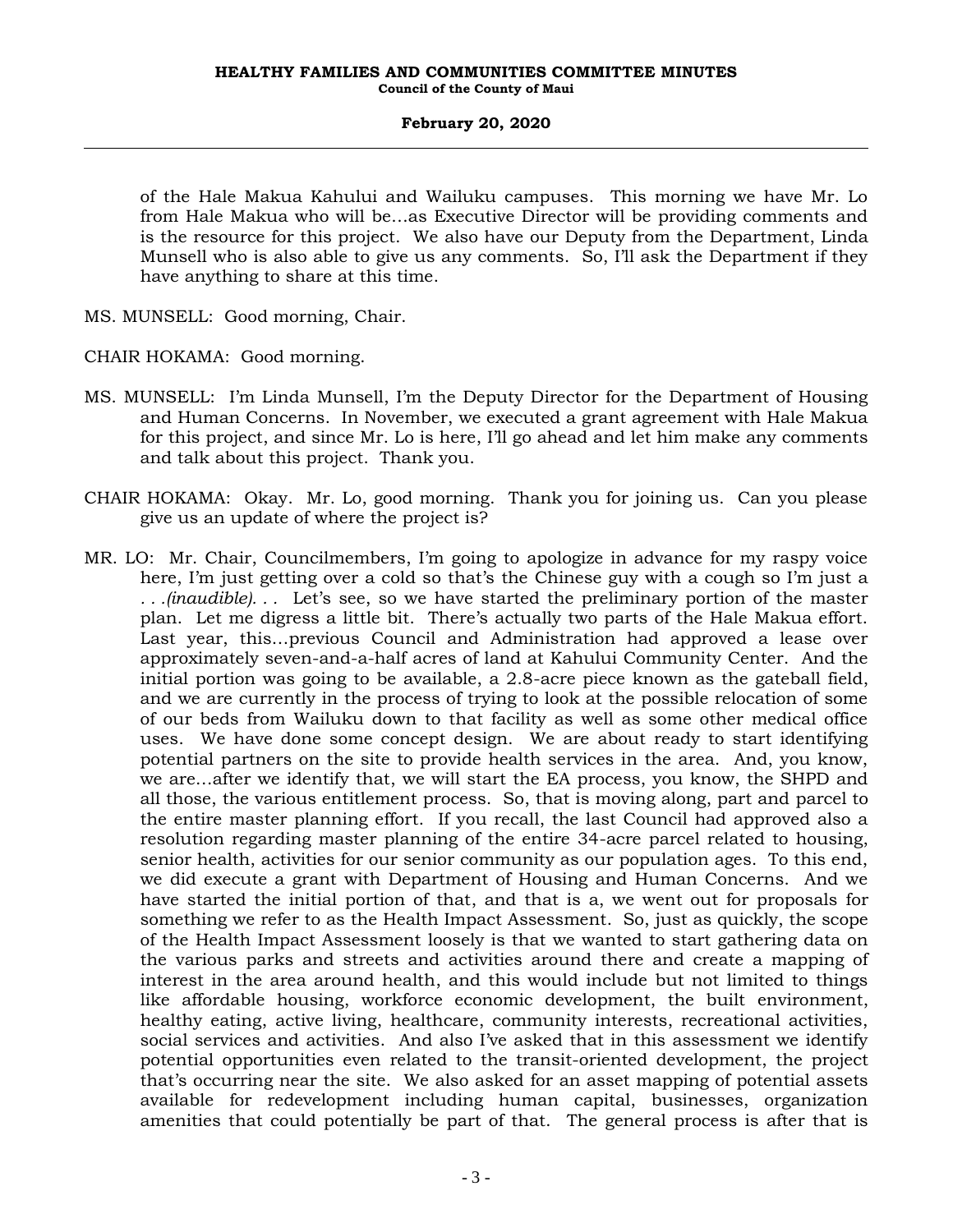## **February 20, 2020**

that the contractor would be reaching out to the community to try to get community engagement without any plan there for the park, to get, sort of find out what the interest of the community were around health and start using the previously Statewide-prepared Community Health Needs Assessment to drive the baseline health and social conditions that will be likely affected by any potential master plan in the area. So, we went out for proposals, we had a couple proposals, and we ended up choosing a company called Islander Institute which is, some of you may be familiar with the name Andrew Aoki, so he is the principle of Islander Institute. And he has commenced work and I would say that we are \_\_\_\_\_ very hands-off on this. We are allowing him to identify groups as well as interview groups to determine potential, you know, what's going on in the community and what the…we really want to hear what the community has before proposing any types of project. So, just a couple things that I wanted to state about the project. So, the Health Impact Assessment is a different kind of process than what people are used to. The goal is to understand the, many different factors that affect community health with particular focus on our kupuna, now and in the future. The Health Impact Assessment will identify things that create health in Central Maui, discover opportunities to build greater health, and provide guidance for any future endeavors. So, it is not a traditional master planning process. At this point in time, it serves as a precursor to. They did want to have the utmost integrity in the process. And they're building on the Statewide Community Health Needs Assessment was recently conducted. And in it, they describe a more holistic and realistic picture of health in Hawaii, including ideas such as how relationships and a sense of purpose impact health and how health…how the whole community affects health of individuals. I think many of you will know that as social determinants of health. They're currently in the information gathering stage. They're meeting with various stakeholder groups to talk story. The style is you should, you know, they wanted to make sure that they get the community *. . .(inaudible). . .* people to talk to. And they're making every effort to do that. In fact, the outreach has been so great at this point in time, we are contemplating expanding the scope to allow for further interviews. So, although I do not have a report at this point in time, they're saying as much has been learned already from the initial interviews and focus groups. We have met many stakeholders in Kahului park which is currently generating health benefits for community members. People are also concerned for kupuna and their own prospects of remaining in Maui as they age. The economic issues such as jobs, the high cost of living, and housing prospects are also huge factors in health of Maui residents. In every interview and focus group to date, the good-intentioned ideas of Maui people are coming through, and, you know, again although we don't have a report yet, he…they did state that a shared vision of community health is definitely starting to emerge. And just a quick update I got this morning is they've talked to approximately 140 people so far. They come from healthcare organizations, social-serving nonprofits, government agencies, businesses, or people who we sought simply because they are residents of Central Maui, including elderly, caretakers, and park users. No matter what their affiliation we've been asking everyone to share their own personal experience with health and aging in Maui and for their thoughts on how to strengthen health in the community, particularly folks and kupuna. As has been our past experience, the conversations have been very broad with people recognizing all the health factors including cost of living, transportation, housing, social activity,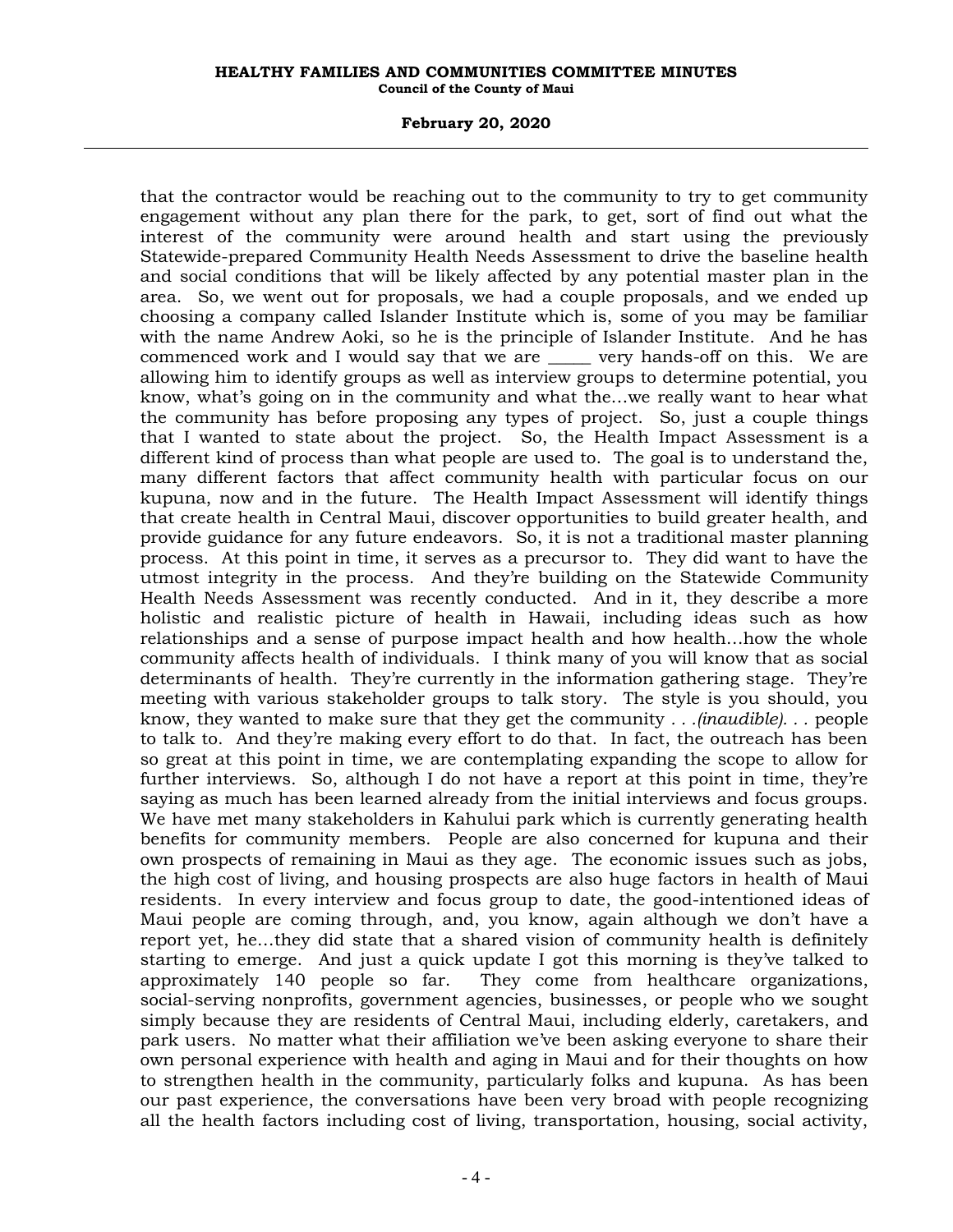## **February 20, 2020**

community cohesiveness, and of course health services, so. The timeline on this is, I understand he started writing this, but we are not anticipating a final report until May on this, and this will drive our next steps from there. I frankly have not had a formal update, and we've been trying to stay hands-off on this and allow the community to do this, but I think some of the people in this room and in this Council have had a few conversations, I know they're trying to reach out to the appropriate department or committee chairs to talk and will continue to outreach. But that's sort of the fast, quick…I know it wasn't fast but quick and dirty update on the Health Impact Assessment, Mr. Chair.

CHAIR HOKAMA: Thank you, Mr. Lo. I know we have new Members that are from…not from last term but for those of you that were from last from term, you have a sense of where we are with the update. For those who weren't with us last term, part of us, the Council last term was thinking of a more broader and regional perspective. So, for Wailuku and our sister district Kahului, yeah, part of the more regional planning was that with the age of the Wailuku facility and Mr. Lo's desire and request for support, grant support, we had a chat and part of the conclusions that the Council supported Mr. Lo was that it may make more sense for us to put our resources on a bigger campus such as Kahului, consolidate, and optimize their operations and efficiencies than split it on two separate campuses. And so, Mr. Lo was open, he talked to his board, and also we were aware Saint Anthony School had intentions of finding expansion space or a new site. So, in the last community plan, they looked for another 50-acre site that is not part of the existing school. Okay. It ended up where they are. But they're interested in the Hale Makua piece which the County has authority over the Wailuku campus, okay. So, if Mr. Lo moves then that school has an opportunity to grow and be a viable private institution, 'cause I believe Wailuku needs a school, that type of school here. So, part of it again, Members, is the regional prospect and how all of these things here regarding the County's projects will be consolidated, coordinated, including if and when we will ever go and do another bridge for Iao River which is the Mission Street road alternate path that Public Works has been talking about for decades. Okay. It's a condition of zoning of a project, that is why the County is not doing it. Condition of zoning for another project. But that's some of the background of how we would look at the road system to take care of the school, the adjustments of Kahului, the drainage, the water, and how we're going to make Wailuku revitalized. That was all part of the regional thinking. And with the Kahului project comes should the County consider building out Kamehameha Avenue as it was always intended to be a four-lane highway to get through traffic from one end to the other. This was planned from the '60s, this four-lane road. Okay. So, that is some of the background of where we are with Mr. Lo's project. And the Council had agreed that we want this project to be run by them, not our departments. Our departments will complement and support but this is not their project. Okay. Let me make that clear. And I made that very clear last term when we approved it. Mr. Victorino, we had a good talk, he understands and he has been supportive of it. So, we are going to let Mr. Lo run it and right now he's in his due diligence and you heard he's talked to 140 interested groups or people which is what we want before they come up with a proposal for this Council to consider. You will be the ones to consider the project, and you will be the ones to decide whether it goes forward or not.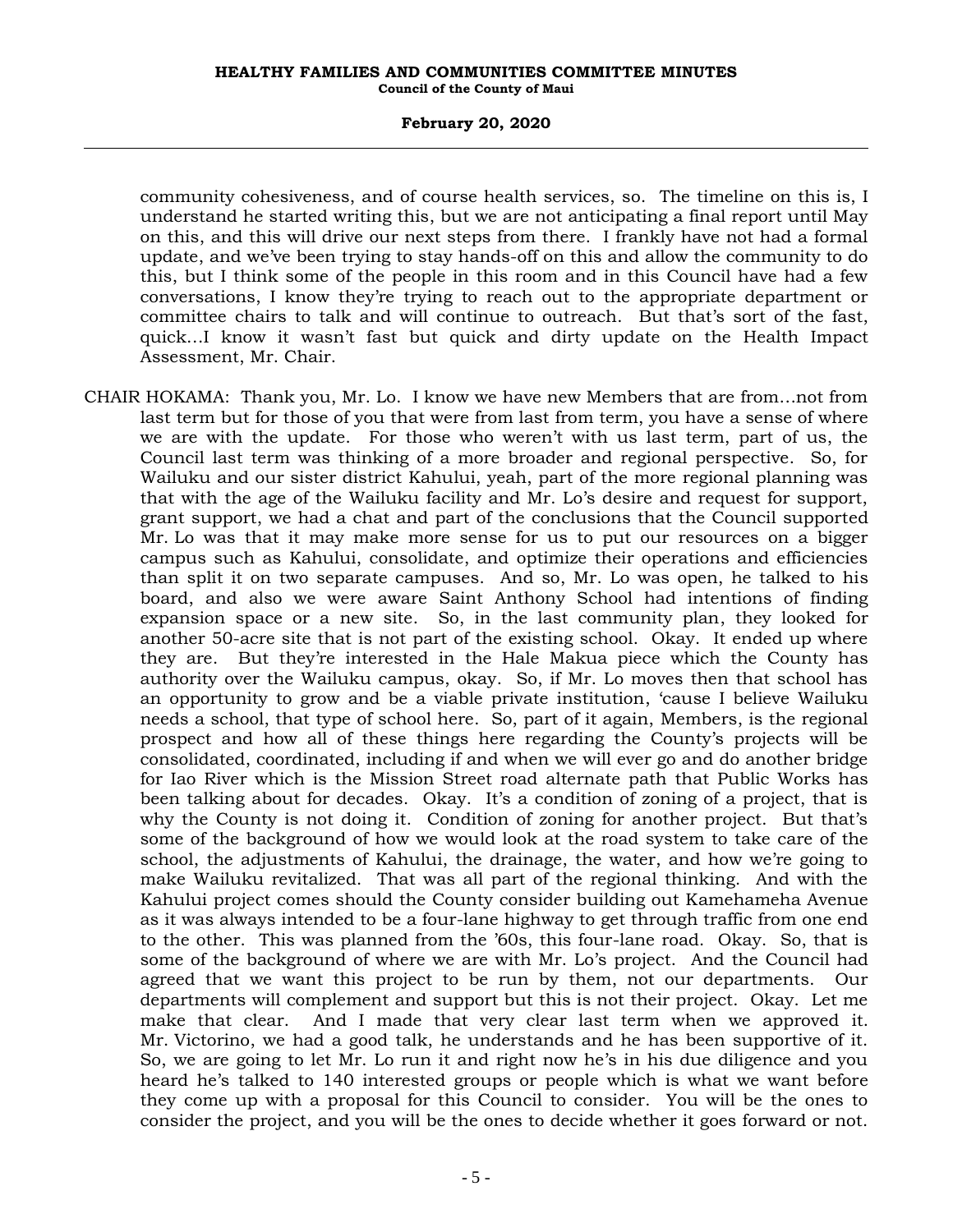So, this is where we are in this…at this time with this project. I'd like to welcome Ms. Kama to the Committee meeting, and Ms. Lee.

COUNCILMEMBER KAMA: Thank you, Chair.

- CHAIR HOKAMA: Ms. Kama, you had a question?
- COUNCILMEMBER KAMA: Yes, I did. So, in terms of the Hale Makua campus, so would the County consider selling that to Saint Anthony or would they look at a land exchange with the Catholic Diocese or what would they…
- CHAIR HOKAMA: We never reached that part of the discussion. All I know is that the church has expressed interest for this opportunity. And of course they need to talk to their people, their archdiocese. They need to talk to the bishop and see how the church feels about expansion, if they still want to move forward with the expansion that they had indicated during the last decade.

COUNCILMEMBER KAMA: Okay. Thank you.

CHAIR HOKAMA: Yes, Ms. Lee?

COUNCILMEMBER LEE: Did you have your hand up? Oh okay. Thank you, Mr. Chair. In regard to that last question, I believe that property is not owned by Hale Makua, that property is owned by the State --

CHAIR HOKAMA: Yeah, executed to the County.

COUNCILMEMBER LEE: --under a…under executive order.

CHAIR HOKAMA: Yes.

COUNCILMEMBER LEE: Yeah. Thanks.

- CHAIR HOKAMA: Yeah. So, at this time we have the jurisdiction of us from the State. And they have indicated that they're open to other public uses. Ms. Sugimura?
- VICE-CHAIR SUGIMURA: I was just wondering, in his presentation I heard you say something about the gateball field and at the Kula…I mean I'm sorry, at the Kahului park. So, what did you say? I missed it.

CHAIR HOKAMA: Mr. Lo?

MR. LO: Mr. Chair, so the lease…so initially…quick background, there was a discussion in the last Council that the entire 34 acres was going to be leased to Hale Makua, which it was just a discussion, it never occurred that way because there was no real firm plan. So, the initial lease that was approved but not yet executed is for 7.4 acres which starts from, it's going to be Kaulana Street where the gateball field is, you know,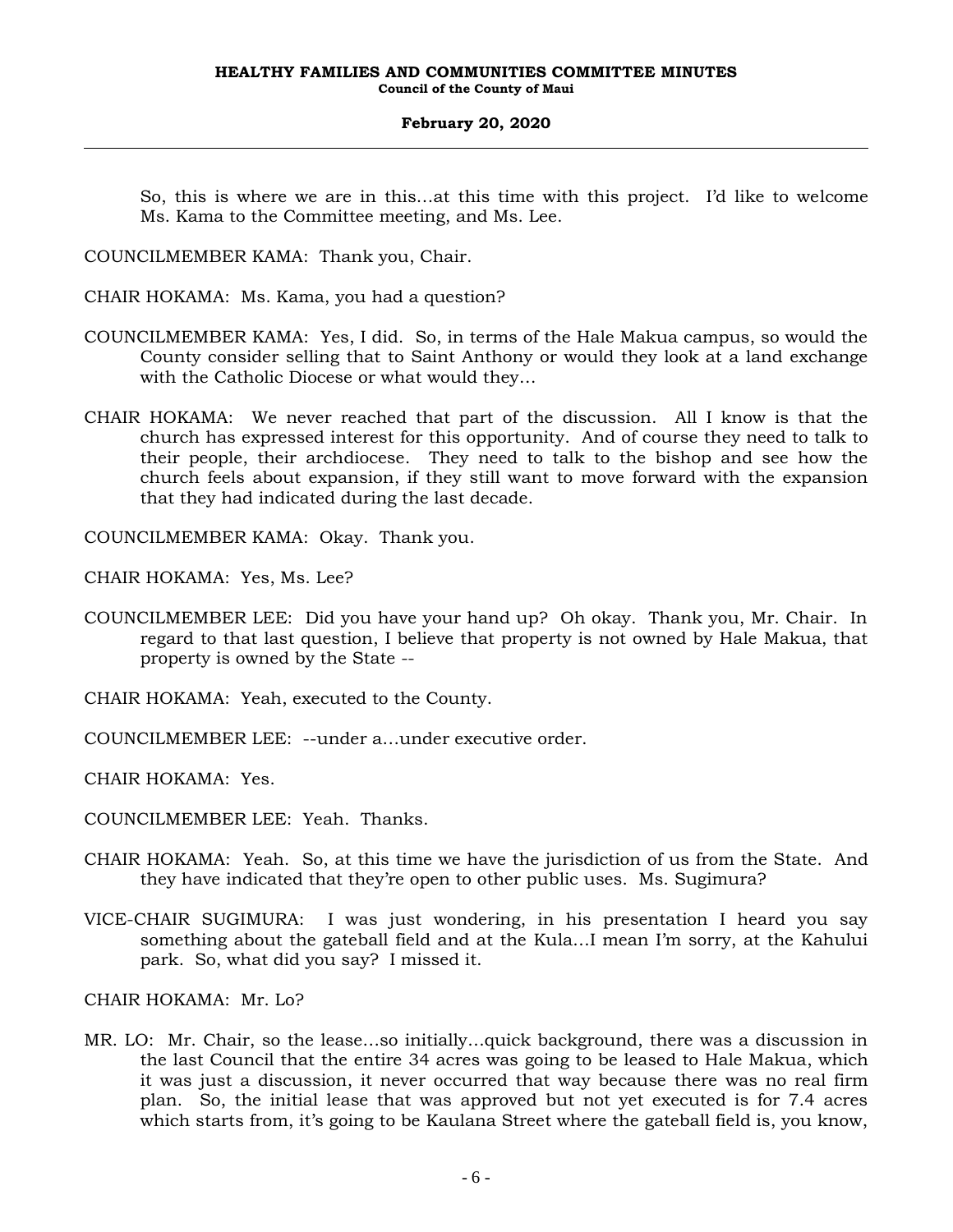# **February 20, 2020**

Kaulana and Laau, yeah. And it goes up past the community center up to the pool but does not include the pool and does not include the pool parking lot if you will down below. The lease was structured where the 2.8 acres which is if you will the corner of Kaulana and Laau up against the trees straight up so it's just grass and does not touch a thing. It would be available for…upon execution of the lease, would be available for development, you know, as we do some Change in Zoning to Public/Quasi-Public. The other part which includes the community center would not be under our control or, you know, basically it would just a bifurcated lease where that would require a Department of Parks, I think the Parks Director approval to commence any control over that parcel. So, the initial gateball field, we have been looking to start…we have been exploring building some additional long-term care or rehabilitation beds to allow us eventually over time to potentially relocate the Wailuku residents, yeah, 'cause we can't, you know, we need to have two places, we can't, you know, obviously we need to make sure there's a place down there. But because of building costs and everything, we have been looking to see if there would be additional healthcare uses that could benefit the community and also lower the cost. And in spirit of the entire park is provide services for the entire community. I think the goal is not to institutionalize people, it's actually to keep people at home so we're trying to look for that ability. So, we are currently in that process. I mean we don't have any designs. We don't have an EA. We've just been starting to talk about concepts and what could fit on that property if we were to do it. We still have a ways to go on that.

# CHAIR HOKAMA: Okay. Ms. Paltin?

COUNCILMEMBER PALTIN: Thank you, Chair. Thank you, Mr. Lo, for your presentation. I was reading the document on the Granicus, and I just was wondering if there's any other locations considered given the heavy community use of the community center, the swimming pool, the tennis courts, the soccer fields, and whatnot. If there's all the whole community recreating at this regional multigenerational complex, is it going to affect the people, the…in their, you know, maybe they want peace and quiet, they don't want people yelling or cheering and things like that. And is the goal to take this all away from the community or just are we limiting it to the 2.8 acres? And if so, then wouldn't there be a better location where, you know, you could expand and not be interfered by the recreating public?

# CHAIR HOKAMA: Mr. Lo?

MR. LO: Mr. Chair, Councilmember, so let's see, I'm trying to organize my thoughts. The consolidation of the locations is because our current Kahului, our larger facility is right next door. So, we have been looking at that location as our primary thing because of the…it's really hard to operate two locations that are seven minutes apart, and frankly we truck our food up to Wailuku and we truck our laundry down from Wailuku to Kahului. So, it really is a pretty much of a…and, you know, it's not very efficient operationally. So, that was the initial intent. But then this whole notion of well, this is a well-located facility and there is no plans, the idea is for the community to drive what's important and what's needed so there has been discussions with the soccer…I understand there's been discussion, I have not been part of those. With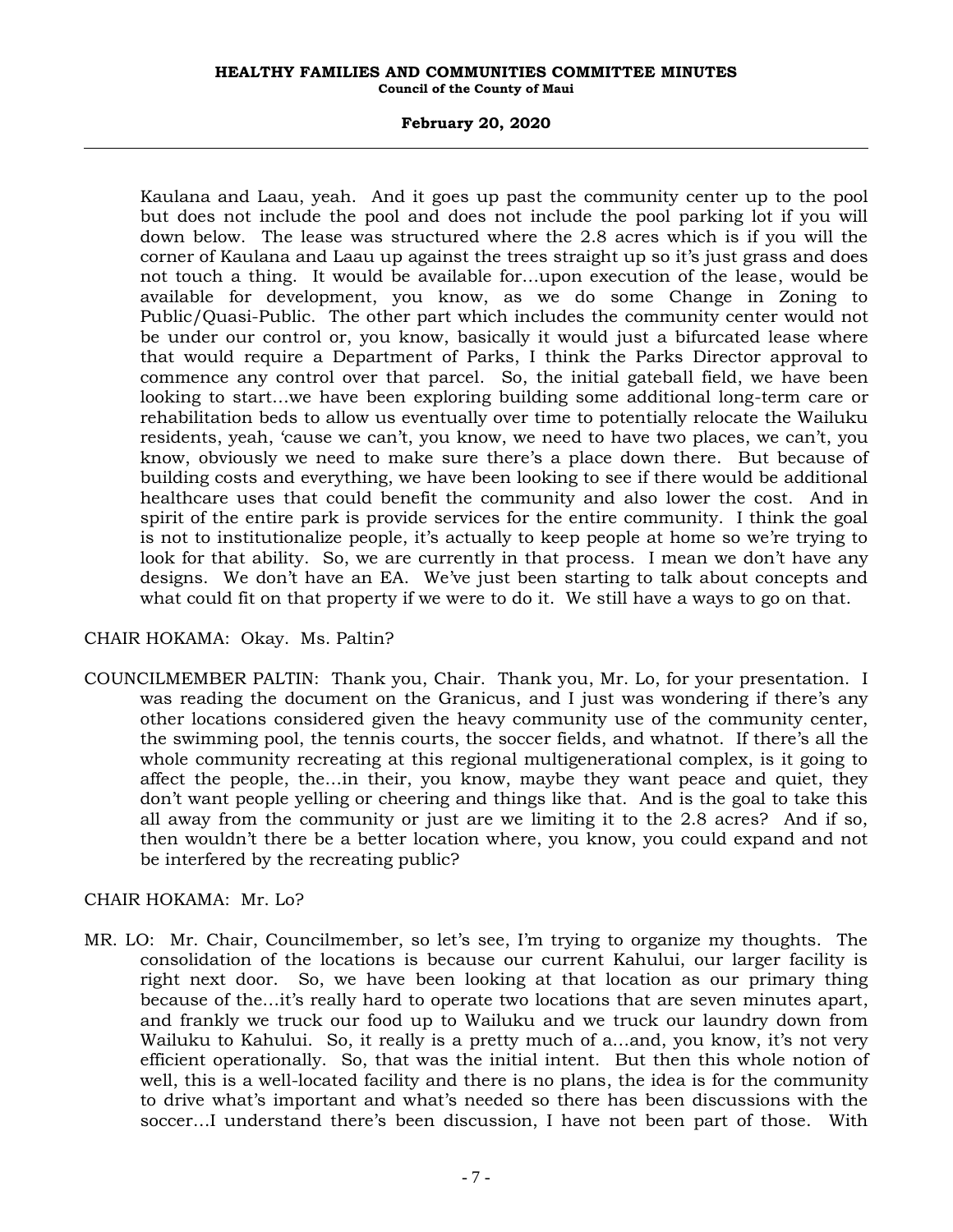## **February 20, 2020**

some soccer groups, some of the pool users. I understand that they, you know, are going to talk to some of the tennis users. But the idea was to have the community drive it. Now, the Council previously…we don't have control over…there is no lease or even an approved lease on the pool or the soccer fields or the walking paths, anything right now. The idea was to try to see what the community would want there. And I'm not…I'm just going to state my understanding of it is I think a previous Administration had said well, you know, there are lots of other parks coming on too. Is there a way we can use this collectively somehow, however the community drives it for the betterment of the community? So, based on that, we…the whole purpose of the Health Impact Assessment is to get community engagement to help them determine it as opposed to us. You know we don't have any ideas. In fact, I think there's a…although we're in somewhat of the, being the steward of this study, Hale Makua is not going to be operating all these things. I mean we're not a affordable housing developer, we are not a community center operator, but, you know, if we can incubate it where there is an idea to create a center that the community desires and is vetted out, I think that that's, you know, we're hoping at some point in time to jettison it off into its own nonprofit or something, so.

COUNCILMEMBER PALTIN: So, if the current users of that regional complex want to keep it as a regional complex then it'll remain a regional complex?

CHAIR HOKAMA: Not necessarily.

MR. LO: Mr. Chair?

CHAIR HOKAMA: Mr. Lo?

- MR. LO: You know I think the Health Impact Assessment is to assess what, you know, what the needs are and around health. I mean we're following the resolution that the Council approved. You know I think at that point in time when we move forward on what the findings are, I think that, you know, we just want to do what's right for the community and however that works. You know, I can't anticipate, you know, what's going to come out of the thing. I would say that there…it is 34 acres and there are ways for many things to coexist also there. There is a community center and maybe there's ways to change it and use it maybe as a senior center-ish type of thing or…and whether it's County or not, I think that there's, you know, we want to let the community decide.
- COUNCILMEMBER PALTIN: So, if the community loses their soccer fields, tennis courts, swimming pools, and community center, walking trails, is there a commitment to provide them with that at another location?

MR. LO: Mr. Chair?

CHAIR HOKAMA: That would be the Council's decision.

MR. LO: Yeah. The Council…Mr. Chair?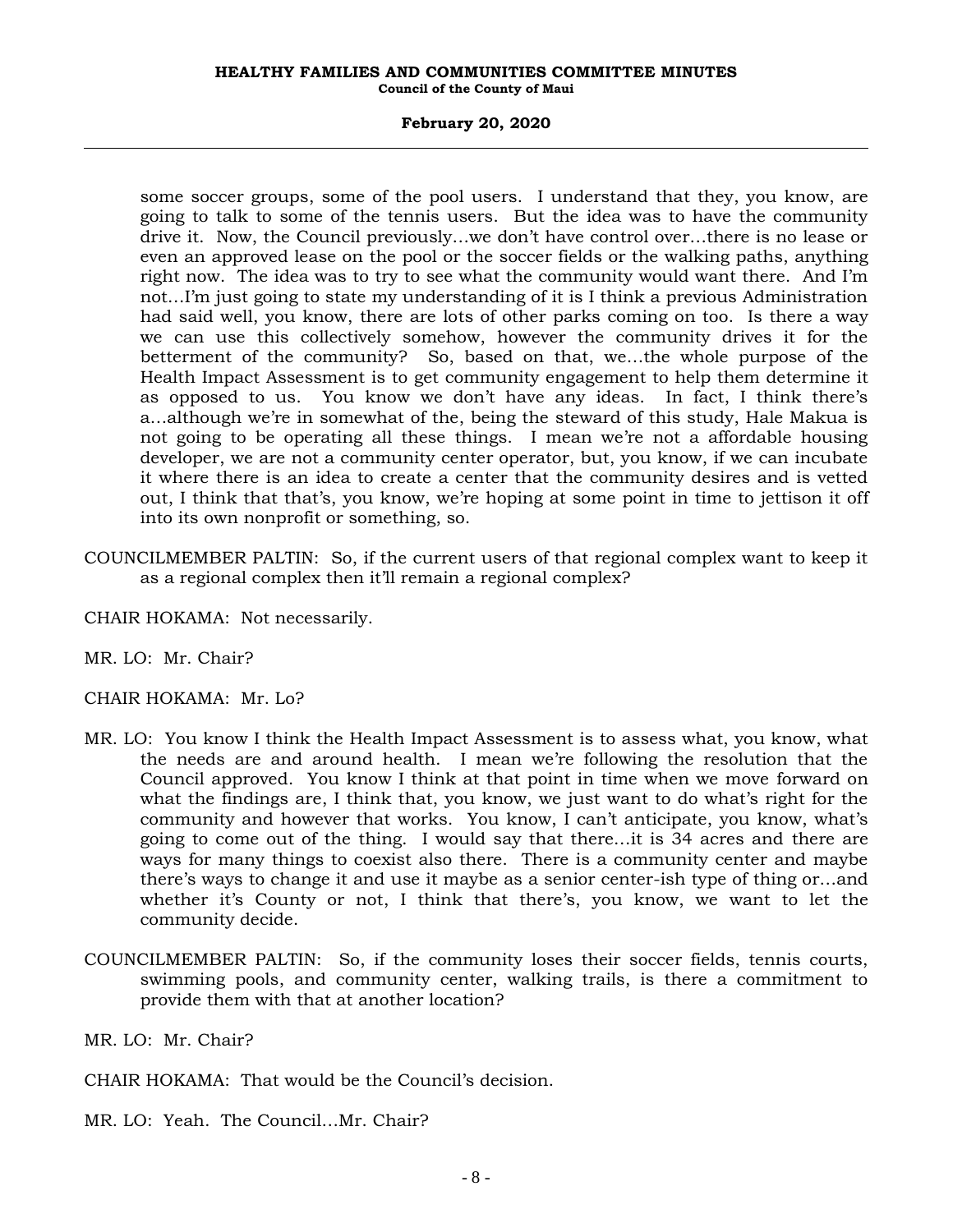## **February 20, 2020**

# CHAIR HOKAMA: Mr. Lo?

- MR. LO: The…we have no interest in the soccer field. I mean it is owned by the County and we do not have any rights to that land at this point in time. There was just a resolution approved. So, you know, we are just doing an assessment of the health needs of the community, the Kahului community right now. So, we're a little bit early on…we have no plans at this point in time other than trying to find out around health what the community wants and whether, you know, there has been thoughts and ideas of what, you know, well, what if there was some affordable housing there and a soccer field and a community center. You know, I mean to plan it I think was the idea, you know, just to best satisfy the needs of the community. But I believe and I may be mistaken but other than that 2.8 acres, I don't really have control over anything other than 2.8 acres at this point in time. And I don't even have control over that because the lease has not been executed yet, it's just been approved.
- COUNCILMEMBER PALTIN: But the HIA folks are going to contact like the soccer teams as stakeholders, the swimming teams as stakeholders, the tennis clubs as stakeholders?
- MR. LO: Mr. Chair, I've been letting it be unbridled because I wanted this to be a very community-driven thing. My understanding is and we will have a listing is that they have talked to several of the soccer clubs. I was at a party and one of the people that are helping is…we were talking to one of the pool, the, some of the lifeguards at the pool there and I just said I hope you guys are going to talk to the pool users. It would be foolish if we didn't, yeah, I think, so that's my understanding. But I don't want to poison the process so I want to allow them to do that and then we'll have a listing. I know they've talked to senior clubs also. They're talk…I understand today they're talking to people that are in neighboring, on the street neighboring the property. So, it's a fairly unbridled process right now. We just…it's to talk story about health in Kahului, what's important to them, it's not about planning a project yet. It's trying to find out what's important. I understand that some of the concerns are actually although recreation is a concern it's about safety, you know, it's about safety, it's about maintenance, it's, you know, about social services. So, you know, we'll see what comes up. I am not here to promote or predict anything, I want…my sense is this is a community asset, let's let the community weigh in on what they want.

COUNCILMEMBER PALTIN: Thank you.

CHAIR HOKAMA: Okay. Ms. Rawlins-Fernandez?

COUNCILMEMBER RAWLINS-FERNANDEZ: No questions at this time, Chair. Mahalo.

CHAIR HOKAMA: Thank you. Ms. King?

COUNCILMEMBER KING: Aloha, Chair. Thank you --

CHAIR HOKAMA: Good morning.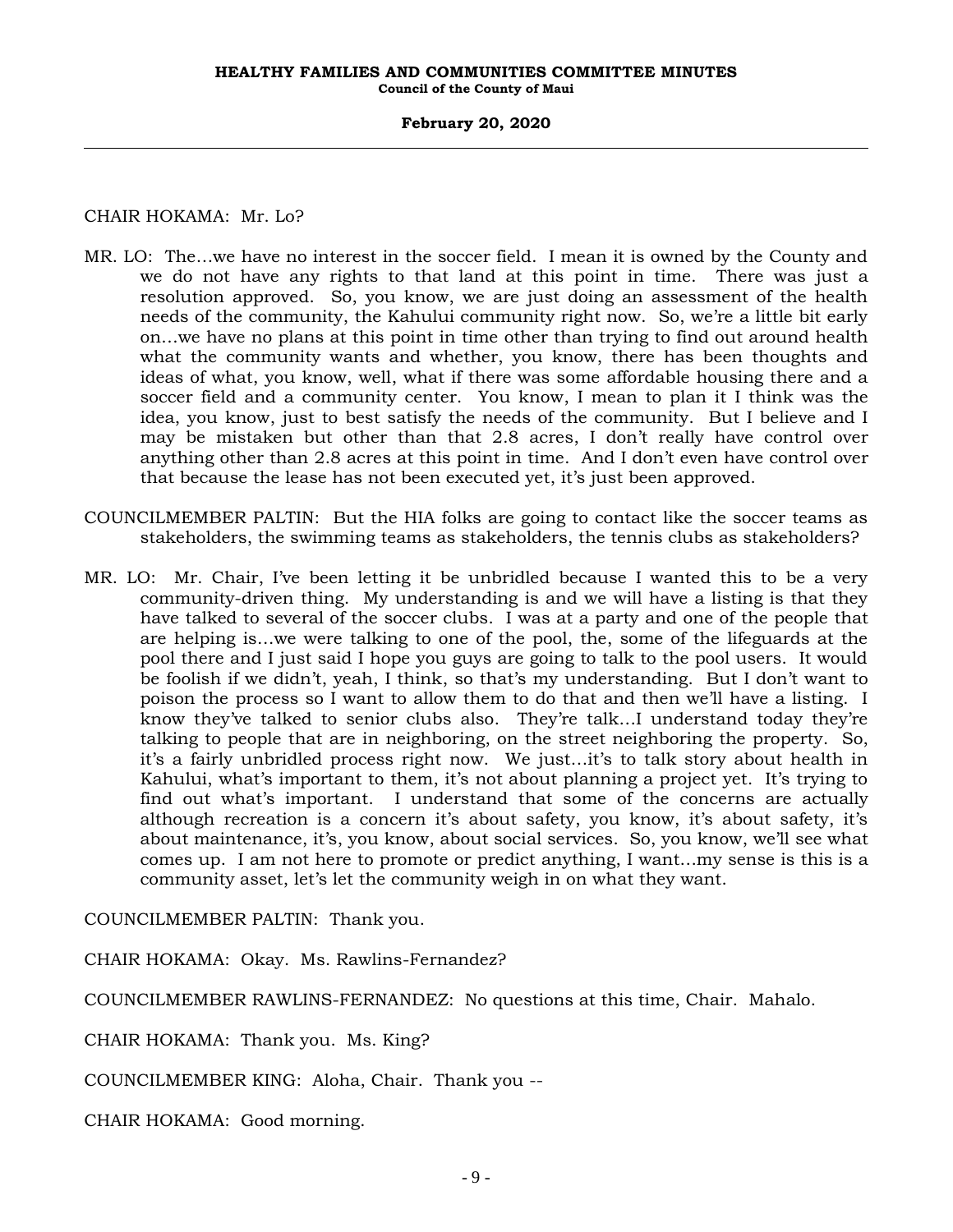COUNCILMEMBER KING: --for that…aloha, Mr. Lo, thank you for being here. I, my recollection, I just wanted to share, you know, from the conversations we had last term is that one of the great things about this project was being able to integrate it into the community. And I think, you know, I was looking at it as a healthy community integration and trying to bring the kupuna wisdom and needs to coexist with the park activities and, you know, be a beneficial relationship. So, I think that was one of the things that we brought up is that we don't do enough of that these days. We, you know, of integrating the different age groups and different needs. And I think there's a mutually beneficial relationship that can be formed. I also think we're just in communities in general going towards more mixed use. So, I look forward to seeing what you come up with with that. And I do think the community priorities will drive it, but I also think that we need to start thinking…I think it's healthier for young people to grow up around older people and older people to be around younger people. I mean, you know, that's just a healthy environment. The one question I had for you is just geographically if you've been able to look at the area in terms of sea level rise and what's happening with climate change and so just to make sure that you're safe from the predictions that we're dealing with right now and potential climate-related hazards.

# CHAIR HOKAMA: Mr. Lo?

- MR. LO: Mr. Chair, Councilmember, no, we're not at that point where we're looking at any of the land or the infrastructure at this point in time. We had original studies done previously about some of the engineering and, you know, the drainage, et cetera. But at this point in time since we have no plans I think that would be the next phase. I mean this is not a project that would happen tomorrow, it's going to be probably an evolution. And so, unfortunately no, we haven't yet but as we get to a little more focus on what we're going to do there, I think that we definitely will bear that in mind. Now, I do know that the Islander Institute did spend some time with both some people from Public Works as well as with Long Range Planning and the, I believe even the Maui MPO, and I think that we're going to try talk to some engineers up in the Department of Management also. But again, I apologize, I've been purposely trying to stay away from the discussions to not lead them.
- COUNCILMEMBER KING: Okay. I just think that's, that might…I hate to get too far down the road and then find out that you're in the three-feet sea level rise area or something that would preclude everything from happening. So, it's, I think it's not too difficult to do that overlay just to make sure that the area you're talking about is in the safe zone. And if we're building and putting…and investing money in it, so that's my main concern. Thank you, Chair.
- CHAIR HOKAMA: No, thank you, Ms. King. So, Mr. Lo, if you can maybe have Mr. Aoki, you communicate with him in a way that at least he can consider those topic areas in his conversations would be appreciated. Mr. Molina?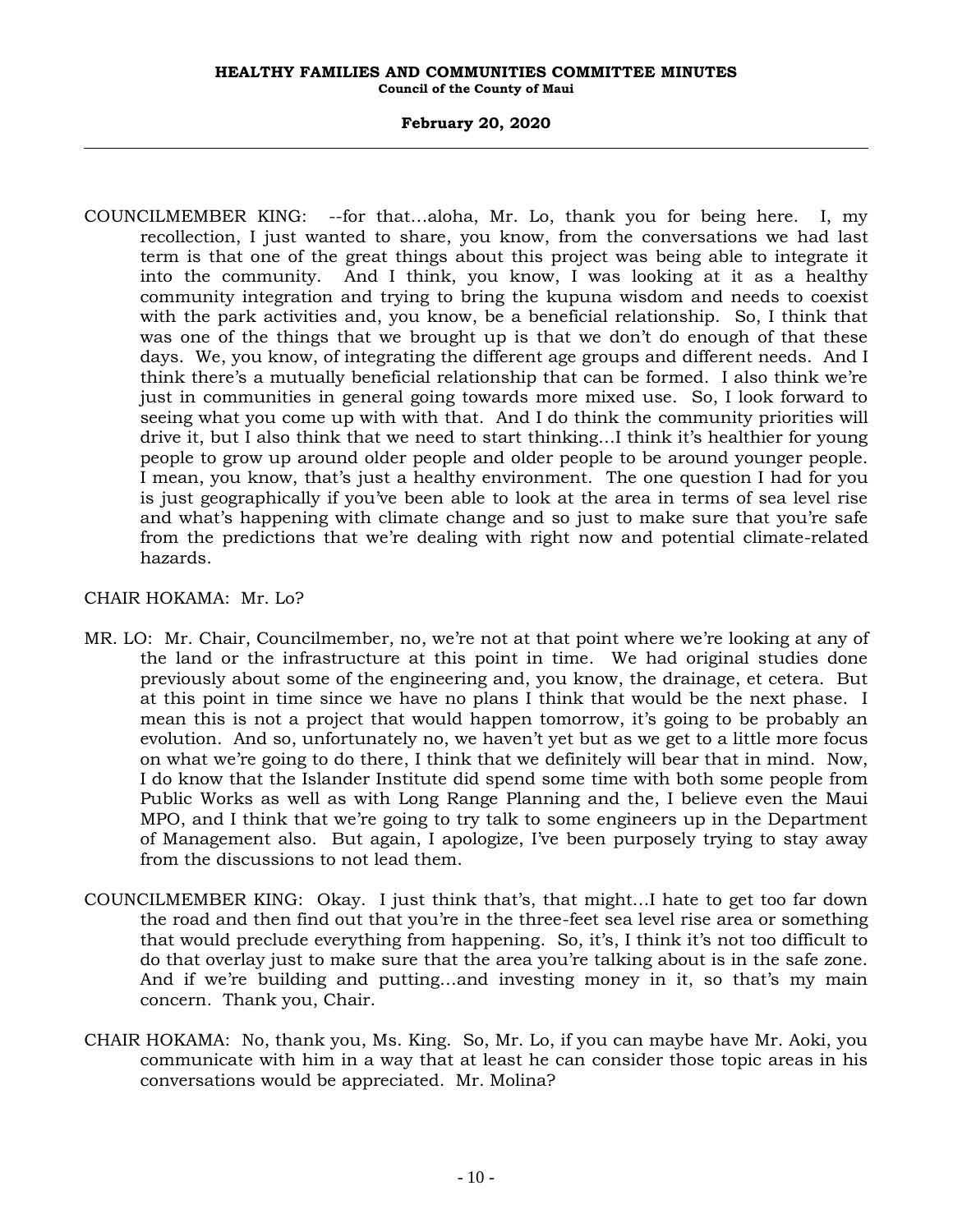# **February 20, 2020**

COUNCILMEMBER MOLINA: Thank you, Chairman. And first of all, Chairman, thank you for bringing this matter up to update the rest of, those of who were not here when this issue was agreed with Hale Makua to I guess do this infill project. And good to see you again, Mr. Lo. I guess my first question is, well, my whole I guess, I don't want to call it a concern, but the community center. And, you know, for many years the Kahului community has had to have this small archaic community center. They deserve better. You know honestly it's an embarrassment, you know, 'cause of the size of Kahului. As part of this master plan and I appreciate you getting input from the community, you're not at that point yet where you're looking at making the community center exclusive--which of course will be the County's decision--just only to Hale Makua and senior-related activities. Because I know there's going to be folks in the community that are going to say well, what are our alternatives because there may be a point where the existing community center may be closed down? And, Chair, maybe you recall I think when I last served, there was…I don't know if anything was finalized with A&B with possible other sites.

CHAIR HOKAMA: I was --

COUNCILMEMBER MOLINA: Yeah.

CHAIR HOKAMA: --going to give the Committee an update shortly, Mr. Molina.

COUNCILMEMBER MOLINA: Okay. Yeah, as an alternative site if…

CHAIR HOKAMA: Yes.

COUNCILMEMBER MOLINA: So…yeah. But anyway, yeah, so that's kind of my thrust for this issue at this point. And I know everything is still in the talking story stages. So, and have you had any resistance from any of the neighbors around this proposed site? 'Cause I know what Member Paltin brought up is a good point, because there will be some adjustments having to be made as far as use of the fields and I don't know if the whole plan is to include expanding the aquatic center which may be good for senior swimming and all of that kind of stuff. So, anyway, go ahead, Mr. Lo.

MR. LO: Mr. Chair?

CHAIR HOKAMA: Mr. Lo?

MR. LO: So, the community center, again the current Health Impact Assessment is just determining if the community wants it. I think some personal interest in that is the population we serve is…we're a non, community nonprofit and we want to serve the community, and frankly we serve the Medicaid population primarily which is, you know, the, pretty much Kahului, right, all of Kahului. I think that one of the driving forces for Hale Makua is that we cannot build enough beds to…if we continue to deliver healthcare the way we are, we might as well throw in the towel right now. The population is going to overrun us, and if we keep on delivering healthcare the way we do, we will go broke and we will not be able to do it. There's not enough land, there's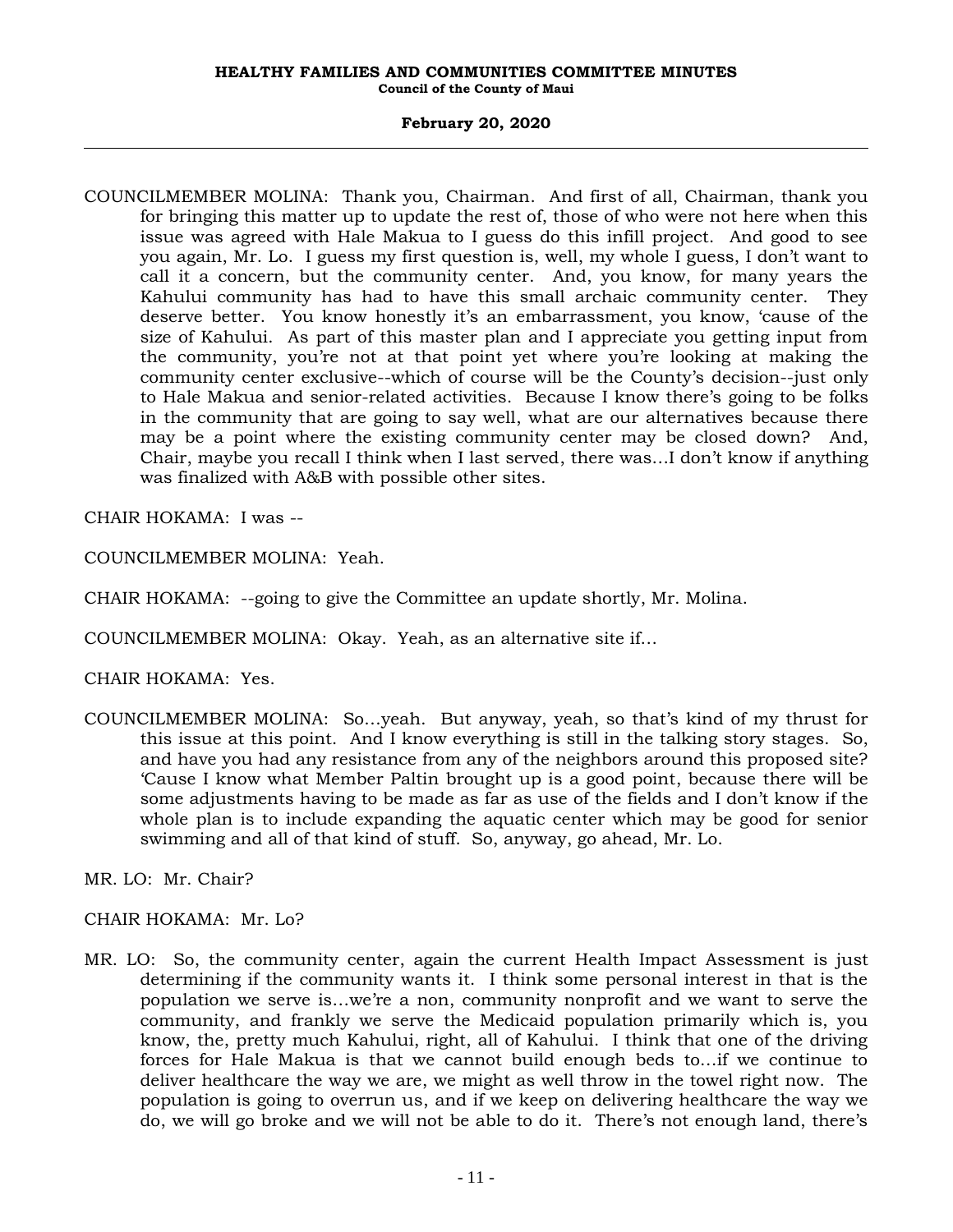## **February 20, 2020**

not enough money to build that. The better prospect is to prevent healthcare…I mean prevent health issues, do not do sick care but do healthcare and to also provide ability to people to age in place. This is the common terms everybody believes in, I think. And but I think that there has to be…working at Hale Makua it's not only about healthcare, one of the major plagues of aging is loneliness and hopelessness, right. So, it's incumbent that if you're going to do, try to provide a new healthcare delivery system which is focused on health, that you provide activities, you provide care, you provide ability…I actually want to go back to house calls. I'm serious. I mean we'll never have enough doctors. I don't care what they say, we will never have enough the way it's going. So what we get a school, I mean I think it's great we do it but we get three more doctors. We got like…I mean the biggest growth in age is going to be the 70 to 74, it's us boomers right? So that I think that there needs to be some form of a community center or some ability to provide comradery and a place to gather. And also I think that we need to change our minds of what a community…well, what the seniors want as far as interaction, 'cause it's for guys like me now by the time we finish this. I'm 60 years old. I mean what would…what…I…you're younger than me I'm sure, but I gotta be careful, 20 years from now what would you want? And, you know, I've heard discussion about wouldn't it be great to have a barista or, you know, a healthy eating restaurant and maybe a walking path and maybe some, you know, intergenerational activities around, right. We talked about it at the last Council where, you know, I'm sorry I get passionate about this. But this is not…this is about changing a delivery system around health and it's about workforce development, it's about giving people a…young people a living wage they can take care of our elders, yeah, that can all of a sudden have a house. I mean this is, yeah, this is pretty big stuff and, you know, so I don't know if it's a community center. In my mind is like well, I don't need that community center right now, well, why couldn't sit down and talk about it. Why couldn't we build some…I don't know what it is. I don't want to get into where I have my ideas 'cause my ideas are not usually right. But, you know, but I mean there needs to be input from everybody. But again, I'll stop, I'm going to get a little bit passionate about it. But I think that it's not about, you know, so planning a community yeah. We got an opportunity to plan a community, whatever it is. Whatever it is and we'll make it connect.

CHAIR HOKAMA: Thank you for using that word, Mr. Lo.

MR. LO: I'm sorry.

- CHAIR HOKAMA: Yeah. No, I just wanted to…thank you for using that one word, opportunity. So, Mr. Molina, everybody brings up good points and I'm going to give Ms. Lee her opportunity to ask questions too. But we'll have our additional discussion. Let me just finish up this around. So, do you have a follow-up question?
- COUNCILMEMBER MOLINA: Oh no, no, no. Just that I appreciate Mr. Lo's passion. And, you know, even got into age and all, I'm like wow, okay, I just asked about the community center. But no, that's good to have that passion and looking long term. But, you know, he does hit a point because our community is…people are living longer and at the same time, you know, we have caregiving issues and it's becoming a real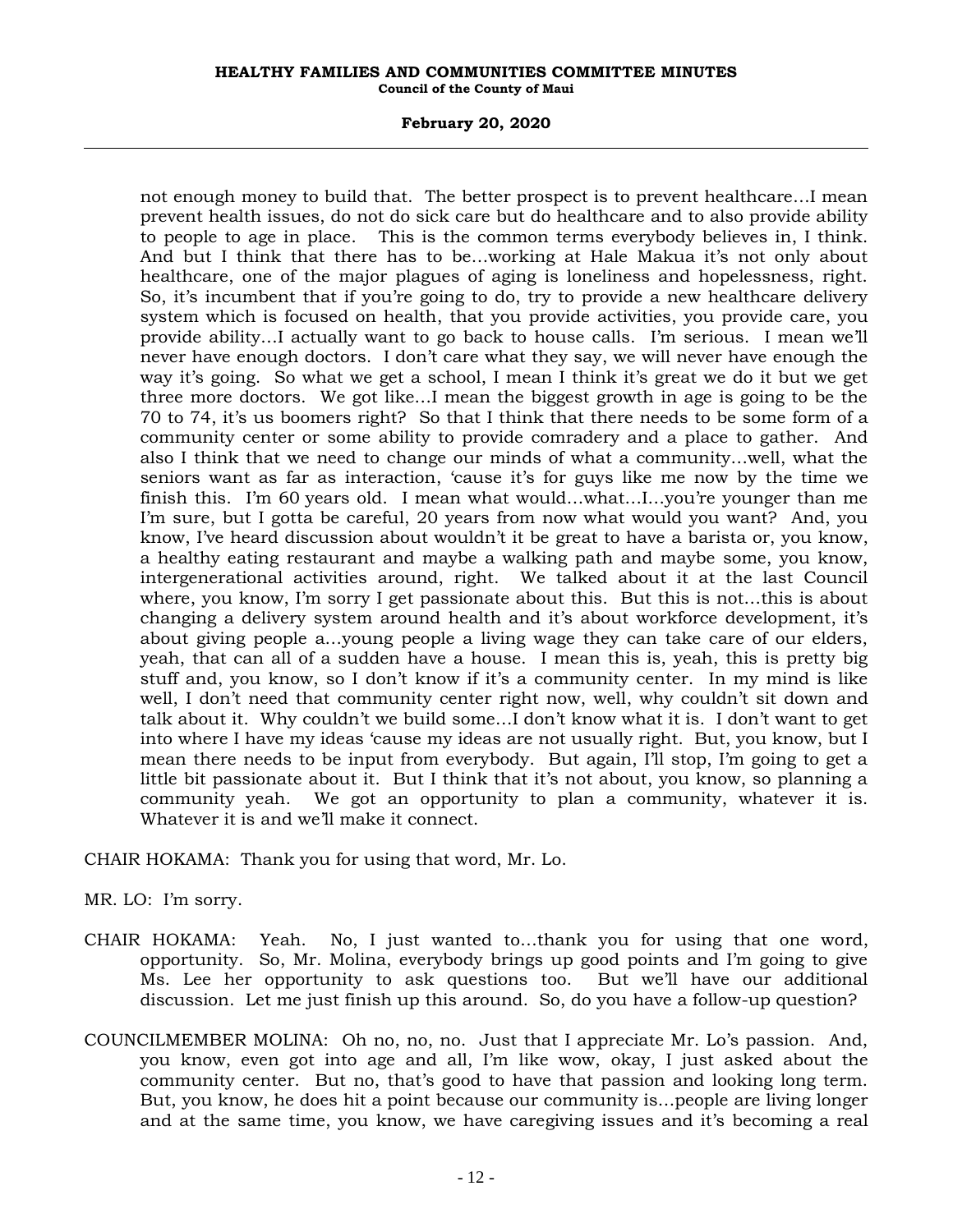concern that we need to focus and look at activities. And I'm all for, you know, expanding social services and, you know, especially in that age category. So, but thanks. But yeah, I'll pass this round but interesting though, but appreciate the update.

CHAIR HOKAMA: Thank you, Mr. Molina. Ms. Lee, do you have a question for Mr. Lo?

- COUNCILMEMBER LEE: Well, actually not. Even though you're the oldest person in this room, I am really glad that you're looking at this comprehensively. And I totally agree, I mean Hale Makua is surrounded by all the geriatric people, right, all the aging people in Kahului. And I'm sure many of them are interested in a lot more than a gateball park. So, the needs are going to grow, continue to grow, and like you say you're going to be overwhelmed with demands and not enough supply. So, I'm really happy that you're thinking in…you're already preparing in your conceptual thinking of how to design something that will serve the greater population. And I'm really happy and supportive of this effort. Thank you.
- CHAIR HOKAMA: Thank you, Ms. Lee. So, couple things, yeah, Members, like I said, Mr. Lo brought up the word opportunity. While this is not within the current existing Opportunity Zone for Maui, it is adjacent to and people like me believe and is requesting our Federal delegation for consideration to expand the Opportunity Zone to allow projects such as our project with Hale Makua to be qualified and encompassed within this area. Because as I agree with Ms. Lee, this is a comprehensive project not only dealing with seniors, it should be multigenerational, multi activities, so whether it be part of a Parks and Rec's program, whether it be part of a Human Concerns program, you know, we need to look at all things including the road system. Ms. King's concern about climate impact, our water and sewage, and again, Members, Kahului is an aging community. And we've, I've seen projections that in 20 years it could be considered slum and blight, okay. Kahului, slum and blight in 20 years if we don't address infrastructure and density issues, okay. People like me have no idea…I would never like to see Kahului, our commercial center become a slum and blight designated area by the Feds. And I saw some of our, my, our Members' eyes when we talked about age. So, for Ms. Rawlins-Fernandez, maybe 60 years away for you, but for some of us is only like 10 years from now. But we agree, some of the things that we agree with you, Mr. Molina, is that and again we've supported intergenerational facilities. So, whether it be the Nisei Veterans Center where we had the preschool and the senior program coordinated for intergenerational. We've done this on Lanai with our preschool and our senior center, and it's been beneficial for both age areas. The young ones have learned their history, oral history from their seniors, their kupunas, and the kupunas get a little bit more energy. They're in an interactive relationship with the younger people, they're learning new terms from the young ones. A lot of old ones don't deal with devices as well as the young ones. So, for Lanai it's been a healthy thing. And I hope that we take all of this components because as I said, this is a pretty comprehensive project. It's going to impact a lot of other projects as we move forward. And part of it is and within this is as well as what I'm looking at is how the rest of the regional park system can supplement and support projects such as Mr. Lo's, okay. We have a huge regional park and I have requests for support of that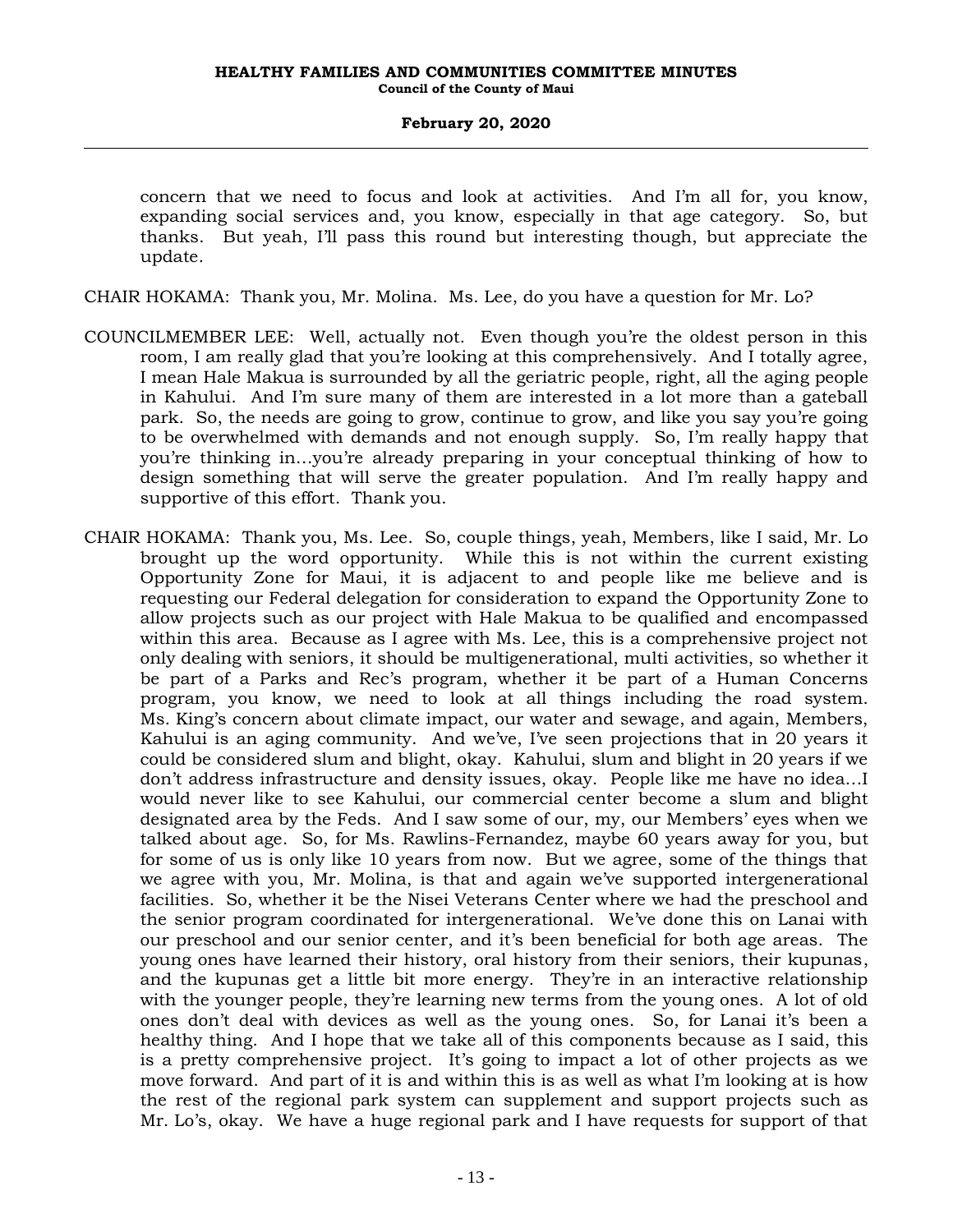## **February 20, 2020**

park, because believe it or not NCAA is going to look at us as potential national tournament softball regional areas if we provide appropriate facilities. Okay. So, that's kind of interesting perspective. I share with you that there are many outside eyes looking at us, and I looked…and I'm open to it because I consider that a healthy activity where the residents get the benefit of the facilities as well, but others will help pay for it. And with the concession bill already in the Maui County Code, it's very doable. We'll start the second round with Ms. Kama. Any other questions you would like to ask Mr. Lo?

COUNCILMEMBER KAMA: I don't have any questions except that I did want to comment on something you had to say about you know what seniors really want in 20 years, they want companionship. I will tell you I've gone to Hale Makua--I saw that--often, you know, in my youth just to sing to them, to talk story with them. And I will tell you they cry when people come to visit them, 'cause they are so lonely because they're institutionalized. So, the issue about do we have to have a community center or a building for these people, I think we need to have people going to visit them more than anything else wherever they happen to be, talk about aging in place, yeah. People want people to go visit them. Although they have families, sometimes their families are too busy or they don't even live here. We've got people in Hale Makua whose families live on the mainland, they pay their bills every month, but these people are lonely. And yet we have people who don't even realize how lonely it is to be old. So, I don't want us ever to forget that feeling of being alone, that we would want to go just because. You know so church groups go in during Christmas time, during the holidays because they understand that. But if all of us went to just visit somebody, we don't need to know them but just know that your presence brings joy to them. So, I don't want to forget that part, Lo, I mean Wesley, so thank you so very much for bringing that up. And that's the reason why we do what we do --

CHAIR HOKAMA: Right.

- COUNCILMEMBER KAMA: --is because our people deserve that. So, thank you, Chair. Thank you.
- CHAIR HOKAMA: No, thank you for those comments, Ms. Kama. We know how Mr. Lo feels. We're going to ask our Department Deputy, do you have any comments to share with the Committee at this time?
- MS. MUNSELL: Thank you, sir. No comments at this time.

CHAIR HOKAMA: Okay. Ms. Sugimura?

VICE-CHAIR SUGIMURA: I'm so grateful to listen to all of the questions and Mr. Lo's presentation. Just before I walked into these doors, the Chambers, I had my half an hour with Andrew Aoki just so happened, and he actually is the person with the Health Impact Assessment that he's doing. And the first thing he told me is that Hale Makua is not going to be building a…it doesn't feel like from talking to the community, they don't want it to be just Hale Makua, it is how it's integrated into the community.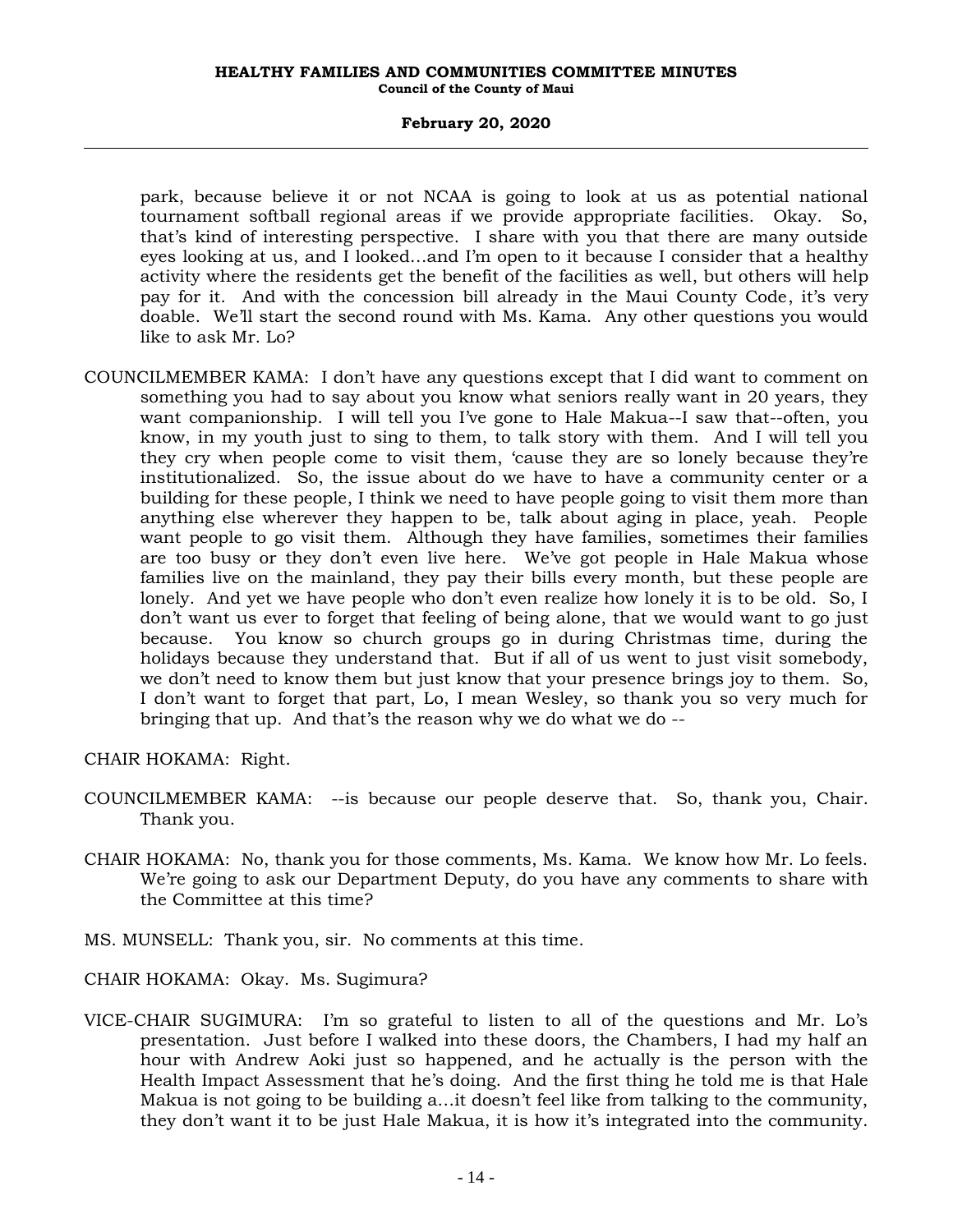## **February 20, 2020**

And so, Tamara's question about the park, it's not something that Hale Makua's project is going to come and dismantle the park and push everybody out. I think they want to embrace him. And I forget his exact words, but he said the seniors want to hear laughter and people playing and they want to be part of a community. So, it's not to isolate them and shove everybody away, but it's to embrace the community. So, and I just met with him and if any of you have an opportunity to meet with him, you should. It's very interesting and he really is a good listener. And from just the amount of people that he's spoken to, I asked him, you know, so what is the main thing they're hearing, that he's hearing, and he said it's about the cost of living and about exactly what you said too, you know, it's about being together with other people and not being shoved away. You know and you should talk to Andrew. I mean I think he's embraced a lot of the questions that have come up. And he's going to put it together, I don't what the deadline is, but he'll something for Hale Makua to look at and take it out to the community. But yeah, this is exciting. And he did bring up…

CHAIR HOKAMA: We're happy to hear that.

- VICE-CHAIR SUGIMURA: Yeah. He did bring up one of my passions, is the transit-oriented development so he understands the concept and how this would be, could be embraced into this whole concept of building that community and incorporating it into this. So, thank you.
- CHAIR HOKAMA: I think you hit the head on, one of the head of the nails, Ms. Sugimura and Mr. Lo brought it up, also how I've asked them to look at different ways of delivering the healthcare. So, he brought up home visits, yeah. I'm not satisfied with how the State has approached our hospital system, okay. I'm a very negative critic of the State health hospital system right now. And I think Mr. Lo is open and I'm pleased to have heard that we'll be looking at ways to improve our delivery of different types of healthcare services. Because I really don't want them to go to the hospital. Yeah. So, if we can do things at the site, if part of it is a joint venture with Hale Mahaolu on the housing side, we're open to that. We should be all open to that, because they serve the nonprofit public and they have successes. We should be looking at even Na Ala Hele for ask them is there a way they can help us design the trails. And I can tell you, Ms. Lee was part of Councils in the past. Councils have supported great parks, even though on Lanai, yeah, we did the walking paths, we did the every 5…300 feet a health exercise station, step-ups, little chin-up stations, yeah. After six months after completion, rarely did people use it. Interesting yeah? That's what they wanted, we provided it, and it was hardly used. Look at Kahului Community Center, they got the walking paths, they got everything, how much is it really being utilized? We have provided a lot of facilities. We spend a lot of money on requests and unfortunately a lot of it is underutilized. That is part of the frustration of spending the money. So, part of I think Mr. Lo's task is how to maximize whatever we do provide. So, it cannot…it's not only for the targeted group, the so-called senior group, I'm with all of you, it should be a community target. Anybody that wants access should have access within means and use of facilities. It's a community facility, not a DOE facility, not a Department of Health facility, it's a community facility. Ms. Paltin, any questions on, at this time?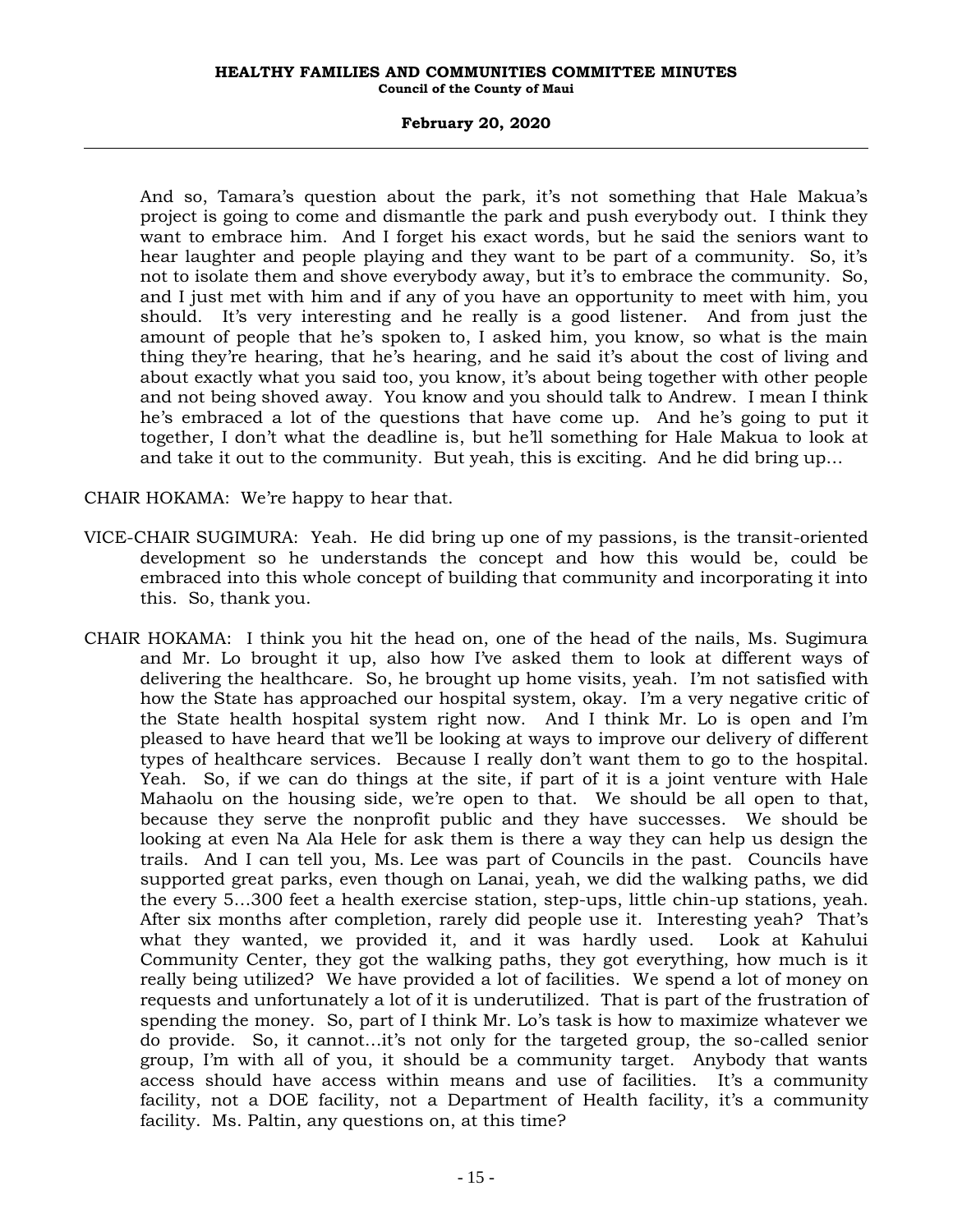- COUNCILMEMBER PALTIN: Thank you, Chair. I just agree with Member Kama, you know, I had family in Hale Mahaolu as well as short stay in Hale Makua, and I feel like there's no way that the families can visit the people enough. I mean especially if you have also kids and jobs. Even with going on all your free time it's not enough. So, when you're saying that we have to do things differently, we really do have to do things differently, because if you're working and you have kids and they have activities, there's no way that the families can visit enough. And so, I don't know, you know, like when my mother-in-law first moved over, we got her into Hale Mahaolu and she moved back to the Big Island within one week. And we thought we knew what she wanted, you know, like just some peace and rest and like that. And I guess we didn't ask her, and when she had to move back to Maui because of the living situation, we had to take her in with us. And I thought that it would be not good because of our crazy household, but I mean my kids make a mess, all kinds, the animals, but I think she likes it better than Hale Mahaolu. And so, you know, maybe we ask them what they want, and they say it and they don't use it, but I think it's not just to leave them alone with what you give them but to follow up. And follow up if they ask for it and they're not using it then we have to follow up and say why aren't you using it and what can we do to make it better? And I don't think that they would always know, but in the process of the discussion and the feedback loop, then maybe we can get closer to what it is.
- CHAIR HOKAMA: Thank you for those comments. And we're happy that your mother-in-law is in a happier place, Ms. Paltin. Ms. Lee, anything you'd like to ask at this time?
- COUNCILMEMBER LEE: Can I borrow your mother-in-law?
- COUNCILMEMBER PALTIN: No, we keep her very busy. We can't rent her out, sorry.
- CHAIR HOKAMA: Thank you. Ms. Rawlins-Fernandez?
- COUNCILMEMBER RAWLINS-FERNANDEZ: Mahalo, Chair. While I may not be using the facility anytime real soon, I do have family members, you know, that could be. And I really like what Mr. Lo was sharing, you know, designing a better system, you know, houses that where people can age in place. As I'm, you know, preparing to build my own place on Molokai, I am taking into consideration putting in ramps and wider doorways and showers that have handles and sit-downs and, you know, so that…'cause I want my mom to live with me, you know, all the way until, you know, she leaves this realm, and my grandma too. She's probably going to live to like 120 so I have to make sure I keep room for her. And, you know, I'm really fortunate I have my mom and my grandma living in close proximity. I live with my mom and my grandma lives on the property next door, and I get to have coffee with my mom and my grandma every morning. And my children get to grow up with their grandma and with their great-grandma which is not something that all, you know, children get to have the good fortune of. So, I'm really grateful for that. But I think as you pointed out, Mr. Lo, we can only do that if we, you know, provide our people with living wages so that they can retrofit houses to put in these kinds of, you know, ramps and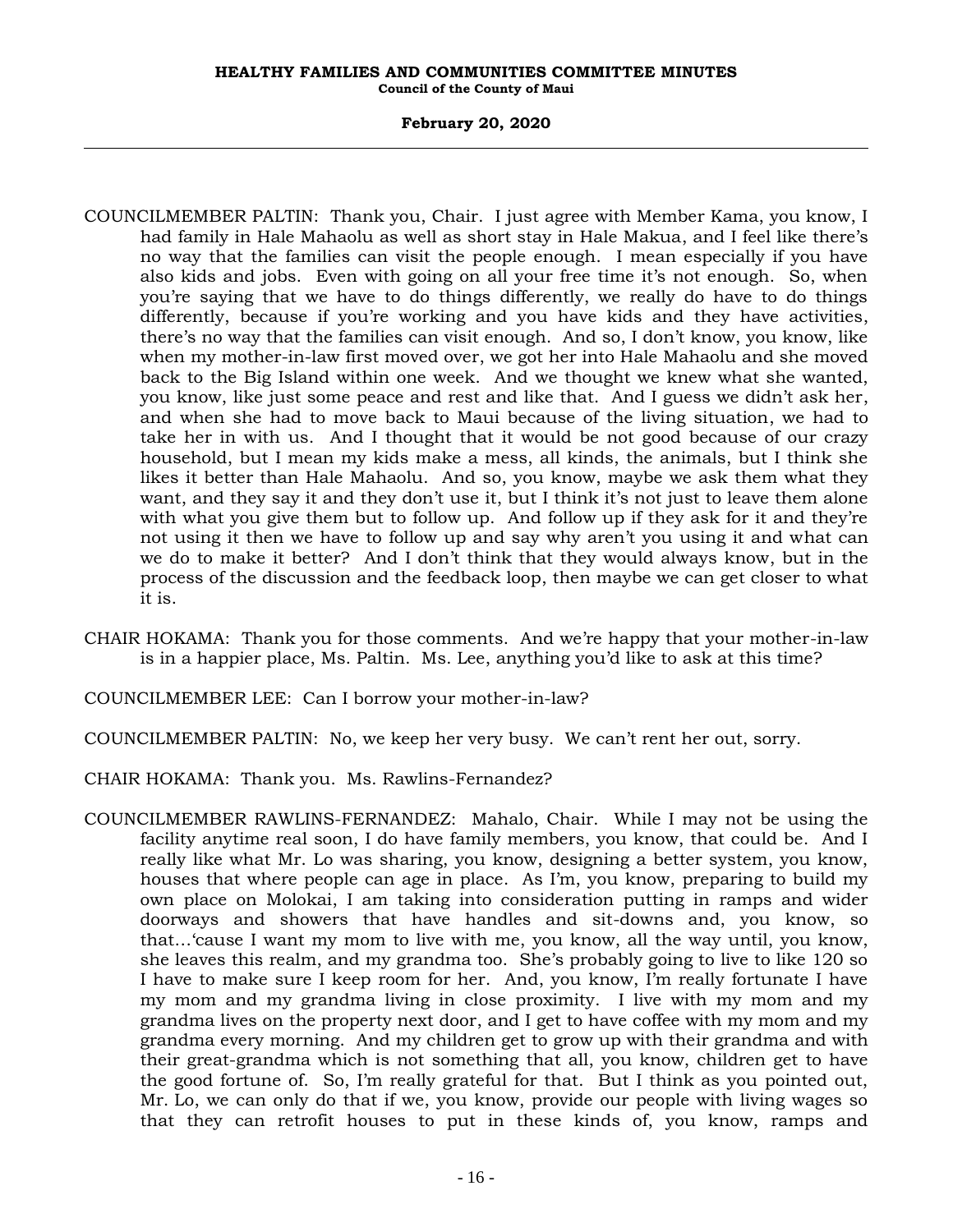# **February 20, 2020**

accessibility for our aging family members. One of the things that Member King brought up earlier in her comments is making sure that we keep, you know, our kupuna and our younger generations together, because both benefit, right. As Member Kama said and Member Paltin and I guess everyone here that, you know, the company is really valued by our kupuna. And then, you know, our younger generations they're missing out without having that wisdom to learn and benefit from. I know that we have some houseless students right now, we don't have dorms and so we have students at UHMC that, you know, may be living in their cars or couch surfing. And in Denmark, you know, they have like facilities where it's student dorms and, you know, a kupuna care facility in one building. And the students, you know, part of their rent is, you know, helping the kupuna get their needs met. So, whether it's running errands or, you know, just talking story which is, you know, as we heard very valuable. So, I don't know if, you know, in doing a, you know, larger plan if that can be possible to, you know, incorporate those kinds of ideas and values, but I would be really supportive of that. And then we're helping, you know, both generations, you know, like our younger generation that are trying to go to school and our older generation that would love to have that kind of company. Mahalo, Chair.

CHAIR HOKAMA: Thank you, Ms. Rawlins-Fernandez. Mr. Lo, you have a comment?

- MR. LO: Thank you, Mr. Chair. Thank you, Councilmember. I do wanted to speak up on this because as…again, I'll watch my passion here, but as we look at this, I would encourage you to look at community development through the lens of taking care of the kupuna, not taking care of the kupuna through the lens of the community. I mean so we're trying to do community development and what you're talking about…
- CHAIR HOKAMA: Say that again please, Mr. Lo.
- MR. LO: So, I probably said it wrong but we need to look at…

CHAIR HOKAMA: No, no, no, we want to be, we want to understand.

MR. LO: Community development is really the goal. Taking care of the kupuna, if you look at it through that lens, you can take care of the kupuna and start really developing a community, much to Councilmember's point. So, part of this thing that we've been talking about has just many aspects and it's not in the land, but it is about the living wage which I think is one of the sometimes forgotten pieces of affordable housing and education. So, as part of this plan concurrently we are working…and actually this is good news, so for the County we're working with all the major foundations, so Castle Foundation, Weinberg Foundation, Hawaii Community Foundation on trying to develop a pathway for…they're coining it now 16 through 26. So, high school students who probably do not have the financial resources to ever go to college, who probably as soon as they graduate from high school are going to start flipping burgers, to look for that…instead of the \$16-an-hour job the \$17-an-hour job and they're going…for many jobs, and then they're stuck in that because they have to buy groceries for their family. We see them all the time and they don't stay in a profession. We're trying to create a curriculum so that they can start at an entry-level position in healthcare, and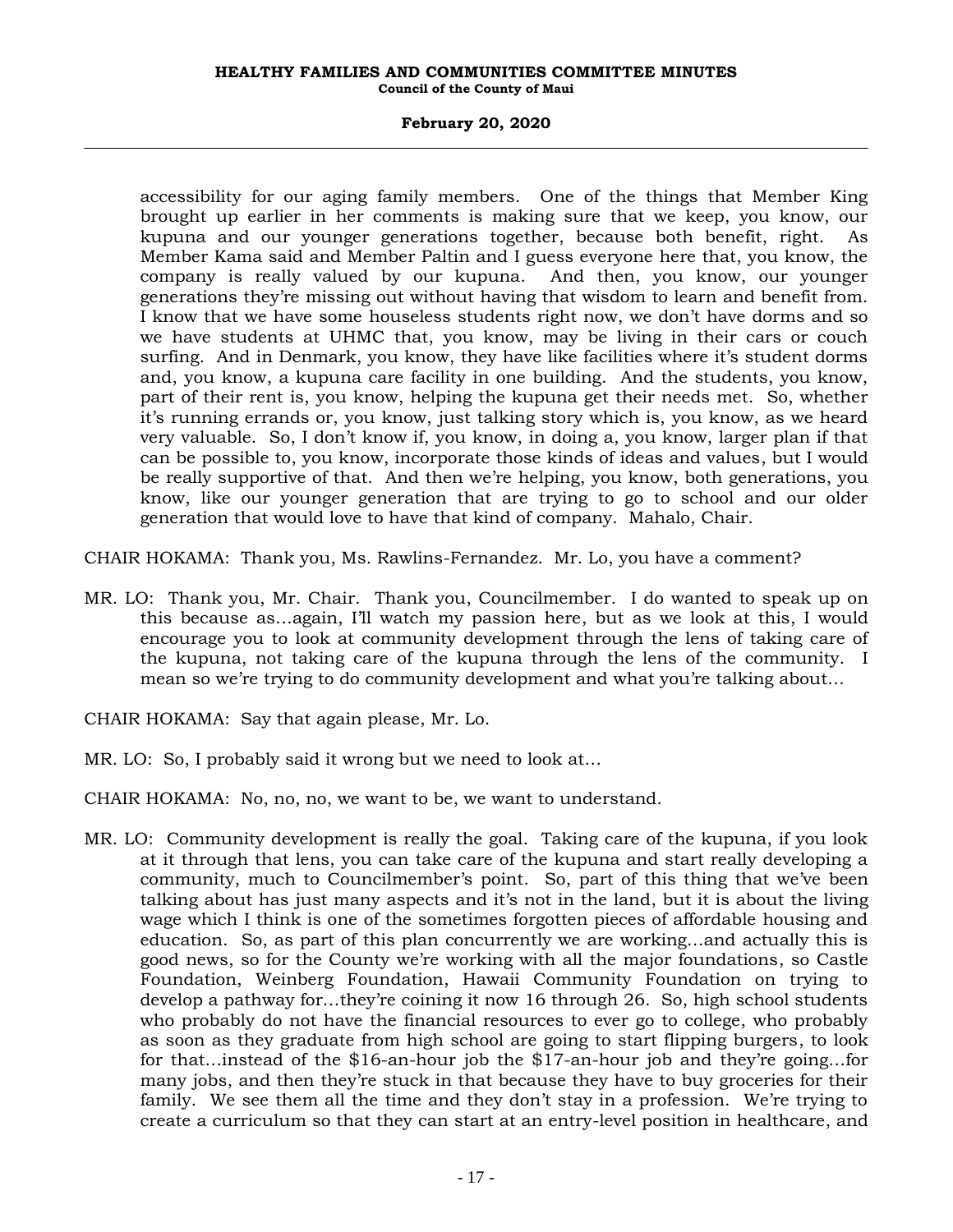## **February 20, 2020**

they can work and study and over a ten-year period, maybe become a nurse so they matriculate to each area. And one of the things we're working on is wouldn't it be good is if the employer and through the foundations, at the end of that ten years, not only do they have a living wage, they have a down payment for a house as part of their savings plan or something like that. Instead of a, you know, retirement, it's a savings plan. You're going to create…and we've been talking about trying to have housing for these people, temporary housing as they grow, et cetera, but the goal is to have affordable housing. And what that would do to the community because yes we're taking care of the kupuna but you've just raised the whole part of the community. You've increased your safety in the community, you increased the living wage of the community, you increased economic development. So, I think as much as I am totally about kupuna care is that we need to look at community development through that lens and it's about the possibility to really create things. Because healthcare is the highest paying profession in the County of Maui, bar none. It's Bureau of Labor statistics, I'm not making it up for once. But it is, and then if you look at food service, it taps out at \$40,000, healthcare is at over \$100,000. You know so why can't we do that, but everybody gotta change. The education system has to change, you know, the employer has to change. You know we have to develop the places. And frankly in the building we're talking about the 2.8 acres, we're talking to foundations if they can actually build a floor for simulation lab and classroom space for the community to train around healthcare. So, it's not really healthcare but it's community development. So, okay, I'll stop again, sorry.

CHAIR HOKAMA: No, you can keep the pom-poms going. Yes, Ms. Rawlins-Fernandez?

COUNCILMEMBER RAWLINS-FERNANDEZ: Chair, I just wanted to add on that. Not only is it, you know, healthcare, the healthcare industry jobs pay well but there's never enough. We always need more in the healthcare industry. We always need more nurses and doctors, specialty doctors, you know. So, I think, you know, investing in building that kind of capacity in our community is tremendous, you know. The return on investment not only for the individuals receiving that kind of education but for, you know, collectively as a community, because we get more of our community members in that industry providing our older community members with that kind of care. So, I think that's really important. Mahalo. Mahalo, Chair.

CHAIR HOKAMA: Thank you. Ms. King?

COUNCILMEMBER KING: Thank you. I saw the hand kind of go over here when we said older community members. But I'm glad that…we're actually the same age so I'm glad that you're thinking ahead, because I'm on that same track as you as far as looking ahead. But, you know, I just wanted to say I'm glad that Andrew Aoki's name came up, because I worked with him on a former gubernatorial campaign with one of our former governors had a platform that…and it was visionary and Andrew was the main architect of that. So, he had brought me in for some of the input on that and to help with some other things. But I like that we're creating a vision of what we want to see in this area and it's a community vision. It's not just we want to see just healthcare or we want to see just sports or we want to see, you know, it's how all of this is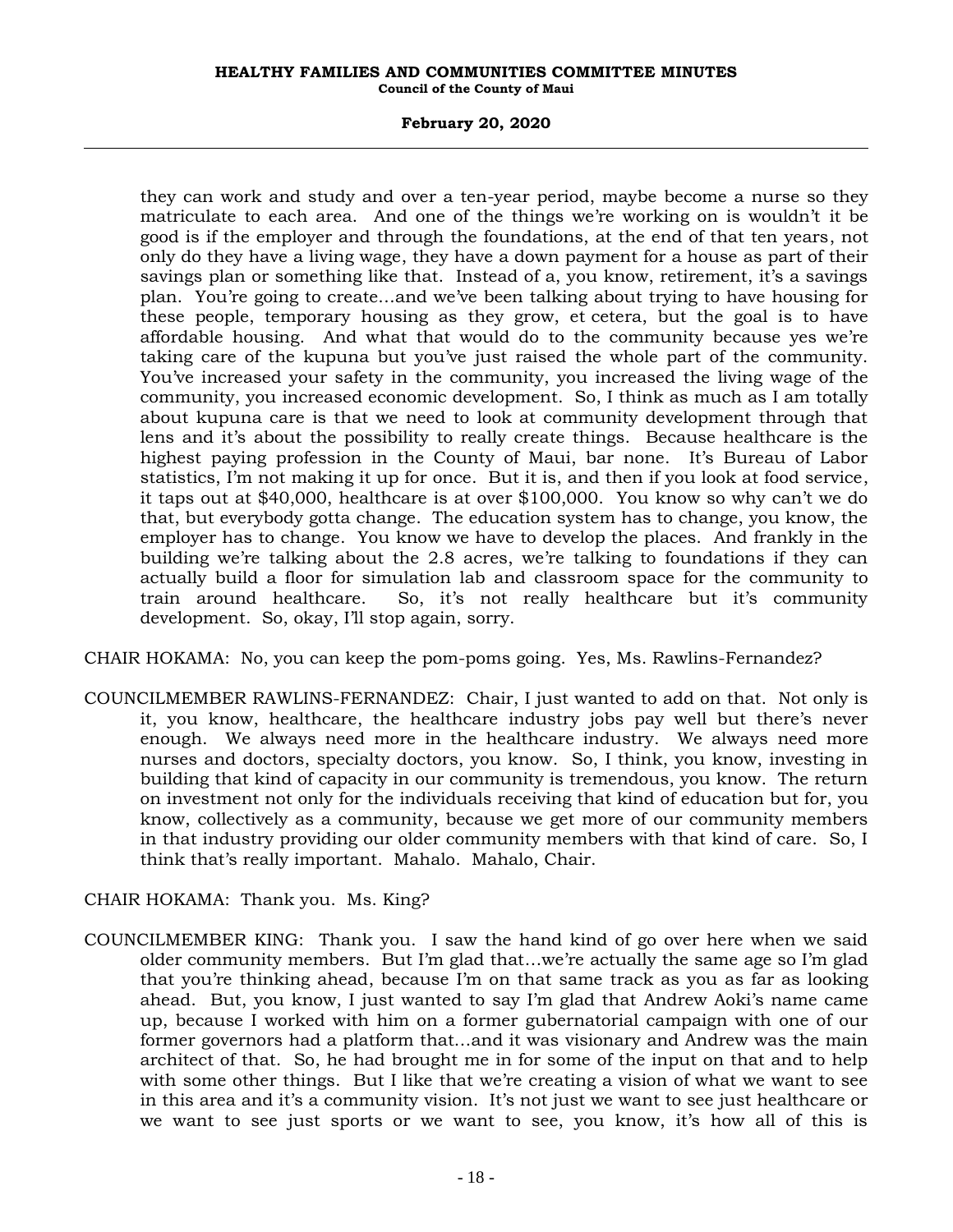# **February 20, 2020**

integrating together. And if we can start with that vision then we can create all the components that are going to add to that and we can get…and I think the community buy-in is there. But just to me it's just such a healthier way to approach these kinds of issues that we have. And we know we have…all the components are problems for us, infrastructure, healthcare, even our school system and our healthcare system that we don't have control over. But if we can take this project and start looking at our communities this way, I think we're going to end up with more of what we want to. And I've seen it at the State level where we've created goals around energy and put those in and then the ideas come and the actions come to meet those goals. But if we don't have the goals, if we don't have the end goal then we're just piecemealing things together. So, I just want to congratulate you for, you know, using that broad stakeholder group. I do think it's helpful to talk to people like Andrew because he is a visionary and he can help put all the pieces together in a comprehensive way. So, thank you for bringing this up, Chair, and this is --

CHAIR HOKAMA: You're welcome.

- COUNCILMEMBER KING: --a really great discussion that I think transcends just this project too.
- CHAIR HOKAMA: Yes.
- COUNCILMEMBER KING: So, definitely squarely in the healthy family and communities areas.
- CHAIR HOKAMA: Definitely. Thank you, Ms. King. Mr. Molina?
- COUNCILMEMBER MOLINA: And thank you, Chairman. I'll just…since the topic of age began on my side of the room, so I guess I'll just state that loneliness knows no age, you know, but it is certainly something it becomes more impactful as you get older. And I do…what Mr. Lo was saying earlier as it relates to how we have to look ahead for the next generation, the younger generations. We need to focus our…well, we used to grow pineapple and sugar cane and hotels, now we got to change our mindset, growing the healthcare professions for the younger generation to take care of the older folks, you know, who are going to need that, these kinds of services. So, I'm all for this, you know, concept that you approached the Council with a year or so ago, to see how we can utilize this, these existing properties both for the Wailuku and Kahului campuses. So, looking at Page 5 of your, in the Granicus for the Health Impact Assessment where you mention, it's mentioned affordable housing options. Where do you envision--let's take the Kahului campus for example--the affordable housing component would go? Now, would this be…now, I know your clientele is not independent living type of clients, right, so are you looking at potential partnerships with a Hale Mahaolu for example or Na Hale O Maui? And where potentially could it be situated at, at least from your perspective, Mr. Lo?

MR. LO: Mr. Chair?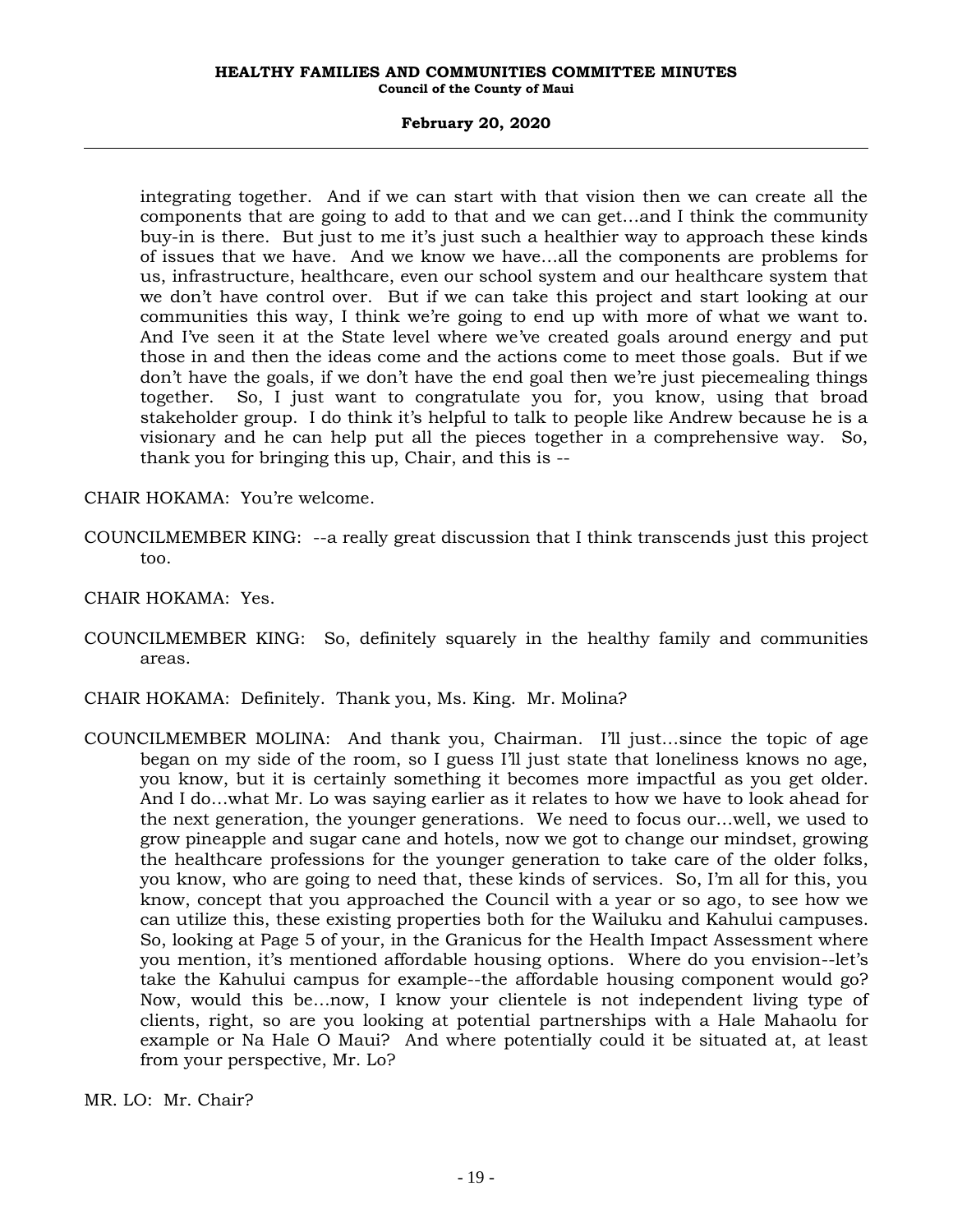## **February 20, 2020**

# CHAIR HOKAMA: Mr. Lo?

- MR. LO: Okay, so at the risk of…we did get ahead of ourselves at Hale Makua several years ago, where we started looking at plans. We kind of backed up, just quickly, we backed away from them because the consultants and the architects started building a Kahala Nui there so we said no, forget it, we don't want to have anything to do with that. But when we looked at some of the zones in there, we thought that it would make sense to have, you know, up on the walking paths just above the drainage, there's some actually buildable space that could connect right to Hale Mahaolu there and does not impact the fields and there's a walking path. So, we thought that that might be an area. There's other areas that maybe could either be around a community-ish center or other things in the field, this is 34 acres. You know but you need to find a place where, you know, I think the one thing I just love about Hale Mahaolu is they are…the clientele wants the denser places as long as there's activities around them and services that support them. So, we, that's some of the thoughts. There were some thoughts that maybe, you know, the soccer fields are actually it's one-and-a-half soccer fields, I'm not sure if you're aware of that from what I understand. So, maybe there'll be something there, you know, but it wasn't going to adopt the whole park, but it's just to find areas that it could be in. Now, Hale Makua will not…is, it's very highly unlikely that we'll be in any part involved in the affordable housing. Our goal is to just get this vision of a park done and then let's figure out who the right players are. The only thing I'm a little bit nervous about, we need to think about the income levels. And, you know, there are a lot of requirements around HUD and so there's ways you can do maybe a little bit higher than the 60 percent. You know although we are starting to lose the middle class in the 75 and older now. There's bifurcation there, a severe bifurcation in that. So, and I also think that you want to make sure that any housing project is sustainable. And although we think HUD housing projects are sustainable, they're sustainable until they're no longer HUD projects. So, you have to be careful of that, you know, the 40-year period. So, I think we just need to evaluate our community and not put them in the boxes, and think about it, 'cause, you know, I think Roy Katsuda would have said is boy, you know, Akahi is now finished with this HUD thing. He goes whoa, if you built market-level things, I'd love to live there, you know, because I mean we all want to go back to where we grew up, right. You know you all want to be around with your friends, right. And so, anyway, so I don't think there's any place but there are places that would not impact, there are available places that would not impact all the fields. And there are some places that there's some fields maybe we partially impact or not, I don't know, it's going to be sort of a, you know, I hope a community-driven process, some planning process.
- COUNCILMEMBER MOLINA: Thank you, Mr. Lo. And I'm glad you're looking at that component, because people, well, when you get up there in years, you want to be around younger people too. And then and as we age, you know, we look for purpose in life 'cause, you know, you're retired now, your kids are all grown up and then you start to ask that question well, what is my purpose here? And then that's where things like, you know, maybe loneliness may set in if you're not engaged and kept active and being surrounded by younger folks and other folks that are active. So, this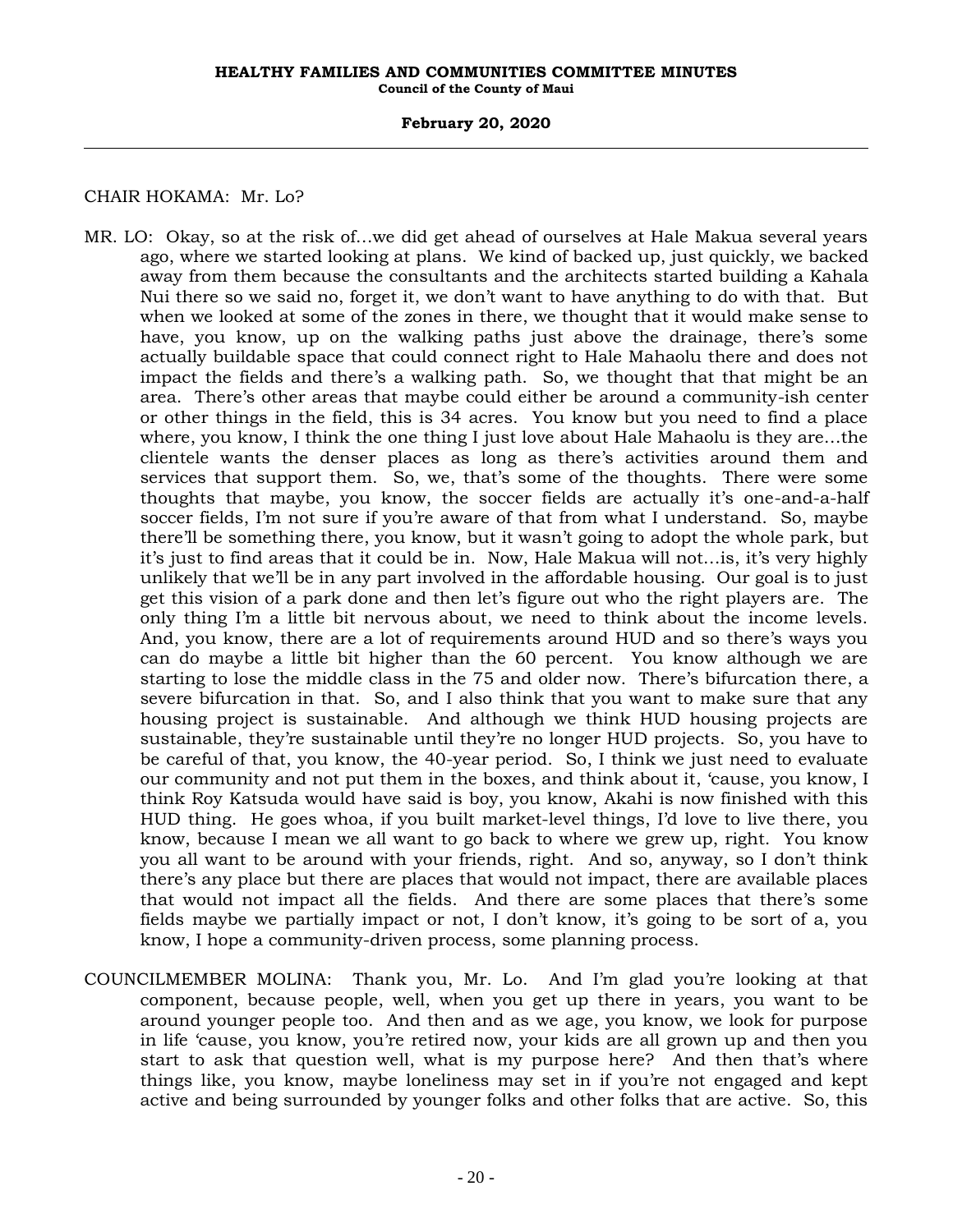## **February 20, 2020**

is a good way to, you know, extend our lives, you know, with projects like this. So, thank you, Chair.

- CHAIR HOKAMA: Okay, thank you. My plan is to defer this item, because I believe, you know, we would like additional updates on it. But I will say, you know, it is timely. I don't know who was around 55 years ago when we did Kahului Community Center, but again yeah, remember you need to take into account when that was being planned and projected, the types of uses at that time that community wanted, yeah--we were a lot smaller County, at least half the size--the age of the community and type of activities the community was dealing with at that time. So, you're talking about the '60s now, okay. Kahului Community Center was geared to also provide like a classroom kind of an environment so we got those small rooms for small group meetings kind of things. Outgrew very fast and people wanted larger spaces. So, a lot of times it wasn't being utilized 'cause it couldn't provide the open gross space people wanted for center use. So remember, everything was limited on the court area which was the interior of all those rooms surrounding it. And then of course we had the swimming program, we put in the courts, we put in the walking paths. And because that was the new one, that's where everybody went. Now, we have a new regional park where we need to consider how to make the most beneficial use. So, it's timely, I think we have the right person driving it, because as he say, he has passion to reign back, but we need people like that. And we appreciate your openness to try different ways of getting community involvement. And I appreciate you trying to…I know it's hard, Wes, but staying hands away when all of this exciting things is happening is difficult. So, we commend you for allowing Mr. Aoki to do his job with no interference or attachments as, if we could say that. Any questions, Members, on this item? Yes, Ms. Sugimura?
- VICE-CHAIR SUGIMURA: So, we have Humane Society sitting in the audience I'm sure waiting for the next item but --
- CHAIR HOKAMA: Yeah.
- VICE-CHAIR SUGIMURA: --I wonder if you're going to include something with animals. I mean I think there's a lot of love that is exchanged through, you know…
- CHAIR HOKAMA: We'll deal with it when we bring up animals.

VICE-CHAIR SUGIMURA: Well, with Hale Makua.

CHAIR HOKAMA: No, no, we're not going to discuss it with this project. Okay. Anything else? Okay, we're going to defer this item, Members.

# **COUNCILMEMBERS VOICED NO OBJECTIONS**

# **ACTION: DEFER PENDING FURTHER DISCUSSION.**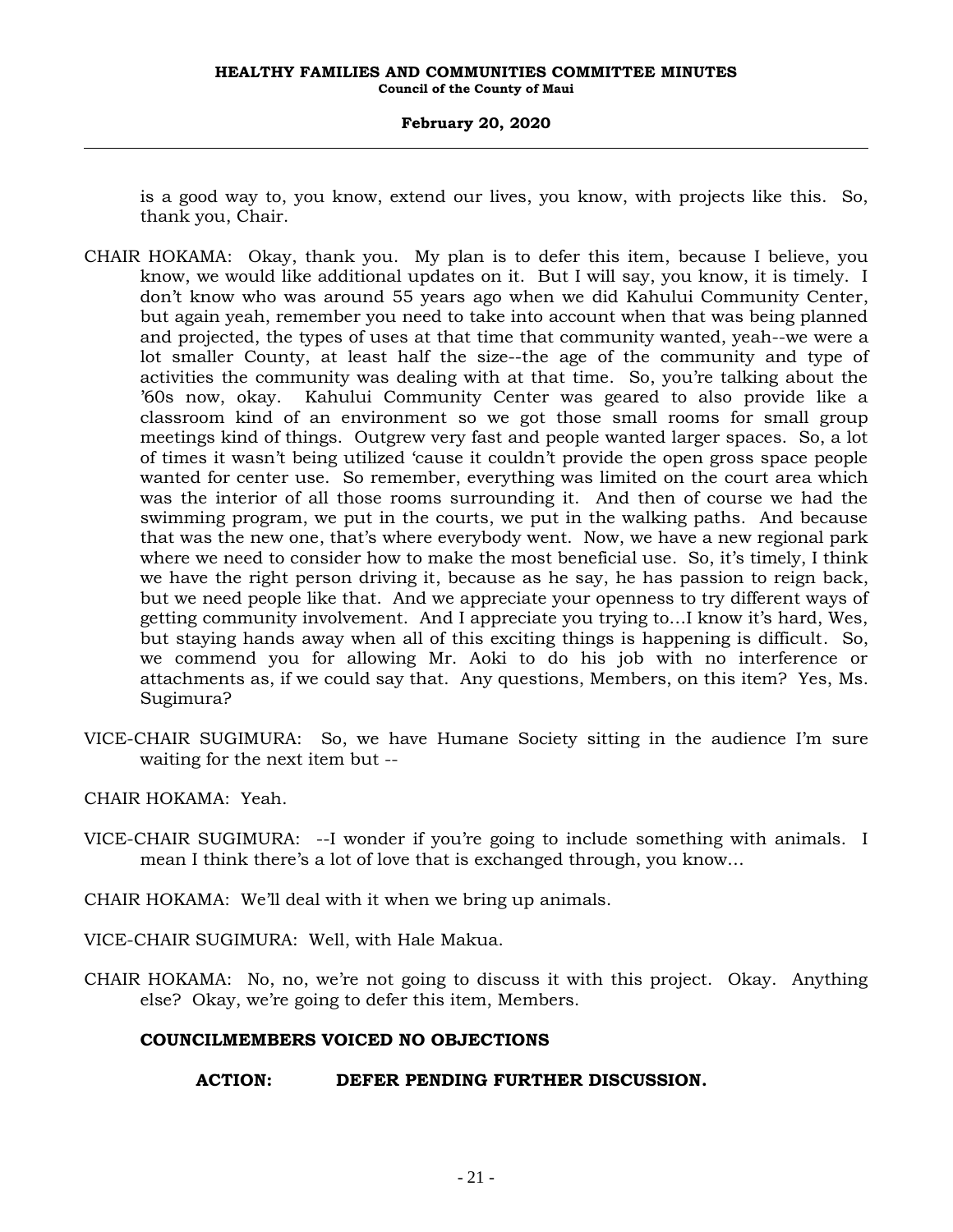CHAIR HOKAMA: Okay, this item is deferred, item 35. Mr. Lo, we thank you for your update. Okay, we're going to take a recess till 10:20 and then we'll start the Human Concerns review. *. . .(gavel). . .*

**RECESS: 10:12 a.m.**

**RECONVENE: 10:21 a.m.**

# **ITEM HFC-47: OPERATIONAL AND BUDGETARY REVIEW OF THE DEPARTMENT OF HOUSING AND HUMAN CONCERNS (EXCLUDING HOUSING DIVISION)** (CC 20-82)

CHAIR HOKAMA: *. . .(gavel). . .* Okay, we'll return to order, Members. Thank you. At this time, we'll bring up our second item, HFC-47. Again, this is the review of the Human Concerns component of our Department. And before we do that, we've checked, we have no additional requests for testimony so with no objections, we'll close testimony for today.

COUNCILMEMBERS: No objections.

- CHAIR HOKAMA: Thank you. So ordered. Okay, at this time we'll ask Ms. Munsell, our Deputy to give us some opening comments regarding the Department's proposal.
- MS. MUNSELL: Thank you, Chair. Thank you, Committee Members. I'm really excited actually to be here this morning and to be able to provide you with an overview of our Department. With me to help us, to help out is Curtis Jamison, he's our Grants Management Coordinator or…yeah, Manager, yeah. And so, he'll be moving through slides with me. We also have in Chambers our Division heads. They are really the subject matter experts for us this morning. I'll be providing the overview and then if there's some questions and things that I can't answer, we can ask them to come and help elaborate. When I got the assignment to do this presentation this morning, I didn't quite know what to expect. I've seen and worked with these Divisions over the last year, and when we started working on this presentation, it was an amazing experience. The avalanche of information that we have available, really difficult for me to determine what material to bring to you and what material to leave out. I also discovered that we love handouts so you're going to discover that there's a number of items that are on your desks today, information from our Office on Aging for the four-year plan, a number of materials from Early Childhood. And I know that there were a lot of other things that folks wanted to bring, and it was a matter of, you know, trying to make sure that we're giving you the material you need without overwhelming you. I did try to convince them to bring us some meals on wheels at about lunchtime, but I failed in that endeavor so I apologize upfront for that. So, as you know, as you probably know, the mission of the Department of Housing and Human Concerns is to support and enhance the social well-being of citizens of Maui County. The Department is broken up into three basic areas: the Administration program of which I'm a part, the Housing Program which we hope to be discussing at the Affordable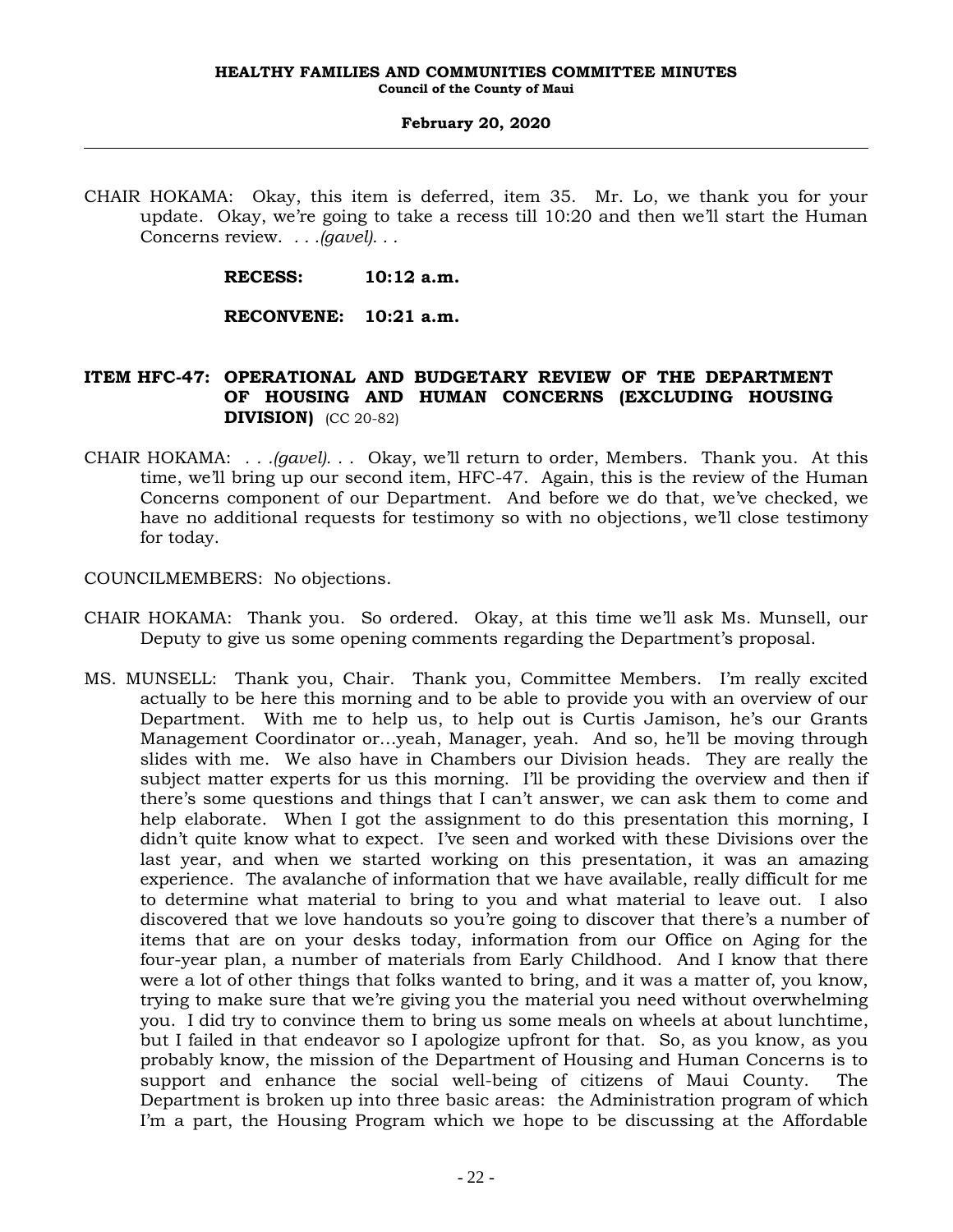# **February 20, 2020**

Housing Committee in March, and the Human Concerns program which is the subject of today's discussion. In addition to the above, the Housing and Human Concerns is responsible for Animal Management Program. We're going to touch on that briefly at the end of the presentation as part of our overview. They're not one of our Divisions but we are responsible for them. We do have Steve MacKinnon with us in Chambers if you've got any questions concerning that program, I'm sure that he'll be happy to elaborate. So, the overall Department budget for Fiscal Year 2020 is a little more than \$68.5 million. Of that budget, approximately 40.4 million is in the Housing programs, 24.7 is allocated to Human Concerns, 2.8 was allocated for Animal Management overall, and just about 591,000 is for the Administration Program. In total, the Department has just over 150 E/P or equivalent personnel. Five of those staff members are in Administration, including myself, 30 E/P are in Housing, and the remaining 115 or so equivalent personnel are in Human Concerns. Starting with a review of the Administration Program, as I mentioned we have five administrative staff members and a total budget for Administration of just over \$591,000.

- CHAIR HOKAMA: Ms. Munsell, I'm --
- MS. MUNSELL: Yes?
- CHAIR HOKAMA: --sorry to interrupt. Do you have anything more detailed like the positions which is vacant, which ones you still in recruitment, changes?
- MS. MUNSELL: We do have that information if you would like to talk about that. Part of the challenge with trying to present this on such short notice was what material to provide, and had we had more opportunity, there would have been more budget detail actually in the presentation.
- CHAIR HOKAMA: You know what I'll do, we'll run through this in what I would call a summary fashion. I'm going to defer this, and I'll give you time for the next meeting, 'cause I want numbers for this Committee, positions, your vacancies, you have any projects, capital projects requests or none, 'cause I don't know what to recommend to my Budget Chair. Because I think she's looking for us for recommendations, and for us to give good recommendations to support your needs, we're going to need little bit more specifics. So, I apologize if we weren't clear in communicating that to you earlier. So, I take that as my bad on my part. So, I apologize for that. But you could help us as we prepare for the next meeting so we can assist you and assist our Budget Chair so that we could put our best recommendation forward for you to accomplish your mission.
- MS. MUNSELL: Thank you, sir. I actually really appreciate that. This was a real struggle and I'm a numbers person, I love numbers, and so…
- CHAIR HOKAMA: Again, we're in a new process, yeah, of how we're doing the Budget so we're all learning together, yeah, Ms. Munsell. So, knowing that, please proceed. And, Members, you know, take that into account, yeah, we're going to have the specifics at the next agendized meeting.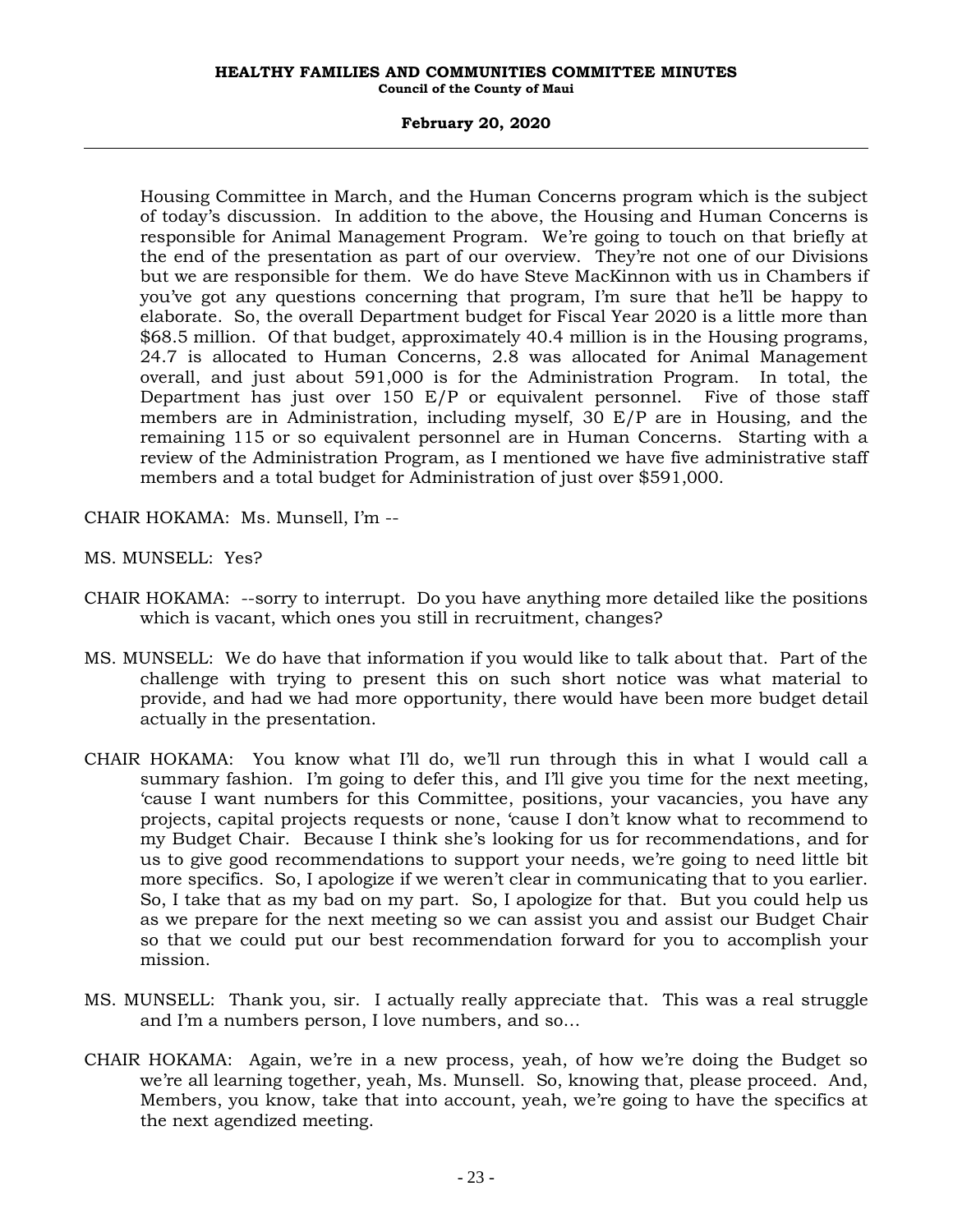MS. MUNSELL: Absolutely. Thank you. Thank you very much for that.

CHAIR HOKAMA: Okay.

MS. MUNSELL: Appreciate it. Let's see, where was I? Let's see, the…

CHAIR HOKAMA: I'm sorry for breaking your train of thought.

MS. MUNSELL: Sorry. The Administration actually provides oversight to eight Divisions as well as the Animal Management Program as I mentioned before, and we support four boards and commissions. Our overriding goals are to ensure efficient operations and high performance standards for the Department. And one of the ways that we do that is by providing training and leadership opportunities for the staff. We also work to ensure that the Department is providing the most relevant and the highest quality services to citizens of Maui County in our area of responsibility. To help support those goals, over this past year we've been working at improving our performance measures. I know that that's something that's near and dear to this Council's heart. So, we've been working on that. We're working on moving the Department and our grantees both away from output measures and toward outcome measures. To help facilitate that, all of our Division heads and some program specialists have participated in a training that was focused specifically on developing outcome-based performance measures last August. In addition to that training, the past January we also held an all-department customer service training event for staff which we feel was very well received, and we'll put some of those ideas into effect. So, as I mentioned, in Human Concerns we've got seven Divisions. They make up about 36 percent of our budget. Those include Early Childhood, Grants Management, Immigrant Services, Senior Services which is our Kaunoa, the Office on Aging, the Volunteer Center, and the Homeless Program. Although it's part of the Human Concerns Department, we're not going to be discussing the Homeless Program today, we'll actually be talking about that in March with our Housing budget.

CHAIR HOKAMA: Okay.

MS. MUNSELL: Also, as I mentioned, again, Animal Management is not part of the Division but generally falls under Human Concerns and they make up about 4 percent of our overall budget. I'll touch on them at the very end. So, I'm going to go through each of our Divisions in order. I'm not going to read all of these slides but you've got the material in front of you so if you want to refer back when we actually do start talking about Budget you'll have some information. So, the Early Childhood Resource Center…let's see, go to the next slide. Holy cow. The mission of the Early Childhood Resource Center is to coordinate and support partnerships and funding and to share resources in moving toward a coordinated system of early childhood services for children from prenatal to kindergarten entry in Maui County. Their vision is to improve and enhance the availability, affordability, and quality of early childcare and education services. Essentially, anything that impacts Maui County's children from prenatal to kindergarten is within the scope of the Early Childhood Resource Center.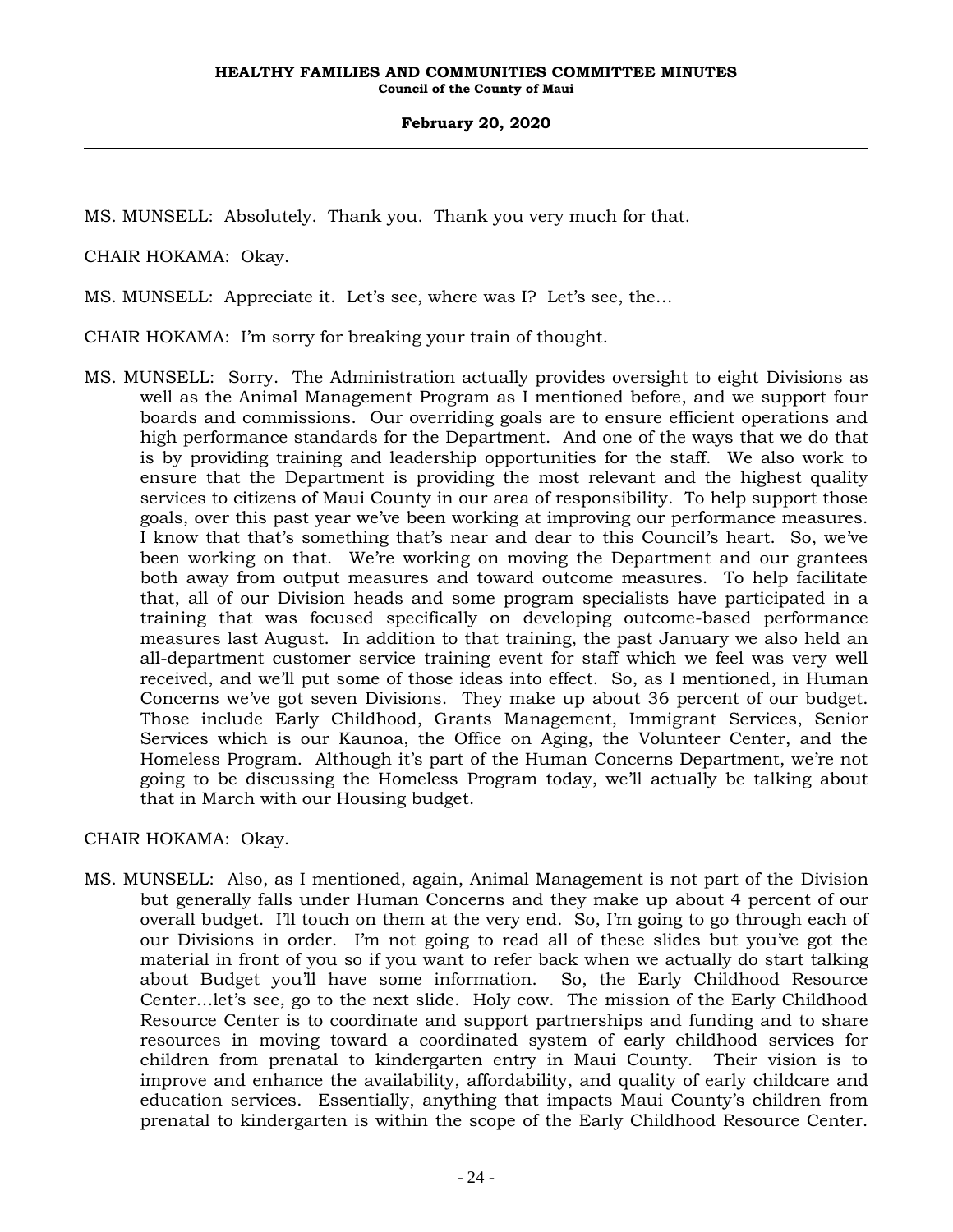## **February 20, 2020**

Ms. Bonacorsi is our Early Childhood Coordinator. She's been with us for almost 13 years. And then since this is a Division of one, it really does take an entire village to accomplish this Division's goals. And partnerships at all levels are essential to their success. Next one. The Early Childhood Program serves providers and families in the areas of family engagement, health, safety, professional development, learning and care. The program provides services for program and agency service providers, the community, as well as childcare and education professionals, and of course our families. In the near future, the program will be expanding their literacy initiatives, and they plan to develop a Maui County specific resource website. One of the handouts today was a book, part of their literacy program, and of course she has a ton of different hands-on materials that we could hand out and share with you but trying to keep it to a dull roar. She brought a whole luggage full, she was fabulous. So, the Early Childhood Program supports grants in three major areas: grants that support families so that the parents can work; grants that support parental engagement and track childhood development; and grants that support high-quality early childhood workforce development…workforce sustainability, I'm sorry. Studies have shown, if you're not aware that for every dollar that we invest in early childhood learning, we actually gain \$8.60 worth in the future. Moving on to our Grants Management Division. Their mission to develop and implement a plan to meet the Human Concerns Program objectives. They monitor and evaluate programs to ensure we're making good use of our taxpayer dollars, and to also make sure that the funds are distributed to programs and services that support and enhance the human and social needs of Maui County. Our Grants Management Division is led by Curtis Jamison who's been with us for about four-and-a-half years, the last year in his current position. This Division is made up of four individuals who together oversee 101 grants for a total of over \$16.6 million. Those grants are focused in a number of areas which include affordable housing, affordable rental housing, food, shelter, and safety, early childhood, health, human services and education, homeless programs, self-sufficiency, services for the frail and elderly, substance abuse, youth alcohol education, youth centers and programs, as well as some capital improvement programs. So, a lot of different areas that we provide grants for and of course we do have those numbers but we will save those and give those to you at that later date.

# CHAIR HOKAMA: Okay.

MS. MUNSELL: The Grants Management Division provides financial…administrative and financial oversight for a number of line-item grants as well as these grants that we're talking about. They administer, help administer grants for a number of DHHC-specific programs, and they're responsible for executing all the grant agreements and tracking the progress and making payments to the grantees. They also provide compliance oversight which is mandated in Chapter 3.36, Maui County Code, and I think you've seen recently some evaluations that they've completed. As I mentioned before, the Department is moving towards an outcomes-oriented approach in all of our Divisions, and the Grants Management Division has been very proactive in working with grantees to help them make the shift by providing technical assistance and helping them also improve their programs and outcomes for our County investments. Immigrant Services Division, their mission is to empower new residents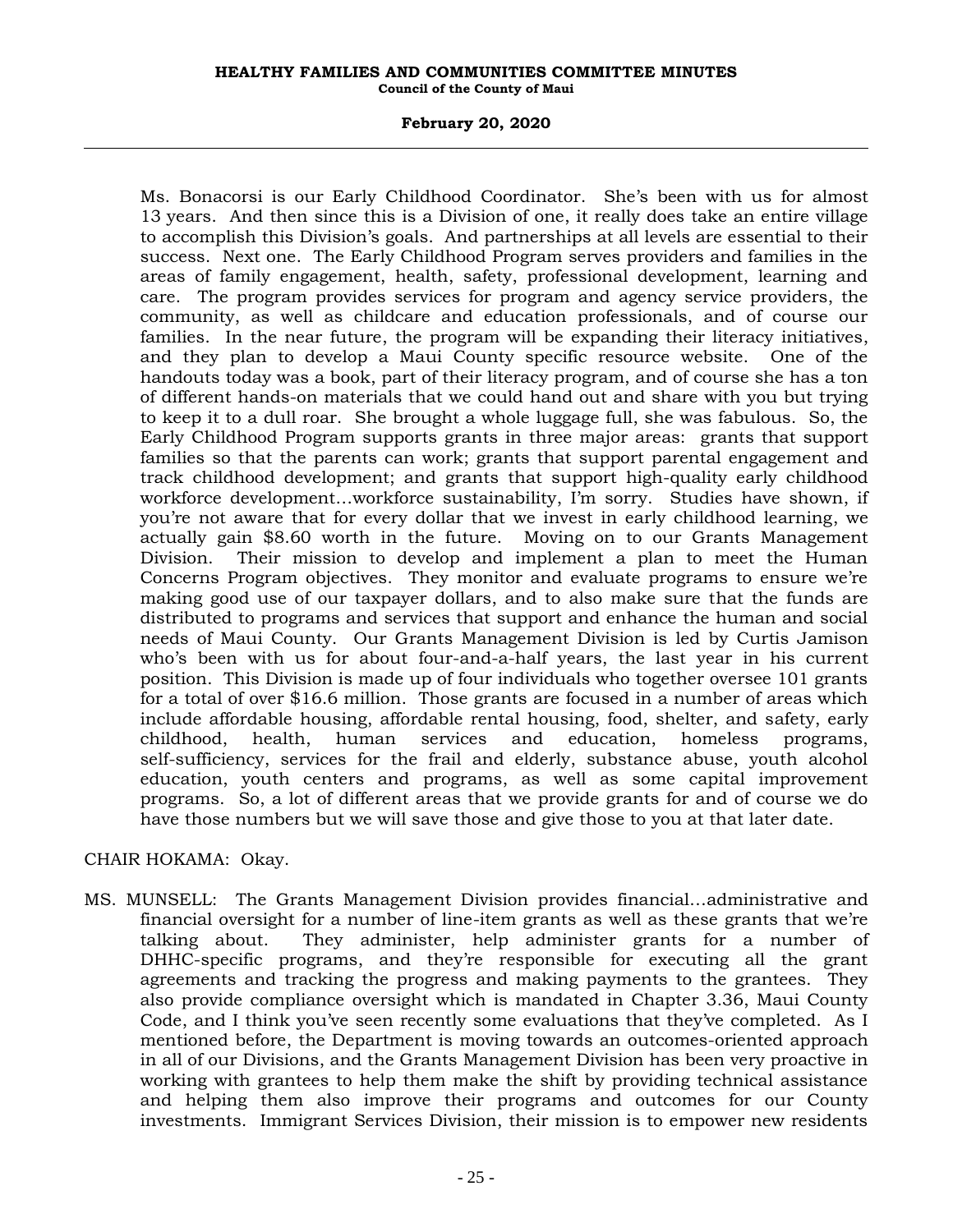# **February 20, 2020**

of Maui County to become fully integrated and productive members of our community. They work to connect immigrants, non-immigrants, and citizens alike to resources that will help them build successful lives and enrich our community. Immigrant services is led by Michelle Tardiville. They have a total of 7 point…7½ full-time equivalent personnel and a total budget of approximately \$436,000. Immigrant Services staff is located on Molokai and Lanai to serve all the islands on our, in our County as well as some part-time staff who serve…have an office in Lahaina. As with all of our Divisions, Immigrant Services has been working hard to improve their service to the community. Currently, they have two additional staff participating in a comprehensive overview of immigration law. And in December, they submitted an application for recognition and accreditation to the Department of Justice and the Executive Office for Immigration Review. If that application is approved, our Immigration Services Division will be able to provide more in-depth, comprehensive assistance to the community. A primary component of the Division's services is to provide assistance in navigating the complex and ever-changing US immigration system. They've increased their outreach to the community, and they've coordinated education events concerning the importance of maintaining the validity of vital documents, and this is having to do with the real ID requirements that are going to be going into effect here shortly. Okay. This is a list of their programs and services that we'll leave you with for reference during your budget discussions later. And we'll just leave you with a few statistics. So far this fiscal year in 2020, the Division has provided over 4,700 process services to almost 1,600 individuals. They provided support to a number of consulate general offices which are listed on your slide, and have provided support to the US Citizenship and Immigration Services outreach efforts in Maui County. They're really doing yeoman's work supporting and educating our very diverse population here. Kaunoa, I just want to, you know, based on the conversation that we had just earlier with Mr. Lo and the work that he is doing and the things that he's proposing in this site in Kahului. I just want to mention that the next two Divisions that we're talking about, Kaunoa Senior Services as well as our Office on Aging are both doing a lot of work to help keep our population healthy and in their homes. And a lot of that that we discussed earlier and you expressed comments on are things that our Department…our Divisions are working on very, very closely. And I'll be talking about a few of those as we go through. So, just to talk about Kaunoa Senior Services, they provide actually a wide range of programs and services for adults who are age 55 and over. Ruth Griffith has been our Senior Services Division Administrator for the last seven years and works with a team of about 126 full and part-time staff that actually translates I think to about 71 full-time equivalent personnel. Among her amazing staff, I just gotta brag here for just a second, is Maui County's employee of the year Kathy Ramos and Kris Kahihikolo who is the Lanai employee of the year as well. So…

# CHAIR HOKAMA: Yay.

MS. MUNSELL: I'm really, really proud of these folks. They don't talk about Kaunoa as being the happiest place on Earth for nothing. So, Kaunoa's goal is to provide critical foundation for an aging population of Maui County to remain healthy and contribute to the community as well as live independently for as long as possible. Okay.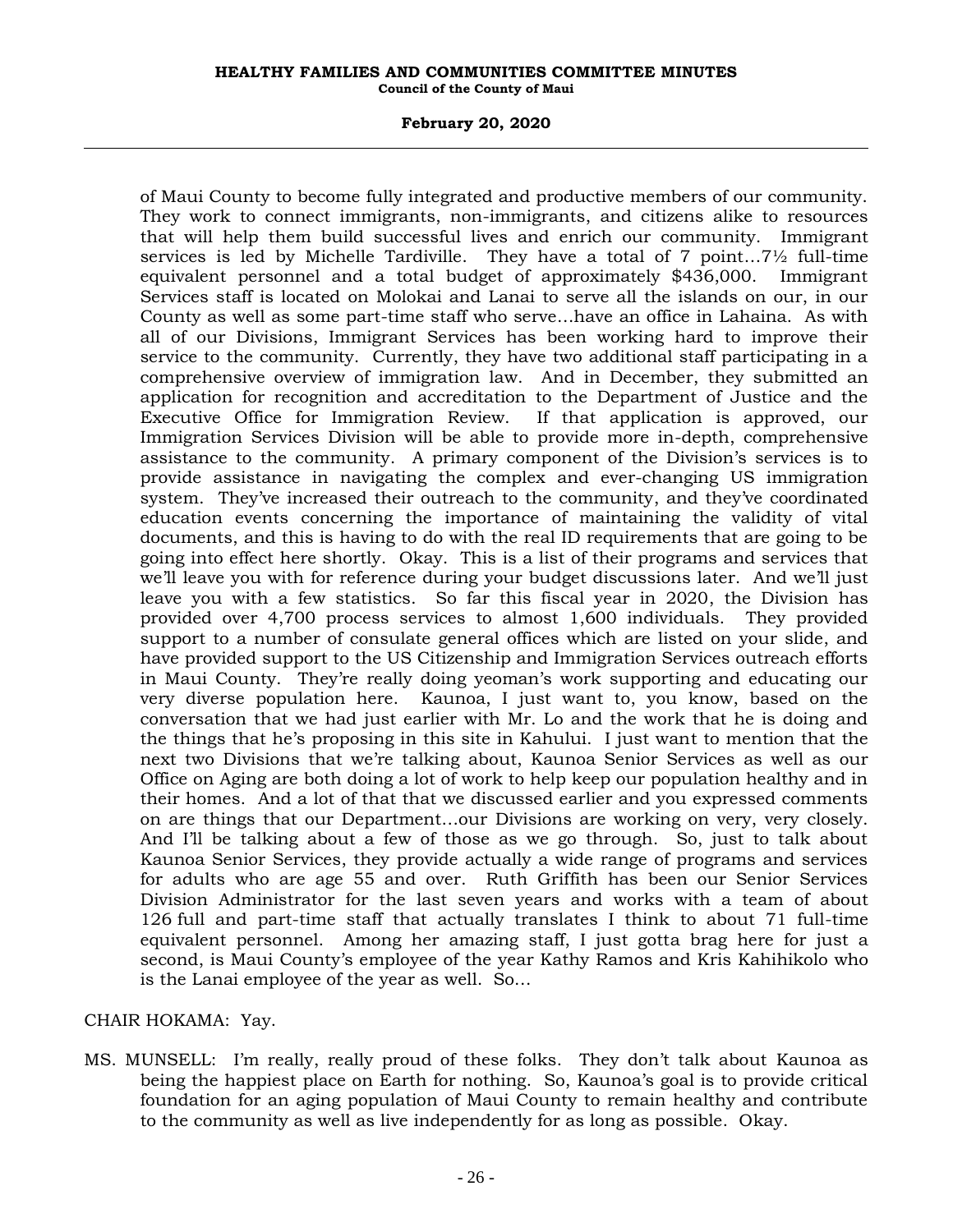- CHAIR HOKAMA: Can I ask a quick question on this one? How did the Department set 55 as the minimum age for a senior? Senior program, not for a senior but for programs. Is that a Federal number, is it a State number? I just ask because every place I go, you know, it depends who is providing you with certain discounts or benefits. It's like no, you got to be 65, or no, you got to be 63, no you got to be 50…you know, so now we have 55. So, I'm just trying to figure out where we get all these numbers of what is a senior.
- MS. MUNSELL: Yeah. And I don't know the answer to that. I know that some of our programs require different ages, it depends on the funding source. But how 55 was set specifically for some of them I don't know, but I do know some of it's Fed, based upon the funding that's available. So, as we go through…

CHAIR HOKAMA: Have you asked 55-year-olds if they think they're seniors?

MS. MUNSELL: Pardon?

CHAIR HOKAMA: Have you asked 55-year-olds if they think they're seniors?

MS. MUNSELL: No, but…

CHAIR HOKAMA: Because I would say the majority would say no.

MS. MUNSELL: Hey, we like Tuesday discounts though.

- CHAIR HOKAMA: That's right. No, I get the discount part. My father till he died he only called himself a retiree, he was never a senior citizen. He was always a retiree. So anyway, I'm sorry, I just was curious how we setting years for minimums or maximums for programs. Thank you.
- MS. MUNSELL: Thanks, Chair. We'll actually have an answer for you at our next go-around here. So, we've talked about their goals in trying to keep people healthy and in their homes and active and contributing to the community. Kaunoa actually does that through a number of programs, and these include their Leisure and Wellness Program, their Retired and Senior Volunteer Program, the Congregate Nutrition Program, Meals on Wheels, and the Assisted Transportation Program. Next slide. The Leisure and Wellness Program offers…Leisure and Wellness offers programs to help develop physical strength, mental sharpness, encourage healthy lifestyles for people who are 55 and older. They have had 4,500 unduplicated participants in this program over the past year. As you'll…let's go back. Mention here, also this is one of the ways that they reduce loneliness and isolation. You'll notice that they actually survey their participants to find out how effective their programs are, and it's a 95 percent indicate that that is very successful in reducing isolation and loneliness. Okay. They, actually part of their wellness, Leisure and Wellness Program is through activities obviously, and they do it through classes, through sports, through special events and excursions, and a lot of other different ways that they accomplish this. The Congregate Nutrition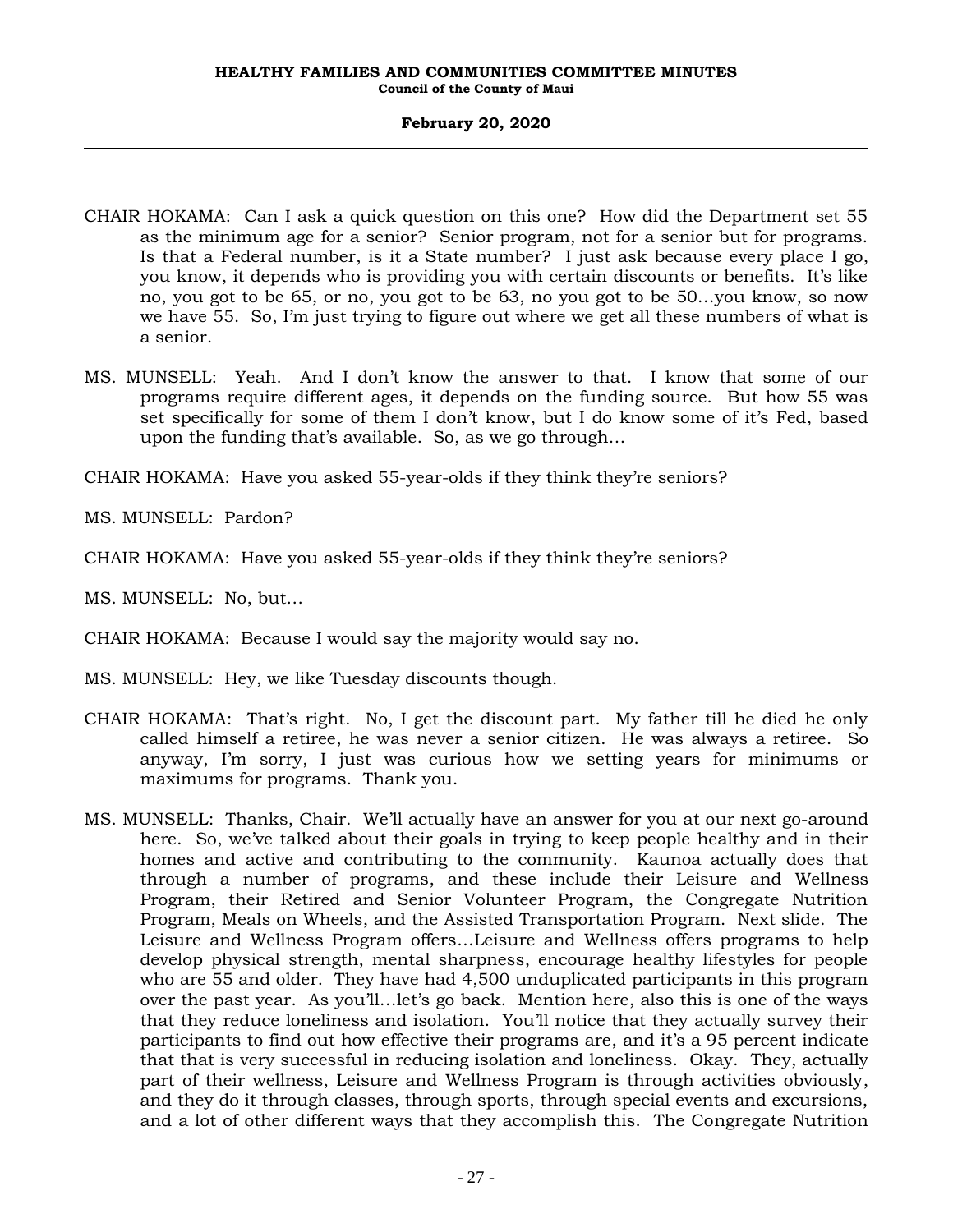Program, they…targets adults 60 and plus, that's probably a funding thing. And they provided, over the last year provided over 6,500 nutritionally balanced meals at over a dozen sites throughout the County. And again, the idea is to promote overall health and independence of this group of population.

- CHAIR HOKAMA: Okay. So, you saw that one yeah, Ms. Munsell? Sixty years old to qualify. Yeah. So, again, I just bring it up because people ask me what is a senior and I don't know what to say.
- MS. MUNSELL: And this one is based on funding.
- CHAIR HOKAMA: Funding requirements.
- MS. MUNSELL: Funding for that.
- CHAIR HOKAMA: Okay.
- MS. MUNSELL: Yeah.
- CHAIR HOKAMA: Thank you.
- MS. MUNSELL: So, they have over a dozen sites that they provide congregate meals at. This includes sites in Hana, Lanai, and Molokai as well. The retired Senior Volunteer Program is offered for individuals 55 years and up. This program focuses on actually five service categories: education, human needs, economic opportunity, environmental stewardship, and public safety and disaster preparedness. We have over 50 volunteer workstations in Maui County, and have generated over \$1.1 million in volunteer hours in the past year.

CHAIR HOKAMA: Congratulations.

MS. MUNSELL: That's exciting. We're going to talk about volunteers again later. Many of you, many of the, this body have attended recognition events for their volunteers. They hold those recognition events both here, on Lanai, Molokai, and I think they hold them in, on Maui too…sorry, Hana. No, not in Hana. Okay. But thank you. For those of you who have gone to these events, thank you so much because it means a lot to the folks who are volunteering that you're there and honoring them, really appreciate that. Okay, next slide. Assisted Transportation is assistance that's provided to the frail and homebound seniors who are age 60 and over. This program has provided over 10,000 one-way rides over the past year and has a 100 percent on-time pickup rate and a 99 percent participation satisfaction rating. This program provides door-to-door transportation for our most frail population, again allowing them to remain in their homes. They provide transportation to medical appointments, business appointments, grocery shopping, and other necessary travel where they need assistance. The program also provides an opportunity to feed the spirit of our seniors who are not able to get out regularly for other events. Of course, if I were participating in this, I think my favorite would probably be cooking with firemen but they don't let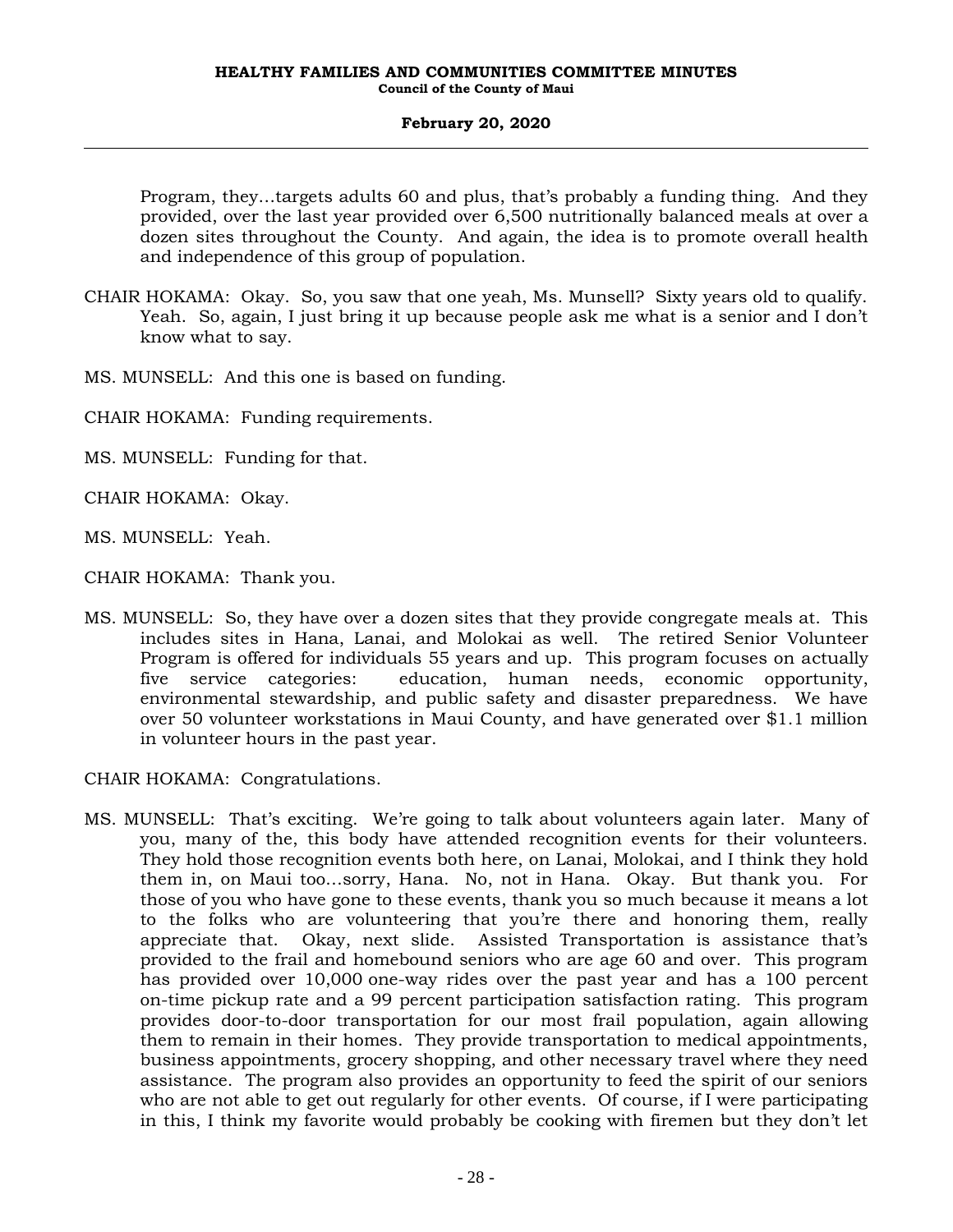me do that yet. Next slide. Home-delivered meals, I did my very first ride-along with the Meals on Wheels a couple of months ago, I went out with Jonathan. It was an amazing, amazing experience, and if you have not done this, I really encourage you to do it. Not only do they deliver meals to these people, but they know them personally. They're doing safety checks, they're making sure that they're, have what they need, that there's not a problem in that home. They're providing some companionship. It is just amazing.

CHAIR HOKAMA: This is a type of healthcare delivered in a sense.

MS. MUNSELL: This is the…on the numbers side of it which is what I love other than the emotional side of it, they've provided 130,000 meals over the past year for our seniors and provide a certain sense of care and help to also the family members who are concerned about their seniors and aren't there and able to check in on them quite as often. So, this is a wonderful program. Moving on to the Office on Aging who also does a lot of in-home work with our seniors, but I don't have as much experience with. But they do another…a great deal of work also to prevent loneliness and care for them. The Office on Aging is led by our County Executive on Aging Deborah Stone-Walls who's been with us for the last 11 years. Their total operating budget is almost \$5.5 million, with almost 3½ million of that or 65 percent of the budget funded through grants. They bring a lot of money into the County. Just over 1.9 million of their funds come from the General Fund. They have equivalent personnel of about  $28\frac{1}{2}$ , 15 persons, 15 of those are County funded, the remainder are funded through grants. The Office on Aging serves as our lead advocate, planner, and policy developer for all aging, disability, and family caregiver issues in the County. One of your handouts today was the four-year plan, four-year area plan on aging, it provides a lot of good information on our plans for the Office on Aging. They also provide a lot of information to the public regarding programs and services. They allocate Federal, State, and County funding to service providers, and they're the operating entity for our Aging and Disability Resource Center. So, the Aging and Disability Resource Center or ADRC is actually one of the trusted sources of information where people of all incomes and all ages can get information on options…counseling, get assistance obtaining long-term support services, and they also provide some quality assurance through their program, through that center. These are some of the services of the Office on Aging, provides personal care, counseling, congregate meals, a lot of things that you're going to be asking about and getting more information on when we go farther into the budget. Next slide. Oh, a lot of stuff, there's a lot of stuff. Okay. Just to give you an idea of who uses the services from the Office on Aging, 60…66 percent use home and…66 percent of the individuals who use home and community-based services are female, 35 percent live alone. The average age of their client is 81 years old with the oldest being 105. These are some of the impacts in the Office on Aging that have been identified. I'll leave you to look at that and ask questions when we get farther into the budget. The Office on Aging also provided a great deal of information on trends in the, in their program. I didn't include that in this presentation because we would be going on. A lot of really good material there. But again, we can provide that to you if you're interested in that when we get into the budget. Okay. Okay. So, our last Division is the Maui County Volunteer Center. They're also a Division of one. Wendy Stebbins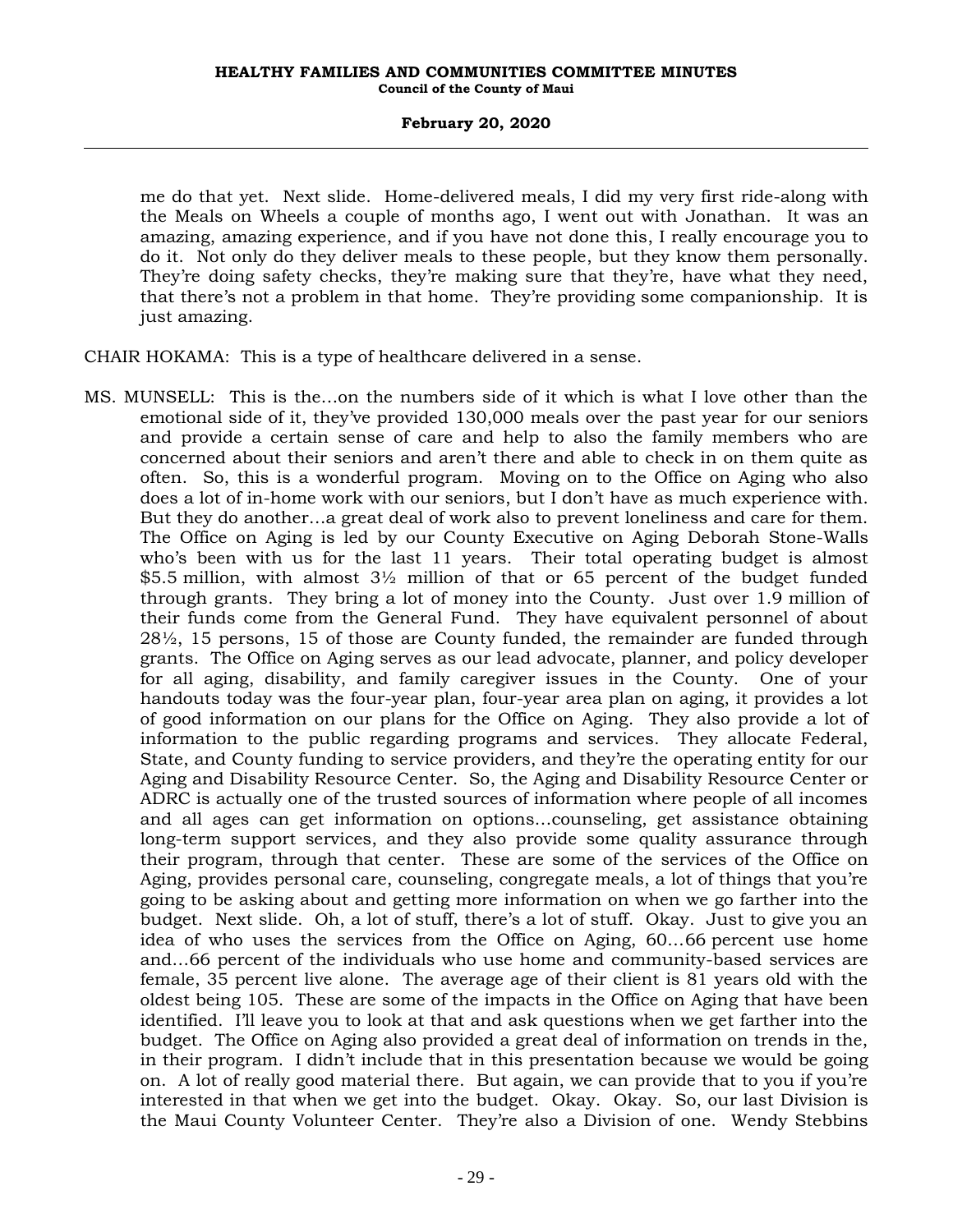# **February 20, 2020**

has been with the County for almost 20 years and 12½ years as our Volunteer Center Coordinator. The mission of the Volunteer Center is to be a resource and…next slide. Yeah. The mission of the Volunteer Center is to be a resource and catalyst that connects and mobilizes volunteers and volunteer agencies to contribute to a better life on Maui. Our Volunteer Center is an affiliate of the HandsOn Network and the Points of Light Foundation. We are 1 of 250 HandsOn affiliates across the globe, all of whom work to foster social change through service. The Volunteer Center promotes public awareness on volunteerism, identifies educational opportunities for volunteer leaders, and helps to mobilize volunteers in the community as I've mentioned. And to accomplish the goals, the center uses a lot of digital marketing, including Instagram, Facebook, and Twitter. The volunteer website is www.handsonmaui.com. They've got 114 partner agencies, 2,500 registered volunteers on Get Connected, and they do a lot of work hosting leadership training and volunteer recognition events as well. The social media platforms have been very successful. In the first and second quarters of 2020 alone, they saw a 226 percent growth in traffic over the same period last year. And in the first half of Fiscal Year '20, they have reached over 70,000 people on Facebook alone. This is a sample of their website. On the left is volunteer opportunity with Boo Boo Zoo and on the right is the ReVive Resale Boutique. This is another opportunity with the Hawaiian Islands Humpback Whale National Marine Sanctuary, and these are just to give you an idea of the kinds of programs that are connected through this website and supported with our volunteer center. Just real quick, again, Animal Management is not one of our Divisions but it does fall under Department of Housing and Human Concerns so I've included them just for a little bit of information about the program. The majority of the Animal Management funding is allocated to Maui Humane Society, and in case, I've mentioned, if you haven't a chance…had a chance to meet Steve MacKinnon, he's the new Maui Humane Society CEO. He is in Chambers today so if we finish here, you might take an opportunity to touch base with him. And he's certainly available to answer specific questions if there's some that I can't answer. The Humane Society's mission is to protect and save the lives of Maui's animals, accepting all in need and educating the community and inspiring respect and compassion toward all animals. For the past 30 years, Maui County has partnered with Maui Humane Society to provide the animal sheltering and enforcement services that the County is mandated by law to provide. In Fiscal Year 2020, they will receive almost \$2.5 million for contractual services and enforcement, and an additional \$100,000 for their spay and neuter program. This is a list of the programs and services that they provide. Not all of them are funded by the County obviously, so I don't have the details on those. But recently I have had a chance to tour their facility, again, if you haven't had a chance to do that and you have any question about how funding is used, is allocated there, I really encourage you to do that. The most amazing experience was standing outside their operating room and watching their vets, their vet techs, and their volunteers work to do spay and neuter for just a boatload of animals that were going through that room just in a matter of a day or so. So, if you have an opportunity, I really will encourage you before we start Budget deliberations, to take an opportunity to visit the Humane Society and get a tour from them. That's really all I have today. So, I appreciate the opportunity to be here and to give you an overview. Usually we take multiple days to talk about our programs and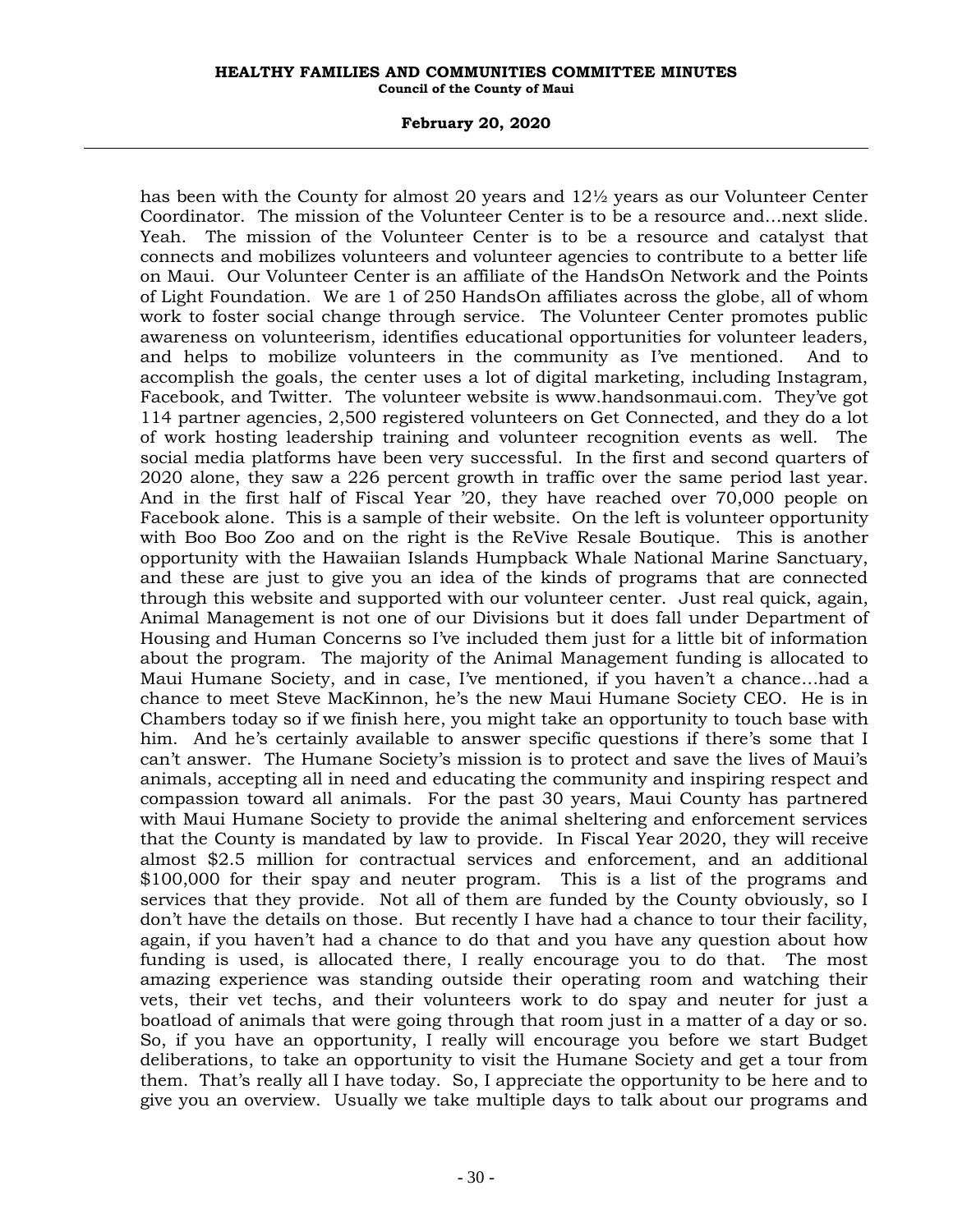I've only barely touched the surface. And I truly thank you for the opportunity to come back specifically and talk about budgets. I appreciate that.

- CHAIR HOKAMA: Thank you, Director. So again, we appreciate and I thought you did a very good general overview of the different components of the Human Concerns Division so we appreciate that. So, Members, I'm going to ask you if you have questions, but please take into account they will be returning with the more specifics on the numbers. So, as part of the handout, you know, if something catches your eye, you know, bring it up. And then I'll start with Mr. Molina for this time if you have any question you would like to pose to the Department.
- COUNCILMEMBER MOLINA: Not yet, Chairman. I guess the bulk of my questions will probably come during the Budget Session when we get into more specifics.
- CHAIR HOKAMA: Okay, yeah, and if you do have questions, please forward it to me so that I can at least let the Department know so they can be prepared to respond --

COUNCILMEMBER MOLINA: Certainly.

- CHAIR HOKAMA: --accurately before the next Committee meeting.
- COUNCILMEMBER MOLINA: All right, thank you.
- CHAIR HOKAMA: Thank you. Ms. Rawlins-Fernandez?
- COUNCILMEMBER RAWLINS-FERNANDEZ: Mahalo, Chair. Okay, so mahalo for that presentation, Deputy Director. My first question is regarding the additional E/Ps that was requested for the Humane Concerns Program, just wondering if they've been filled.
- CHAIR HOKAMA: Ms. Munsell?
- COUNCILMEMBER RAWLINS-FERNANDEZ: And if you're not sure which ones I can read the titles. Sure. Okay. Senior Service Aid II, that was a full-time position, one E/P. Park Caretaker, .5, Early Childhood Resource Coordinator…no sorry, the one below that, Senior Services Program Assistant II and that was .5, and then other positions .5.
- CHAIR HOKAMA: So, answer that but I want that all in worksheets for the next round.
- MS. MUNSELL: Those, according to my Division boss, she indicates that those positions have been filled, yes.
- COUNCILMEMBER RAWLINS-FERNANDEZ: Awesome. Good job. I know it takes a lot of time to fill those positions so I was just…
- MS. MUNSELL: It does. And we do have a number of open positions. We'll bring all that information to you --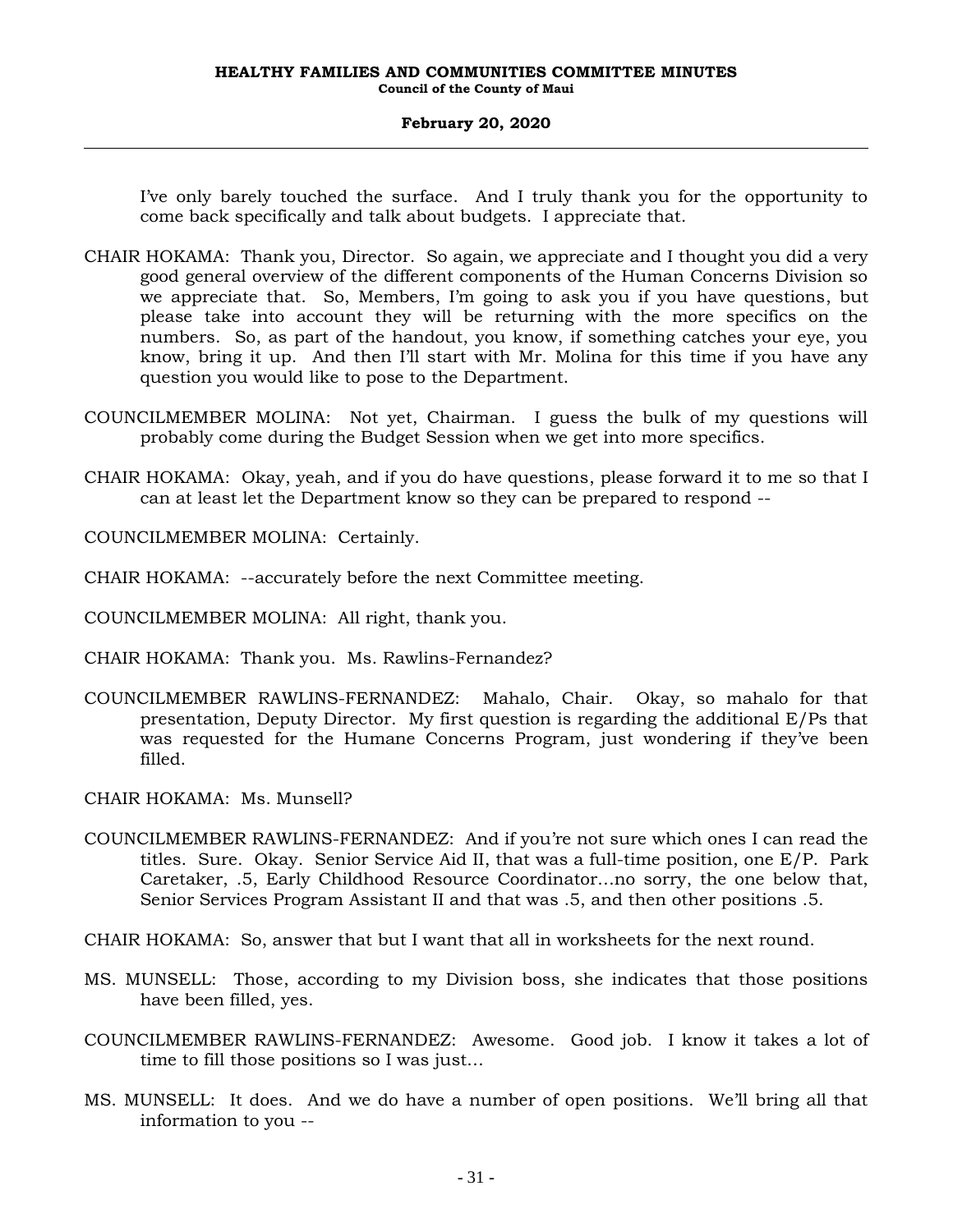COUNCILMEMBER RAWLINS-FERNANDEZ: The vacancies.

MS. MUNSELL: --and their status when we come back.

COUNCILMEMBER RAWLINS-FERNANDEZ: Okay, great.

MS. MUNSELL: Yeah.

COUNCILMEMBER RAWLINS-FERNANDEZ: And then I know one of the things that we put in for the Maui Humane Society was two trucks instead of one. Have they been able to purchase those?

UNIDENTIFIED SPEAKER: *. . .(inaudible). . .*

COUNCILMEMBER RAWLINS-FERNANDEZ: Right. So…

MR. JAMISON: So, that appropriation came through the revolving fund so they have already done one, and then they're looking to do the second one when the revolving funds get to a point that it can --

COUNCILMEMBER RAWLINS-FERNANDEZ: Right.

MR. JAMISON: --manage that.

COUNCILMEMBER RAWLINS-FERNANDEZ: Okay, great.

MR. JAMISON: So, they're definitely on top of that, yeah.

COUNCILMEMBER RAWLINS-FERNANDEZ: Mahalo for that update. Mahalo, Chair.

CHAIR HOKAMA: You brought up a good point for me to recognize so thank you for that. So for the next meeting besides your new requests, from this year's Budget tell us what you were able to achieve and areas that you're still either awaiting another department's decisions. So, we understand with your vacancies you gotta deal with Personnel, and again I'm not happy with our payroll system right now. So, if…you need to tell us if part of the problem of you filling positions is that DPS or Finance cannot process the documents timely or figure out what classification or what, you need to let us know so we can do the appropriate adjustment so that you can get the people to do the job that we expect to be done. Would you agree, Chair?

COUNCILMEMBER RAWLINS-FERNANDEZ: Absolutely. Mahalo, Chair.

CHAIR HOKAMA: So, if you can prepare for that please, Director.

MS. MUNSELL: Certainly. Our own experience has been it's not necessarily an issue of getting it through DPS although, you know, obviously that does take a little bit of time.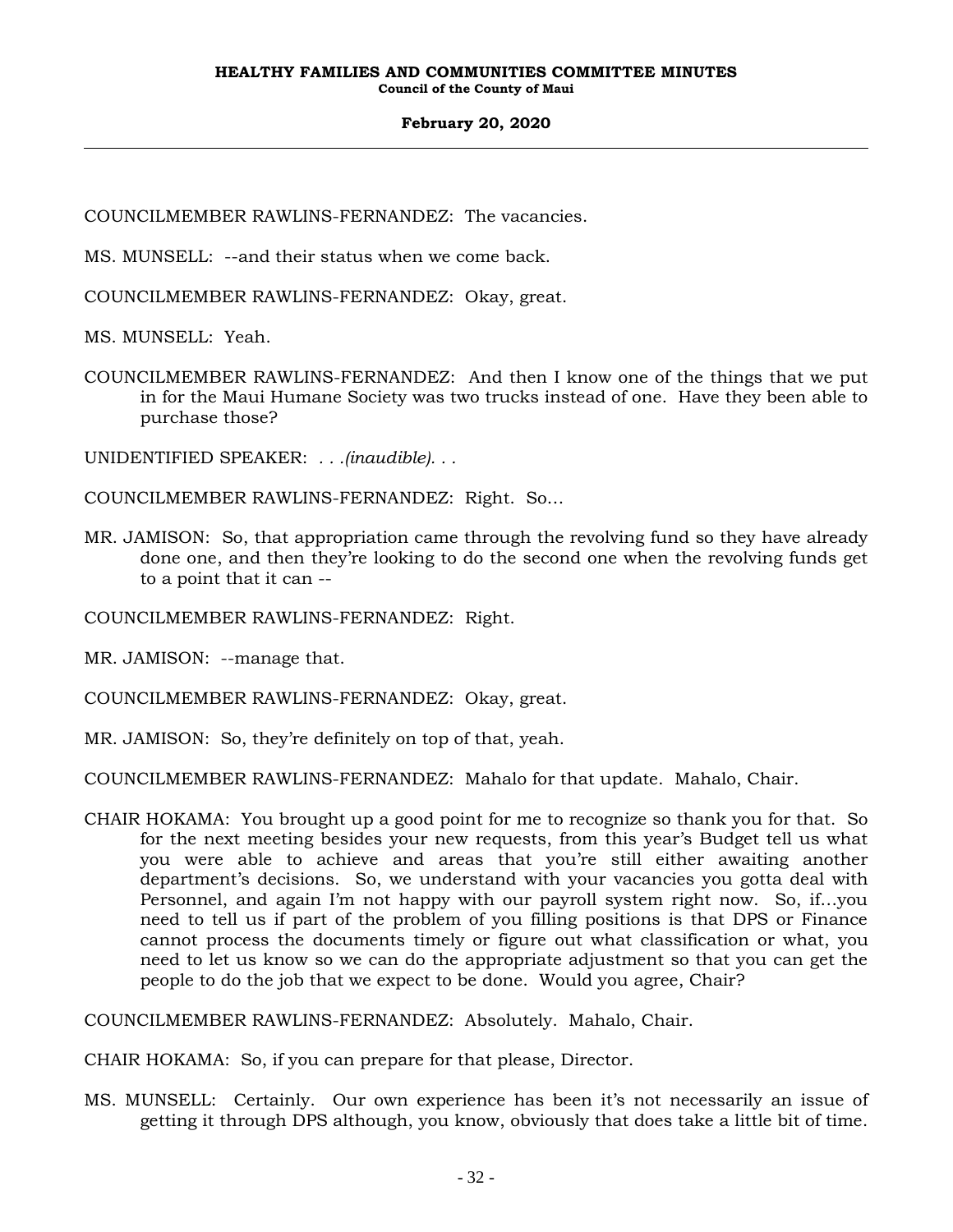But actually being able to find qualified people for these positions, we've had to reopen recruitments multiple times, because we're simply not finding the…enough people or the right people for these positions too. But I'll, next time when we return, I'll make sure that you've got those, that status and know exactly where they stand.

COUNCILMEMBER RAWLINS-FERNANDEZ: Mahalo.

CHAIR HOKAMA: Okay. Yes?

- COUNCILMEMBER RAWLINS-FERNANDEZ: And quick follow-up on that. And then will you also let us know if, you know, one of the challenges is the amount, the pay scale for that position? Because if that's also a problem and we're not getting the help that we need because we're not allocating enough for that position or, you know, whatever it is, please let us know that next time too. Thank you.
- CHAIR HOKAMA: No, yeah, we'll ask for whatever information they can share, Ms. Rawlins-Fernandez, as well as unemployment factors. We're pretty much at full employment nationwide and in this County. So, that could be one of their challenges is that people working. Ms. Paltin, any questions at this time for the Department?
- COUNCILMEMBER PALTIN: Oh sure, thank you, Chair. I just wanted to follow up on a couple of things that Member Rawlins-Fernandez and Sugimura kind of briefly touched on. Like how you have all of these programs, is there any opportunity for crossover like, you know, my kids and Member Rawlins-Fernandez kids are blessed enough to have their grandparents in their life, but is there opportunity for like early childhood folks that don't have grandparents in their lives to, you know, make the connection with some of the seniors or even like the animal fostering and seniors or vice versa? Is there any opportunities for crossover between the different Divisions?

CHAIR HOKAMA: Director?

MS. MUNSELL: I believe there is. And thank you for that question. I'm not familiar with all of the programs that they do, but I do know that they are involved with a number of activities where they're trying to get seniors connected with young people as well. They do all kinds of things at Kaunoa, and if you'd like, we can actually bring a list of those kinds of activities for you when we come back for budget.

COUNCILMEMBER PALTIN: Cool. Thanks.

CHAIR HOKAMA: Thank you. We're going to have an intense next meeting it looks like. Ms. Sugimura?

VICE-CHAIR SUGIMURA: It's going to be good.

CHAIR HOKAMA: No, no, but it's good. Ask the question --

VICE-CHAIR SUGIMURA: Yeah.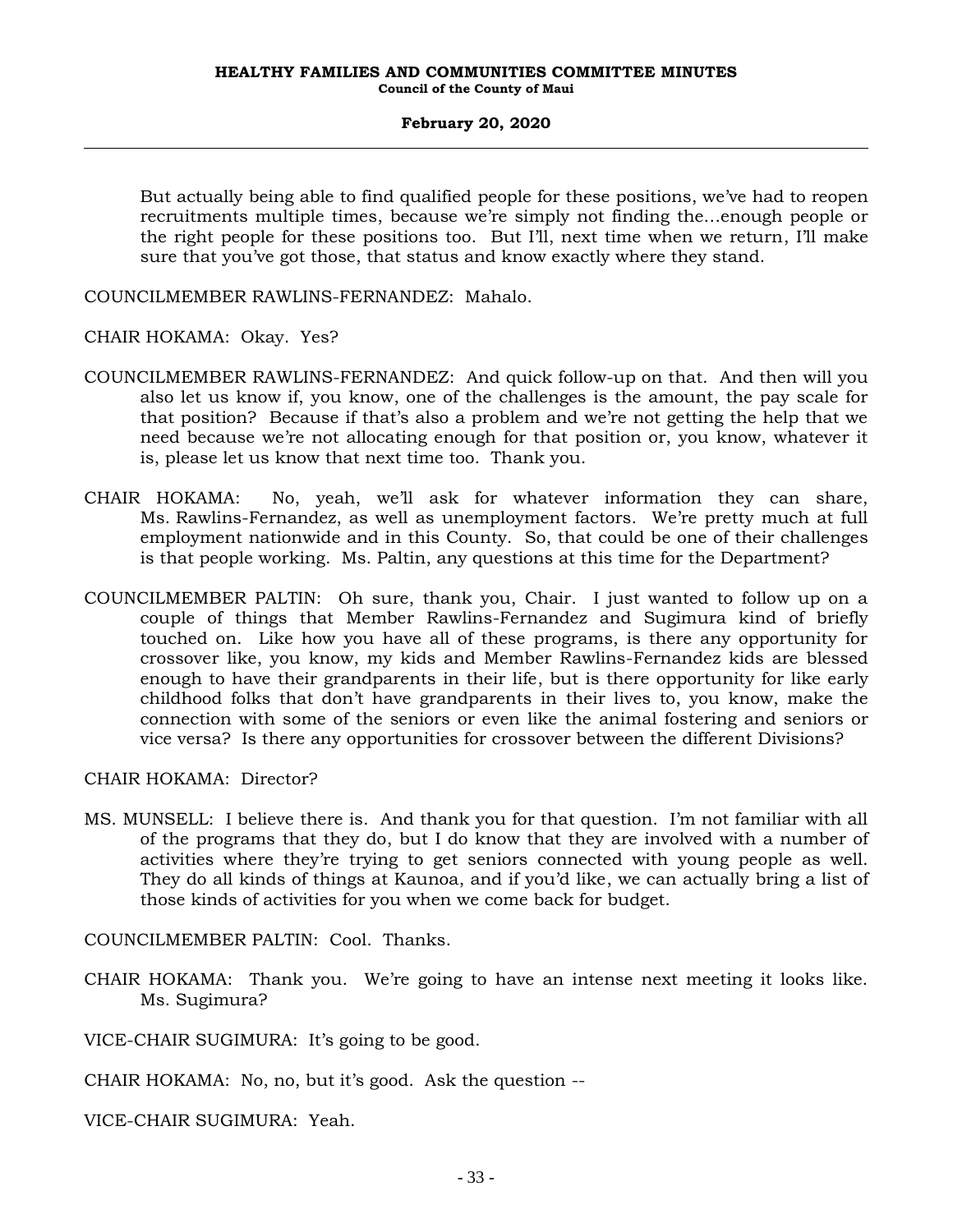CHAIR HOKAMA: --because --

VICE-CHAIR SUGIMURA: Yeah.

CHAIR HOKAMA: --they'll be prepared to respond at the next meeting. Ms. Sugimura?

VICE-CHAIR SUGIMURA: So, I just have a question, I think we've all benefitted from what the Human Concerns spreadsheet has been on reporting of grants.

CHAIR HOKAMA: Yes.

VICE-CHAIR SUGIMURA: And I just want clarification because I think what we're looking at and maybe for the departments is for the next year's reporting, we want to convert to Housing and Human Concerns standards. Is that correct?

CHAIR HOKAMA: Yeah, yeah. We leaving --

VICE-CHAIR SUGIMURA: Next year right?

CHAIR HOKAMA: --that to our Budget Chair.

VICE-CHAIR SUGIMURA: Okay.

CHAIR HOKAMA: We're leaving that to the Budget Chair.

VICE-CHAIR SUGIMURA: Not this year…I mean not this past year. Okay, good. Because Curtis made a really good point 'cause when I was talking to him, he was saying that then the departments when you set your standards for next or this…no, next fiscal year, yeah, FY '21 then you can definitely guide it towards that direction. Just so the departments don't scramble and try to convert and change your current reporting to be like what Housing and Human…and you did a really good job. I think it opened my eyes on, you know, kind of information we were asking anyway and you put it all down on paper. So, thank you, Chair.

CHAIR HOKAMA: Well, I appreciate your warning to other departments.

VICE-CHAIR SUGIMURA: I think we all saw it.

CHAIR HOKAMA: Well, yeah, again yeah, we benefitted from this Department presenting us a very good approach to their grant reviews and how they do scoring. We would hope the other departments see the benefit of what Budget Chair is trying to do, and if they don't, well, live with the reality of what's budgeted at the end of the process. Okay.

VICE-CHAIR SUGIMURA: True yeah.

CHAIR HOKAMA: Live with it. Ms. Kama?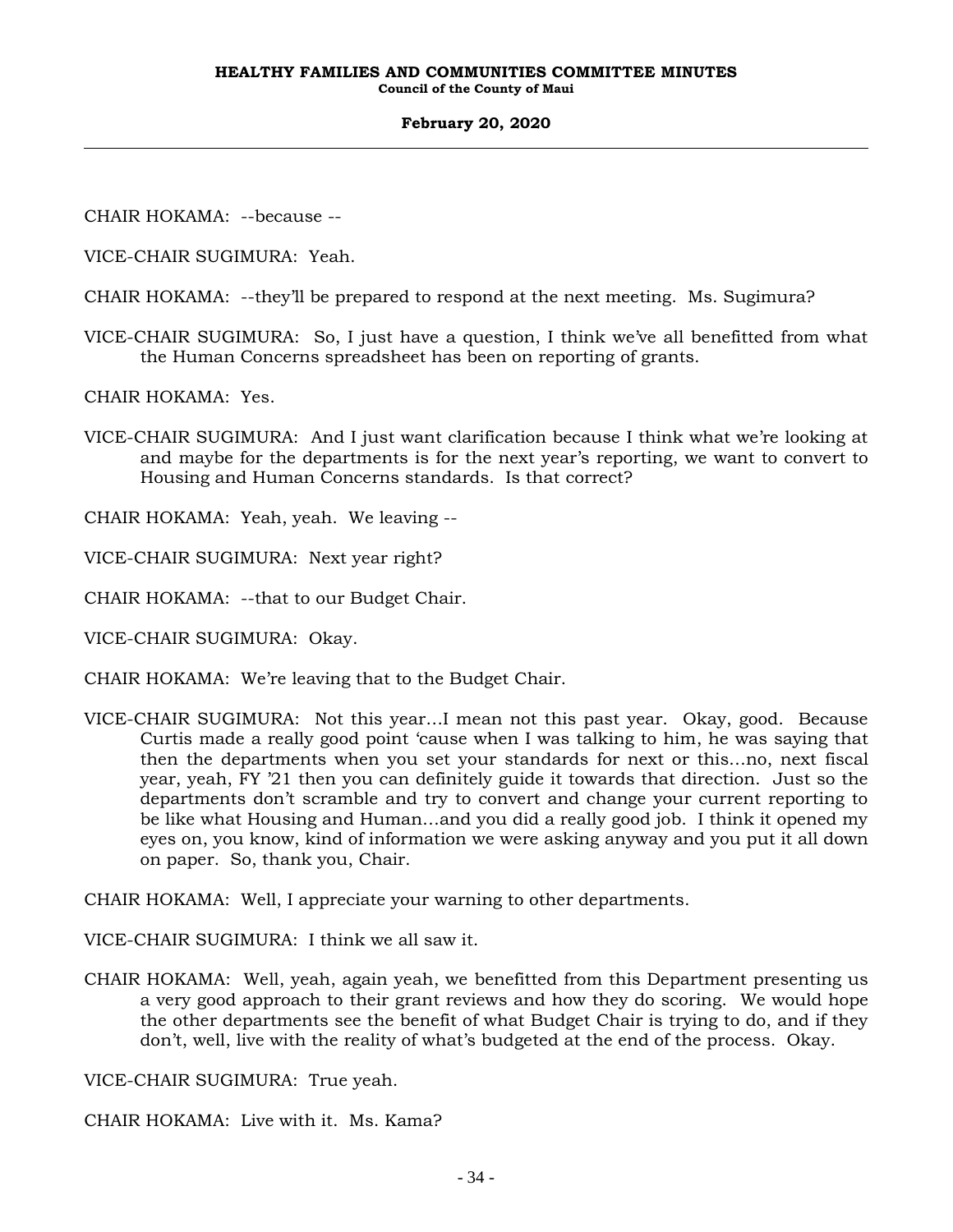- COUNCILMEMBER KAMA: Thank you, Chair. So, on Page 10 of your PowerPoint under activities FY '20, item two, it says in December 2019, Immigrant Services Division submitted its application for the recognition and accreditation to the DOJ/EOIR. What does that mean, DOJ/EOIR *. . .(inaudible). . .* --
- CHAIR HOKAMA: Department of Justice by the Feds.
- COUNCILMEMBER KAMA: --the recognition to.
- VICE-CHAIR SUGIMURA: Department of Interior.
- MS. MUNSELL: Department of Justice, Office of Immigration…Executive Office of…
- MR. JAMISON: It's the Department of Justice, Executive Office on Immigration Review.
- COUNCILMEMBER KAMA: Reform? Immigration what?
- MR. JAMISON: Review.
- COUNCILMEMBER KAMA: Review.
- MR. JAMISON: That's the name of that office at the Department of Justice.
- COUNCILMEMBER KAMA: And what does that mean if you get an accreditation?
- CHAIR HOKAMA: Department?
- MS. MUNSELL: It allows us to provide more in-depth services to our immigrants and our, the folks in our community that we're not able to provide now.
- COUNCILMEMBER KAMA: What is that?
- MS. MUNSELL: Actually, I'm going to let Curtis explain this 'cause he's, I said that he has been one year as our Grants Manager, he is actually our former…
- COUNCILMEMBER KAMA: That's why he gets the question.
- CHAIR HOKAMA: Okay, introduce yourself formally for the record.
- MR. JAMISON: My name's Curtis Jamison, I'm with the Grants Management Division, but I was previously with the Immigrant Services Program as you know. Getting accreditation and recognition from the Department of Justice, Immigration Review actually provides a level of protection to the County Division by enabling…there's a…the law is a little bit different for immigration. People who are in immigration court and immigration processes have no right to counsel so they're forced to have to pay for counsel, for an attorney. And it leaves this gap of people who need basic services, and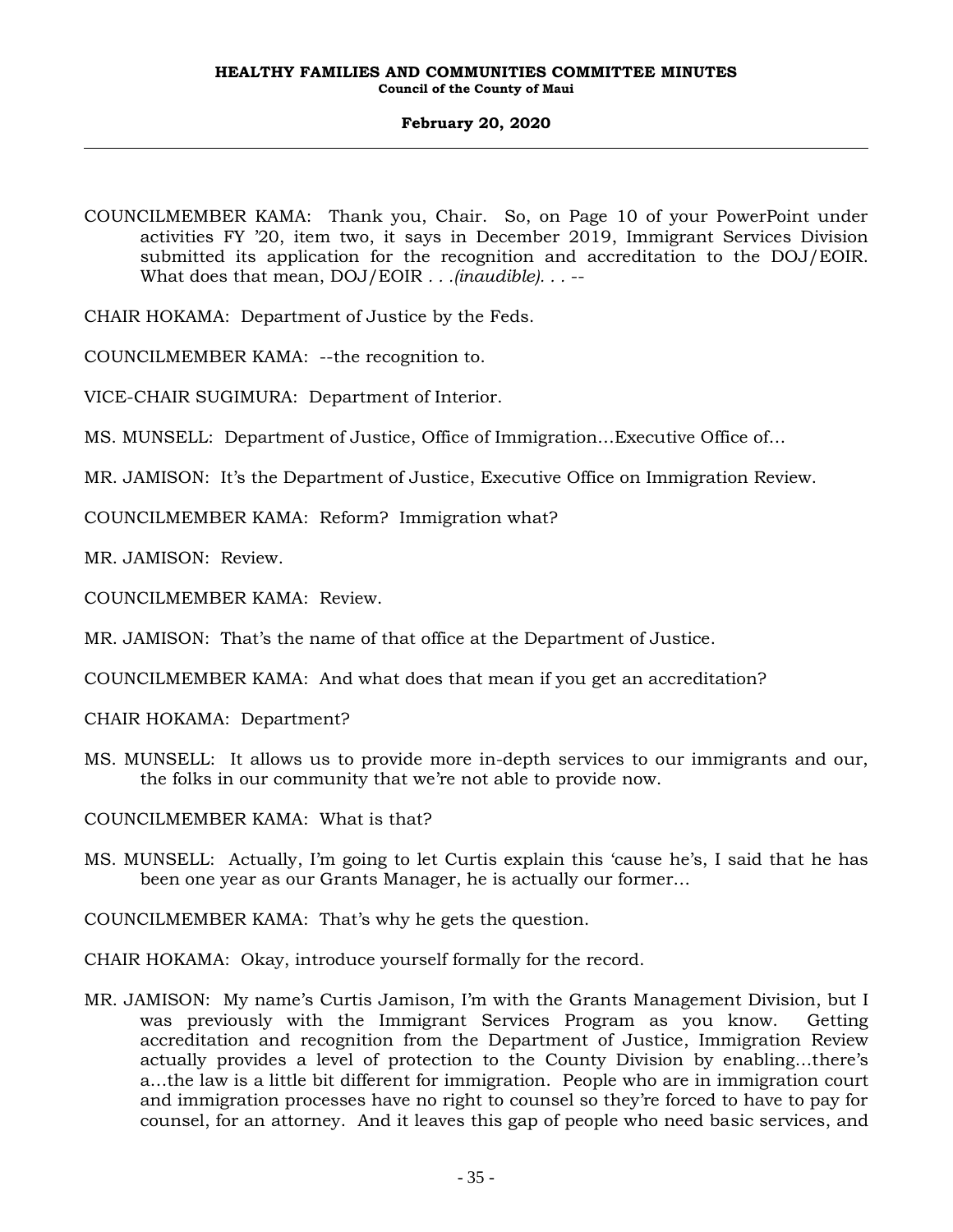## **February 20, 2020**

the Department of Justice has this program which enables community organizations and non-for-profit as well as community-based programs to offer at reduced or no cost legal services to people who need it. By getting accredited through that process, it provides protection so then if somebody says we came and we received assistance from the County Immigrant Services Program, that they provided us legal counsel. Right now, we're not able to provide any of those services which really hinders the ability to help those people, because they have to be completely engaged the whole time in the process. So, it expands the services provided and provides protection to the County staff.

COUNCILMEMBER KAMA: Interesting. That's why I asked. So, another question, if I may, Chair?

CHAIR HOKAMA: Proceed.

- COUNCILMEMBER KAMA: So in terms of protecting our immigrants, so we have the 2020 Census that we are almost into. So, how do we protect these people who want to be counted but yet are afraid that the information might go more than they're willing to, for it to go?
- CHAIR HOKAMA: Department, can you respond? Director?
- MS. MUNSELL: We have our…
- CHAIR HOKAMA: If you feel you need to confer with appropriate advisors, whether it be Corp. Counsel or not, I would request you do so but we would like a response.
- MS. MUNSELL: Yeah, sure. We also have our Division head in the Chambers if you would like to have her come down.

CHAIR HOKAMA: Ms. Kama?

COUNCILMEMBER KAMA: Yes please.

CHAIR HOKAMA: Okay, if you can respond, please come forward.

- MS. TARDIVILLE: Hi, good morning.
- CHAIR HOKAMA: Good morning. Introduce yourself please.
- MS. TARDIVILLE: Good morning. My name is Michelle Tardiville, I'm the Immigrant Services Program Coordinator. I've been in the position for just a little over a year. So, thank you for your question. We are involved to a certain extent in the 2020 Census in so much as we're--what's…for lack of a better word--helping our clients feel comfortable with their participation, that they know the importance of participation. As you know, we don't have anything to do with the Census itself --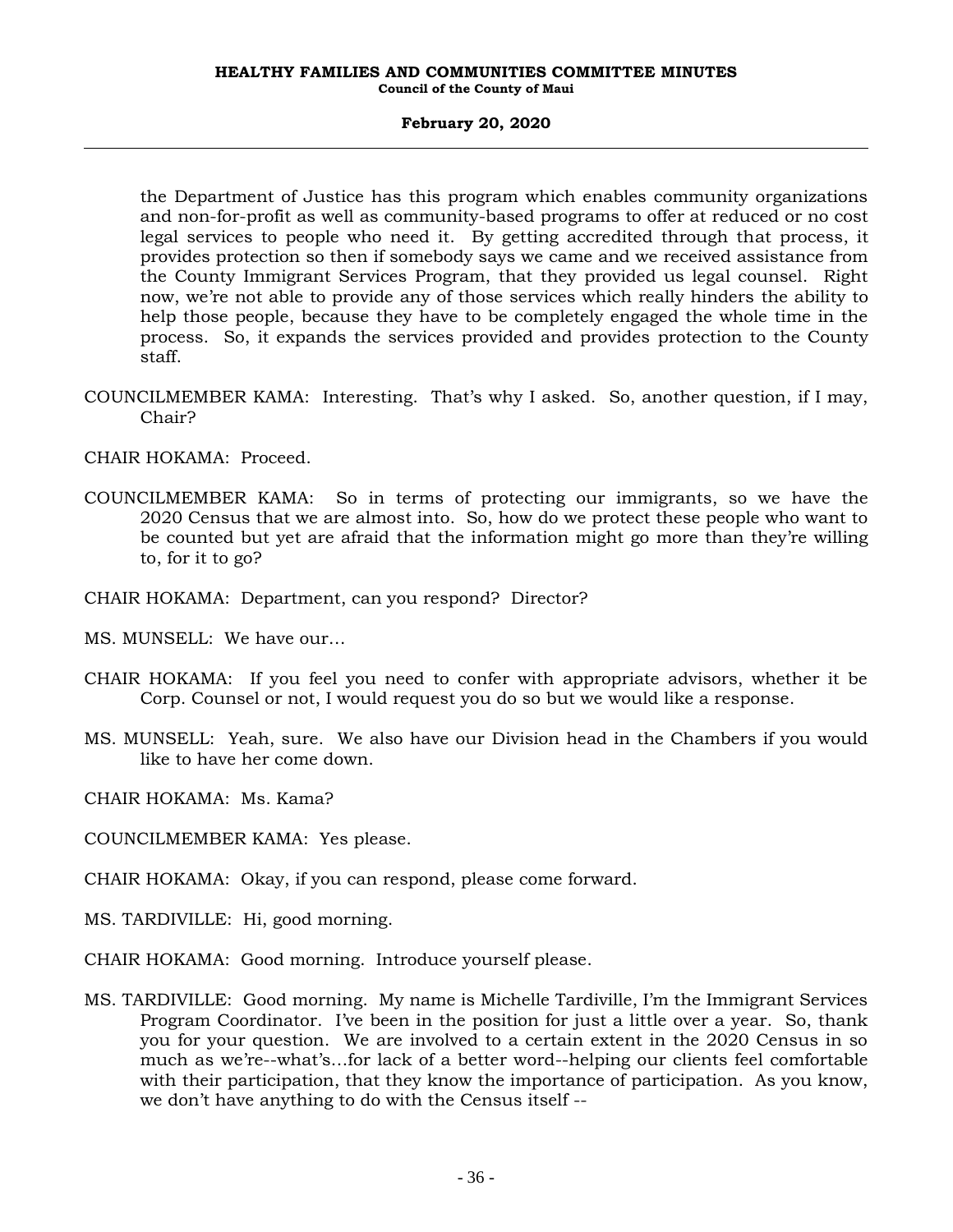COUNCILMEMBER KAMA: Correct, correct.

- MS. TARDIVILLE: --that's Federal. There's, my understanding, no questions as to citizenship, you know, or their legal standing in the…residency I guess you could say. It's just about being counted. And so, part of our job, as Director Tsuhako has just wanted us to relay that to our clients, that importance, that it's not what they think. We can…they can bring their Census to us, or we can help them look at it online to make sure that they…I don't know what to, lack of a better word, to know what they're getting themselves into maybe, helping them feel comfortable with that. Participation is completely voluntary. I don't know, did that answer your question?
- COUNCILMEMBER KAMA: Well, I think I was looking for assurances as I, you know, work with the Hispanic community out there. They're always worried about deportations. So, you're correct, I mean on the Census it doesn't ask for US citizenships, but, you know, your last name if it's anywhere that looks or smells like Hispanic is subject to review. So, I'm always concerned about that. So, but I hear what you're saying in terms of just stand up to be counted. We all know how important it is, but if we want our community to be counted then we also have to take into account how important it is for them to be free. So, thank you for your response. Thank you, Ms. Munsell. Thank you, Chair.
- CHAIR HOKAMA: Thank you. I'm going to pose some questions and again, Director, what you can respond at the next meeting would be great and what you can give us a verbal comment this morning would be great too. So on Page 5 at the, your top regarding Early Childhood Resource Center, I appreciate the mission and vision component. Members, I'm on Page 5, top half of their handout. I would just like to know as far as early childhood, and again we are aware of what the Legislature is considering regarding lowering the minimum age for education, public education. What is the role of Health Department and State Education Department regarding early childhood resources? 'Cause what I understand the Constitution to be and what I understand we're doing, I don't know if we've got our jurisdictions mixed up of who should be responsible. So, that one. On Page 8 on the bottom under Grants Management Division, I just wanted to ask, I appreciate you mentioning things like the affordable rental housing. Does your people also do the down payment program as part of the grants review process or you let Finance take care of those things? Director?
- MS. MUNSELL: Those grants are managed through the Housing Division.
- CHAIR HOKAMA: Through Housing Division. Okay. But the affordable rental housing is within Human Concerns Division?
- MS. MUNSELL: So, the…we actually, the Housing Division is actually…shoot, it comes from the Grants Management Division into the Housing Division through our program. It's reported in the Housing Division.
- CHAIR HOKAMA: Okay. Well, I trust Ms. Kama will take care of that for us. Yeah, so thank you for that. Page 10, top of 10, again with the Immigration Services as part of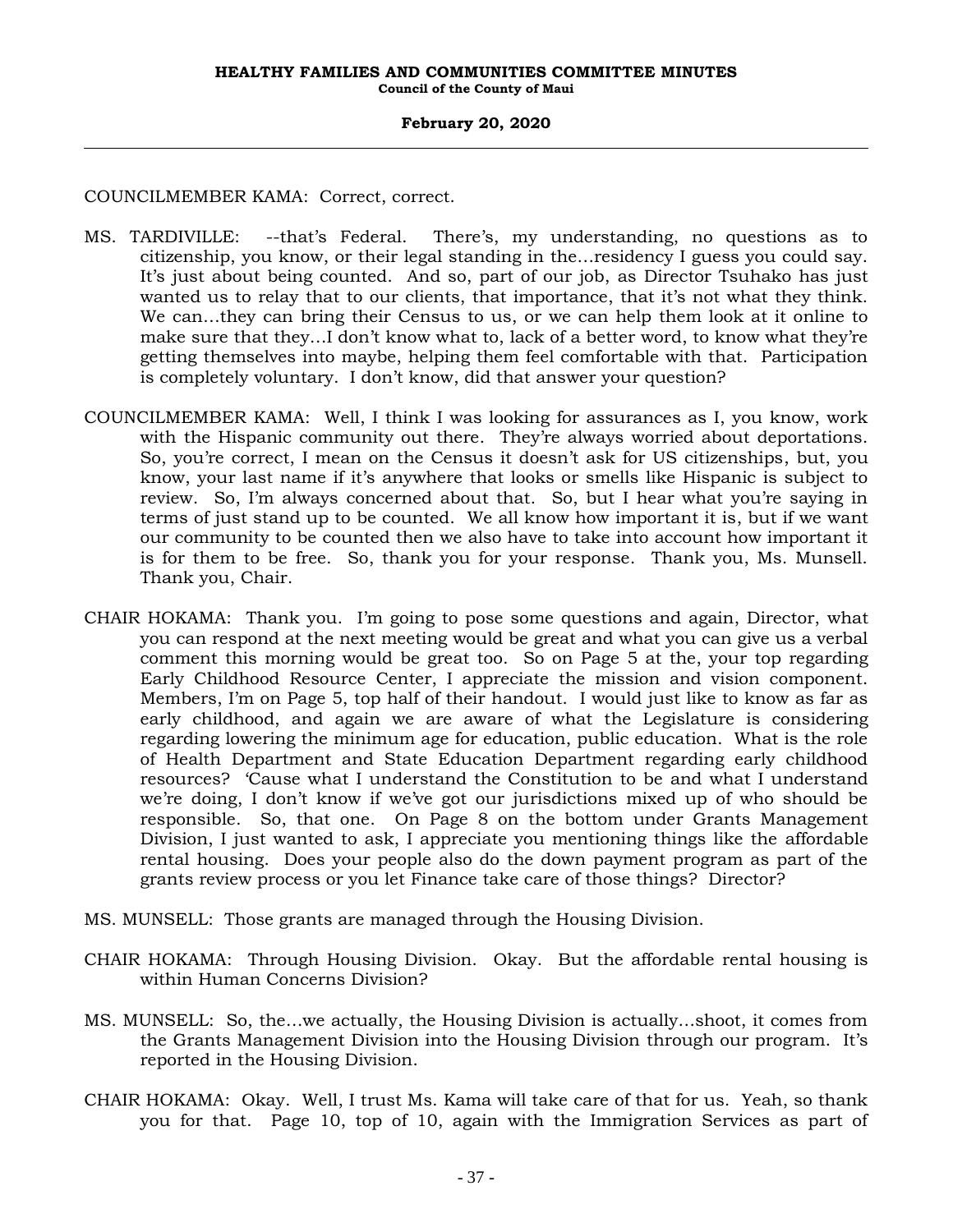# **February 20, 2020**

Ms. Kama's comments, if we have the numbers, I would like to know the percentage of illegal population in this County and what kind of County dollars, resources are we spending on this component. Under her concern regarding Department of Justice accreditation, does this now require us to comply with ICE and the Federal ICE Program? And does your program at least either present or at least inform all those in the US, the responsibilities that a person who resides in the US has including doing appropriate civic participation like Census? Okay. There's always a price for anything, including being an American or a citizen of this County. The other one regarding Page 11, your top slide under activities, number four, if you could give us additional comment regarding the Acculturation Program. I…we, we're able to read your narrative, Director, so if you could tell us what is the concern, 'cause I thought we did a pretty good job from Mayor Cravalho regarding the Filipino sector, and now that we have our Micronesians and others from the South Pacific, we have Hispanics, yeah, your challenges and…

MS. MUNSELL: Sir?

CHAIR HOKAMA: Yes, Director?

- MS. MUNSELL: The, we had actually RFP'd the Acculturation Program this past fall, didn't get any responses. The Division is now reaching out to other possible partners and we're hoping that we would get that program going. Our hope is still to complete that this fiscal year.
- CHAIR HOKAMA: Terrific. Thank you for that update. Page 13, under Leisure/Wellness, we are all aware of the success of Kaunoa, I'm…what we'd like to know is do you have a trend or something about how many people who would like to participate but cannot because of capacity? You're at maximum with either instructors of a class or capacity, because size of Kaunoa itself, we only can handle X amount of people. So, if you could let us know because there's requests for us to do Kaunoa at other areas besides just at Kaunoa Center. So, this may help us be able to consider opportunities for this program.
- MS. MUNSELL: Would you like our Division head to come down and comment?
- CHAIR HOKAMA: At the next meeting.
- MS. MUNSELL: Next meeting.
- CHAIR HOKAMA: I want specifics. Okay, and you're going to help us understand this, again, we notice it's some is by funding, but should we look at standardizing age for programs? Let's see, the other one that, again, we'll work on, on Page 21 on your snapshot of MCOA, your County Office of Aging, we appreciate those statistics. We would also be interested though if you could provide us any trends that we should be aware of because, you know, we made a lot of forecasts on longevity, our longevity forecast more than likely is 50 percent off, okay, in years we gotta provide. So, if you have those things we'd appreciate it, Director.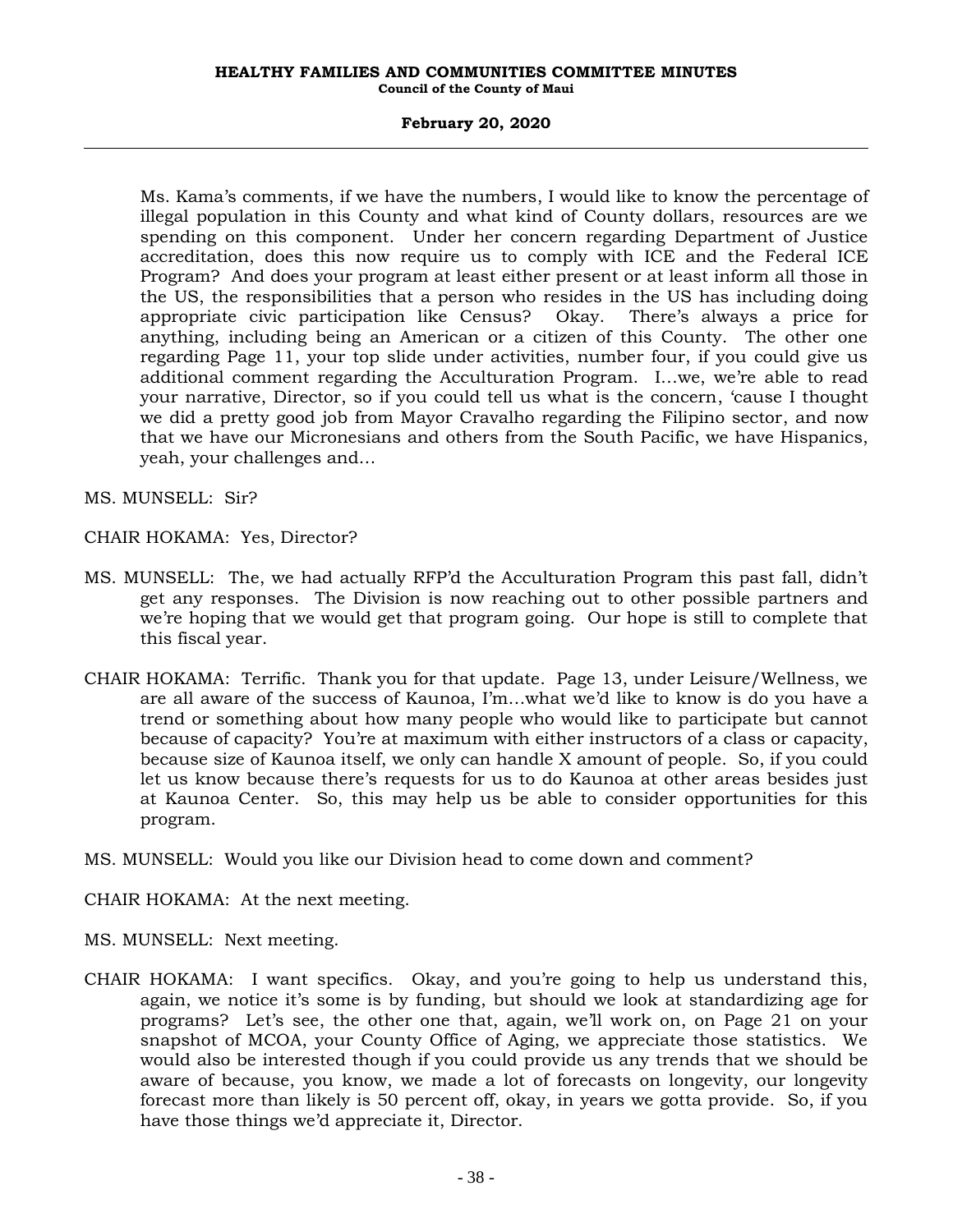- MS. MUNSELL: Thank you for asking. Actually, she provided me some beautiful charts on trends, and because of the length and my concern about taking your time, I removed some of those, so we will make sure that you get that material.
- CHAIR HOKAMA: Yeah. We're anal about those statistics, but we appreciate you having that for us. Thank you. And then on Page 20, the bottom, some of the services MCOA provides, it's kind of interesting for me, it's not the State or their designated third-party but the County provides hospital discharge assistance? Why don't you come down and give us a comment on that please? I always finding it interesting why we do so many State things.
- MS. STONE-WALLS: Thank you, Chair. For the record, my name is Deborah Stone-Walls.
- CHAIR HOKAMA: Thank you for being with us.
- MS. STONE-WALLS: Thank you for the opportunity to be here. Yes, hospital discharge assistance has also been known as community-based care transitions. So, what we do, it's a standard function of area agencies on aging, if a senior has been hospitalized and they're coming out of the hospital, we make sure that we're connected with them to help reduce readmission. So, you may remember several years ago, we had a program agreement with Medicare where we actually were able to bill Medicare directly for that. Medicare cut us out of the program, even though we actually had the largest decrease of hospital readmissions in America. We are so small that they couldn't use our numbers statistically, so they cut us out. But we have continued that program because what we find is when seniors go into the hospital, having good meals to eat when they're released, having that ride back to the doctor for a follow-up visit. So, the services we're providing are actually our normal services, we just make sure when the hospital…

CHAIR HOKAMA: You're just connecting them with the --

MS. STONE-WALLS: Yes.

CHAIR HOKAMA: --right agency.

- MS. STONE-WALLS: Yes. Yes. So, we make sure, our folks get in there and make sure they have direct access to those services that will help them stay healthy once they're discharged.
- CHAIR HOKAMA: Okay. So, is it because in a sense although you're connected to the County, you're actually a State agency per se, the Office of Aging?
- MS. STONE-WALLS: Thank you for that question. No, sir, we're not. We're falling within the realm of…we, we're kind of unique because --

CHAIR HOKAMA: Yes, you are.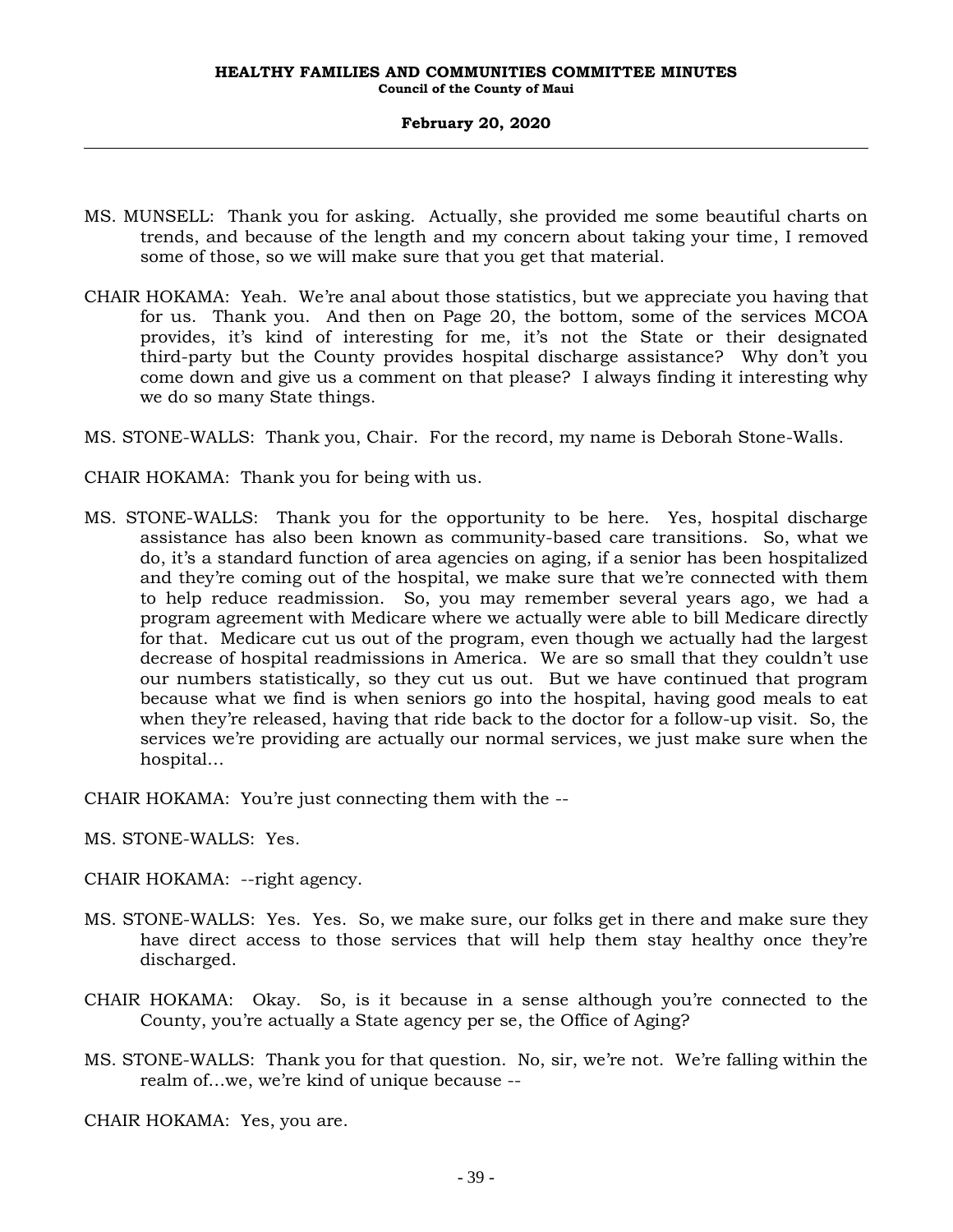## **February 20, 2020**

- MS. STONE-WALLS: --we, a lot of our rules we follow are Federal law established through the Older Americans Act, but the Older Americans Act establishes the Administration for Community Living and the Administration on Aging at the Federal level. That's connected to the State units on aging. So, we have a Hawaii Executive Office on Aging. And then each county in America has an area agency on aging. So, it's a way to ensure that Americans regardless of where they live are connected, and it's designed to be operated in the County level, our office. Because the State, as we know, it's not atypical in our State for many State programs to be focused Oahu, right, on Oahu. It's Oahu-centric. So, the act was designed in such a way so that communities that may be not large or prevalent in a state also have representation to help seniors live life with as much dignity as possible. So, the act was actually designed to ensure that it…that there is a county presence maintained across America.
- CHAIR HOKAMA: Thank you for that response. And again, when we do the details, yeah, of the Budget, we'll also ask for your additional comments on. One of the things though I find interesting, do you also find that your clientele has an understanding or see the benefit of social media opportunities, or it's like that's not my generational thing so you're talking to the wrong people?
- MS. STONE-WALLS: Thank you for that question. We find that some of…we find a mix frankly. As Wes Lo pointed out, many of our folks who are now eligible according…our Federal guideline for most services is 60, for preventative services it's 55 which may be why the leisure was chosen 55 because we want to help people get started with active living earlier. So, we find a lot of our younger participants are very well connected because we're all used to being connected.
- CHAIR HOKAMA: What is the younger level of participants?
- MS. STONE-WALLS: Yes. Well, many of our…
- CHAIR HOKAMA: What is that range? What would be that range, 50 to 65, your younger group?
- MS. STONE-WALLS: You know we have folks into their 80s that are very well connected online. My own mother is 78 and she's on the Internet more than I am. So, you know, we do find…we also find that technology companies are reaching out to that older age group with simpler ways to be connected. So, the technology…
- CHAIR HOKAMA: Without sharing vital information.
- MS. STONE-WALLS: Yes, yes. So, we have a mix of folks. Some folks have never touched a computer and some 80-year-olds are very proficient with their social media management, so.
- CHAIR HOKAMA: So, yeah, thank you for those response. Members, we got time for one more round. Mr. Molina?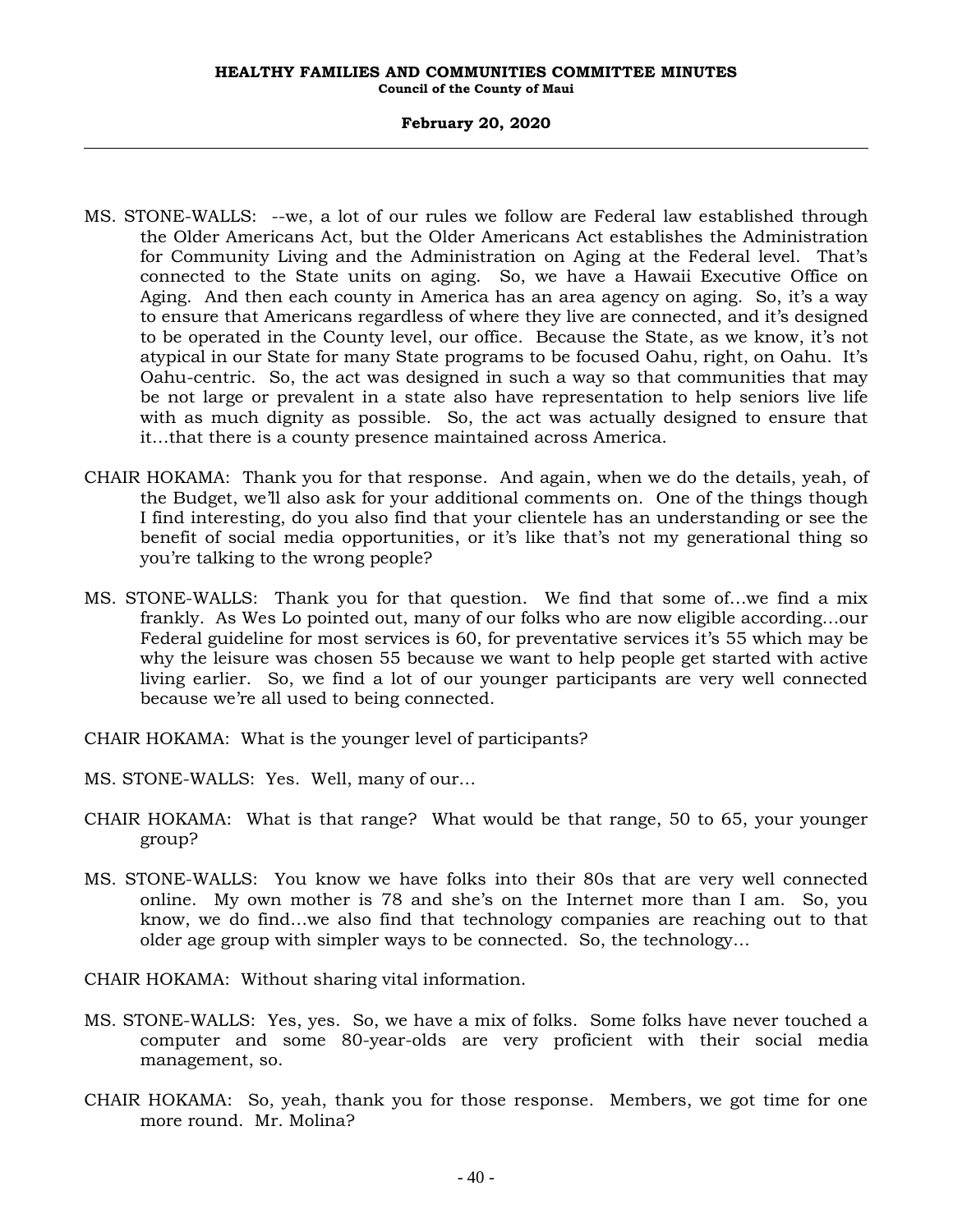COUNCILMEMBER MOLINA: Yeah, thank you, Chairman. Just wanted to ask Director Munsell on some statements she made earlier with regards to the shortage of filling certain positions. Can you elaborate which positions or sections you're having a difficult time finding qualified people to fill?

CHAIR HOKAMA: You can be general 'cause --

COUNCILMEMBER MOLINA: Yeah.

CHAIR HOKAMA: --at, when, next meeting when we'll get the spreadsheet so you can see --

COUNCILMEMBER MOLINA: Yeah.

CHAIR HOKAMA: --the actual positions. But, Director, if you could?

- MS. MUNSELL: Thank you for the question. I know specifically in the Housing Division we had a very difficult time recruiting for that Development Coordinator position. We're now in the process of trying to hire a Housing Specialist and we're on our second or maybe we're on our third attempt. And that's a relatively entry-level position. I know that Kaunoa has a number of positions as well that they've had difficulty hiring for in their open recruitment. So, I think it's across the board, not specifically just one area. But we'll bring specific information to you so you'll know the status of all of those positions.
- COUNCILMEMBER MOLINA: Okay. And, Chairman, the reason I bring this up is because ERS, if I could use one example of an area of critical need is we have a Statewide shortage of substitute teachers, and the State ERS makes exemptions for retired County or State personnel to take these positions on so they don't have to give up their retirement. So, I'm thinking if this area of critical need, if this is happening with our sister counties, maybe some discussions should maybe possibly begin with ERS to make some exemptions, so. 'Cause there's a lot of able-bodied retired people that would look for part-time work and who have abilities and who would like to stay engaged. So, just because you retire from your full-time job, you know, after a while you might get bored at home and you may want to look at something part time, and so this may be one venue or avenue where, you know, we could fill some of these positions provided ERS makes these exemptions. And even still with the substitute shortage at least it's helped to fill but there's still a need. So, I was thinking along those lines so maybe we can fill some of our County positions with able-bodied retired people and so they don't have to give up their retirement. 'Cause no sane person would want to give up their retirement to go work in a part-time job where you're making less. So, maybe, possibly could network with your sister, with our sister county directors to make an appeal to ERS to see if they would create exemptions to allow retired County and State employees to apply for these jobs without having to give up their retirement. And just my thoughts, Chair. Thank you.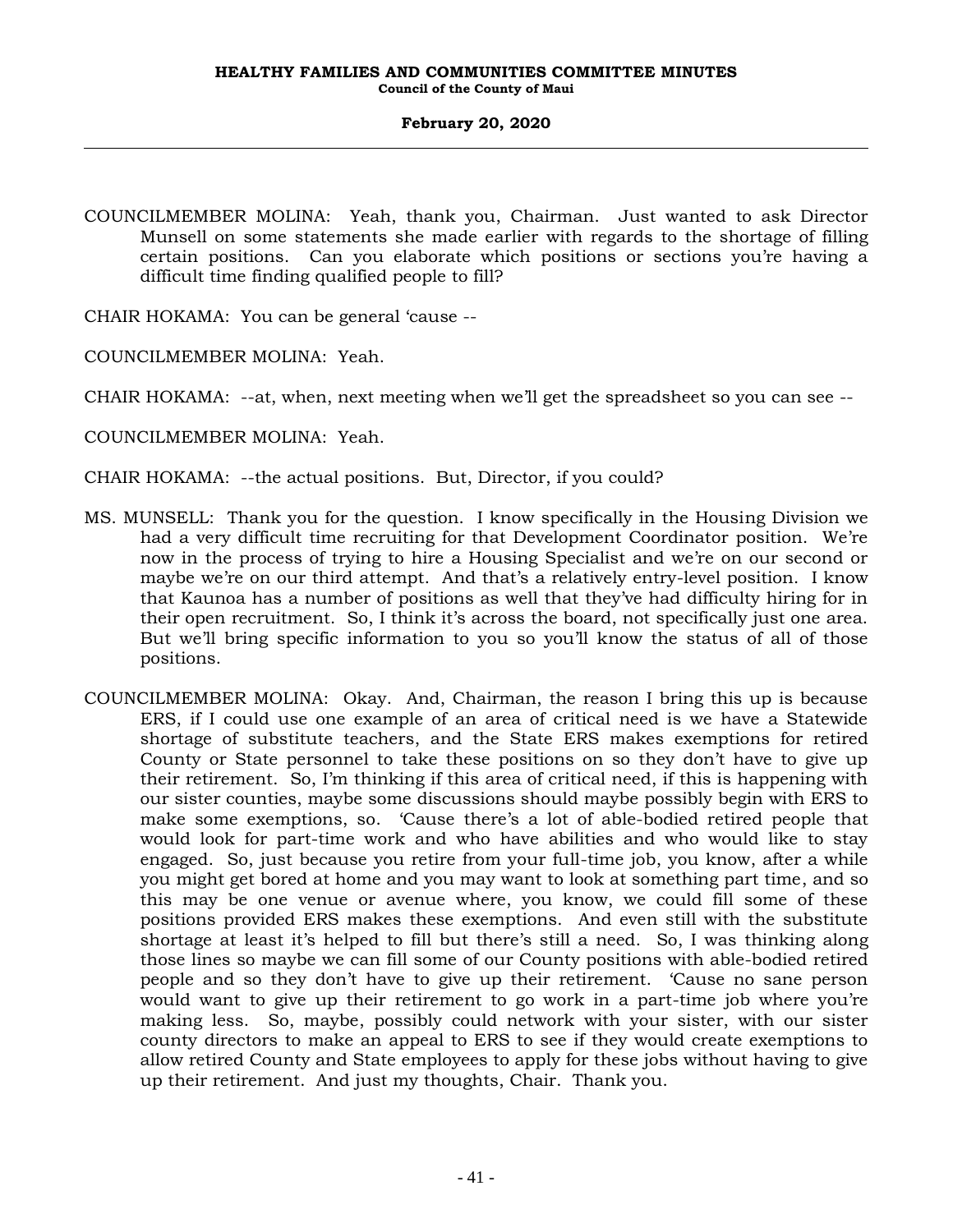- CHAIR HOKAMA: No, no, I think that is a very good suggestion we should consider. I'm looking at it in another way too, deleting the position and putting it under professional services for them to go contract out. Develop it and then make sense, yeah, then if make sense, we'll, can consider civil service considerations as another way to approach getting the job done sooner than later. Anything else, Mr. Molina?
- COUNCILMEMBER MOLINA: No, thank you, Chair.
- CHAIR HOKAMA: Thank you. Ms. Rawlins-Fernandez?
- COUNCILMEMBER RAWLINS-FERNANDEZ: Mahalo, Chair. I think that's a great idea and I hope also, Member Molina, I think that's a good idea too, and we're going to have the ERS Executive Director here so make you sure write down that question so that when he comes then you can ask him that question. Okay. So, my questions, Chair, is for some of the updates that we spoke about for the next time Ms. Munsell comes before us. Would like me to kind of list some of the things that I'm hoping she'll --

CHAIR HOKAMA: Sure.

COUNCILMEMBER RAWLINS-FERNANDEZ: --update us…oh okay.

CHAIR HOKAMA: Sure.

- COUNCILMEMBER RAWLINS-FERNANDEZ: At…oh, the first one, so perhaps, Chair, you have an update on the Lanai Kinaole, it was such an awesome program so I don't know if anyone has an update now. If not, we can…
- CHAIR HOKAMA: We are going to be celebrating their one-year anniversary shortly, Budget Chair --
- COUNCILMEMBER RAWLINS-FERNANDEZ: Awesome.
- CHAIR HOKAMA: --and I'll let all of you know it has been a big success. With all the challenges your island and my island has been going through with this Federal program. And so, I can tell you Lanai has, is very grateful to this Council for giving it the support, because it's made a difference to a lot of our people that needed the help, especially our part-Hawaiian community that has issues with as you would know blood pressure and diabetes. So, that's where they are and they're preparing for, as they told us part of their second year of their three-year program, and I'm very pleased with their successes so far, Ms. Rawlins-Fernandez. So, I would be with no hesitation asking for your folks' support in the upcoming year.
- COUNCILMEMBER RAWLINS-FERNANDEZ: Awesome. That's such a great update. It was such a great program. I'm grateful for, you know, to them for putting this organization together to serve the community. Okay. And then the suicide crisis study.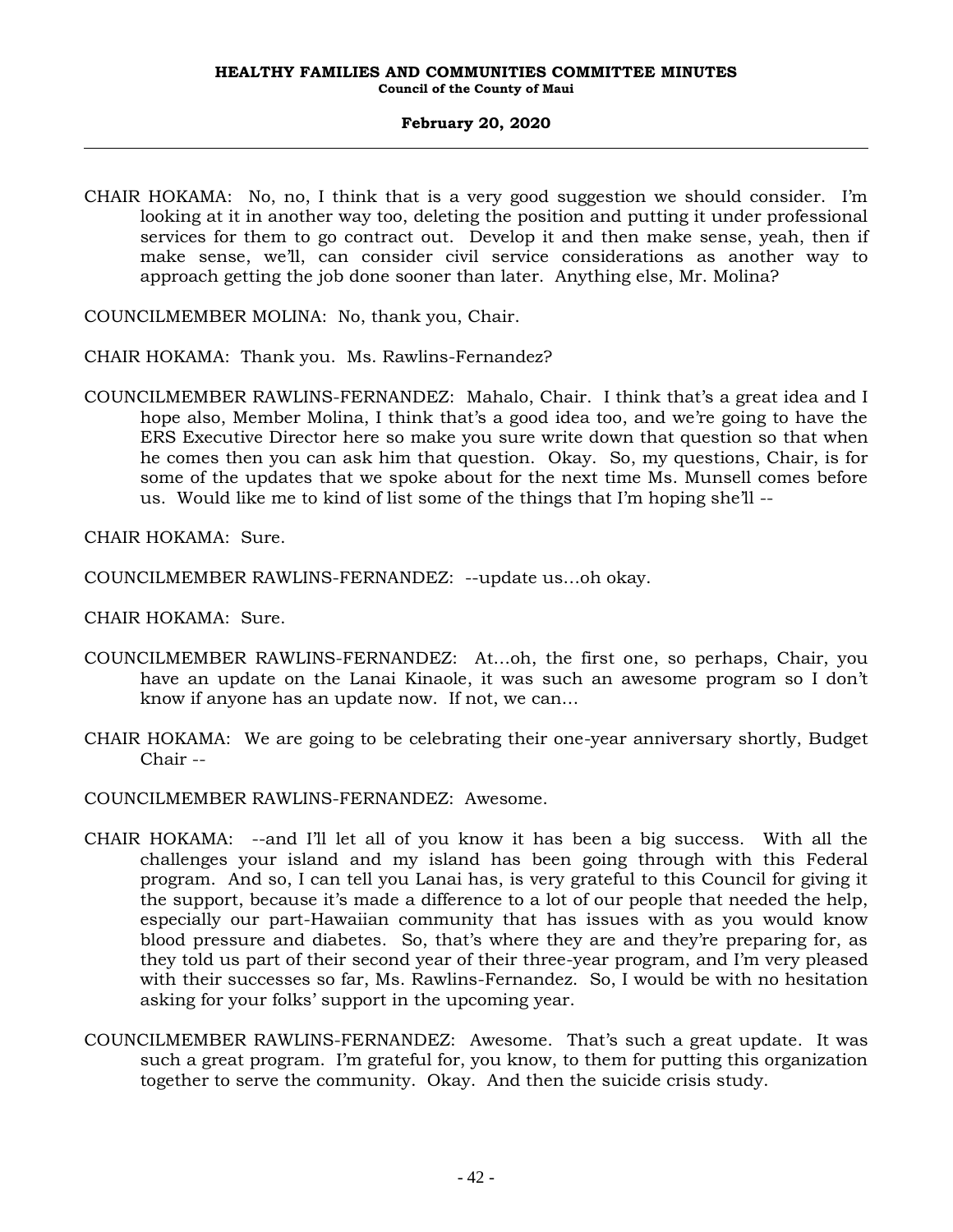- CHAIR HOKAMA: Director? Yeah, if you could get…you have anything at this time? If not, we'll…
- COUNCILMEMBER RAWLINS-FERNANDEZ: For the next time --

CHAIR HOKAMA: Okay.

COUNCILMEMBER RAWLINS-FERNANDEZ: --I think.

CHAIR HOKAMA: Thank you.

- COUNCILMEMBER RAWLINS-FERNANDEZ: The meal prep for Department of Education and Hale Mahaolu, I guess a meals program. The…
- CHAIR HOKAMA: Yeah, as you can see on Lanai we have some food service issues lately with our schools and whatnot, and it impacts also our senior food services at times as well.
- COUNCILMEMBER RAWLINS-FERNANDEZ: And then an update on the Paukukalo Club House.

CHAIR HOKAMA: Okay.

- COUNCILMEMBER RAWLINS-FERNANDEZ: And oh, the Senior Services Program Assistant position on Lanai, I notice that, you know, we reduced that position in the Budget and there's also no Senior Service Transit Aide where there used to be on Lanai. And so, I was hoping to get an update on how that program on Lanai is now working if there aren't any positions there for that now. And I think that's most of it for now. Yeah. Okay, mahalo, Chair.
- CHAIR HOKAMA: Thank you, Ms. Rawlins-Fernandez. And I appreciate your concern for Lanai. Mahalo. Ms. Paltin?
- COUNCILMEMBER PALTIN: Thank you, Chair. Thank you, Ms. Munsell. I just was wondering 'cause Page 1 has all of your programs and in between of Page 9 and 10, I couldn't find any information on the Homeless Program. And I just was wondering, you know, with the recent actions taken at Kanaha, is there any actions going to be taken in the Mile Marker 13 to 14.5 area? I know that, you know, the ocean side is not the County property but the mauka side there is County property. And, you know, we've asked Public Works and Environmental Management to rebuild some of the berms so that there's not so much buildup of abandoned vehicles and whatnot, but they continue to find ways to get back to that County property area. And, you know, I think Countywide it's kind of an issue, so I was wondering did that slide get left off of the presentation?

CHAIR HOKAMA: That is going to be covered by Ms. Kama's Committee, Ms. Paltin.

COUNCILMEMBER PALTIN: Oh.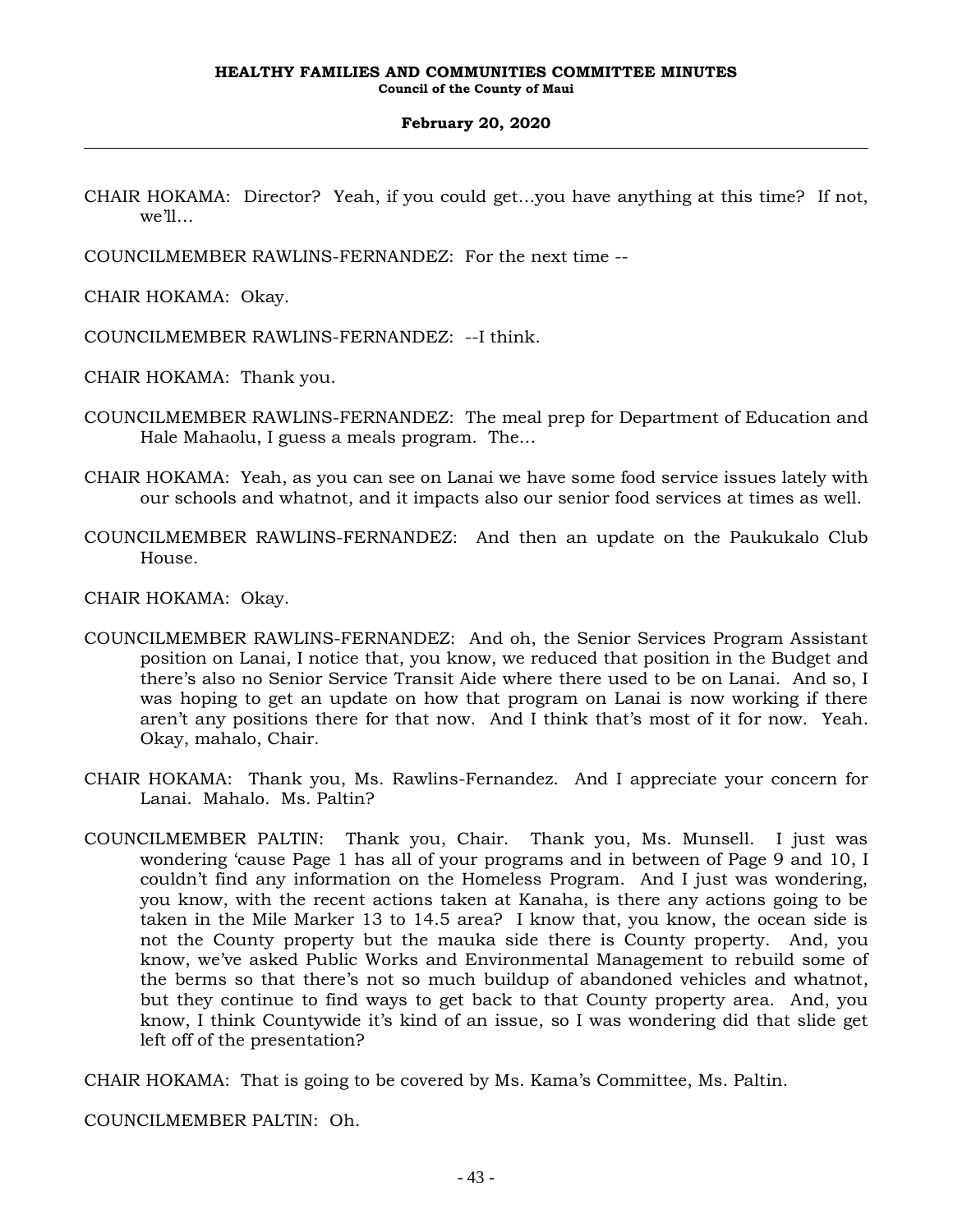CHAIR HOKAMA: Under the Affordable Housing Committee jurisdiction.

- COUNCILMEMBER PALTIN: Oh okay, okay.
- CHAIR HOKAMA: So, they'll present that specific, your specific area of interest at that, her Committee meeting.
- COUNCILMEMBER PALTIN: Oh okay. Thank you.
- CHAIR HOKAMA: Okay, thank you. Ms. Sugimura? Thank you. Ms. Kama?
- COUNCILMEMBER KAMA: Just one question. On Page 20, the services of Maui County Office on Aging. Caregiver Respite and Services, what does that look like?
- CHAIR HOKAMA: Ms. Stone-Walls, if you would please join us once more. We're getting her steps in. If you could respond please.
- MS. STONE-WALLS: Thank you, Chair. Thank you, Member Kama. Yes, caregiver support, respite and support is a continuum of services that we provide all the way from education about care giving, support for care giving, like support groups, training, caregiver training. And then we also offer in-home respite services so that if an individual…if a caregiver needs respite in the home, we can help with that. And adult daycare respite services. So, it's, it spans from just helping people adjust, reduce their caregiver stress, all the way to actually helping them care for their loved one so that they have time to do things they may need to do or just to relax and recover.
- COUNCILMEMBER KAMA: So, then I think my more in-depth question is if you wanted to help a caregiver reduce their care giving due to stress or time or whatever, what do they need to do or what does that look like that? I mean how do they get the help, what do they have to do?

CHAIR HOKAMA: Department?

MS. STONE-WALLS: Chair? Thank you for that question. So, they can contact our office and we can work with them to…we do an assessment with them, just kind of find out where they are and what they need. I know earlier today you guys were…I think Member Paltin was mentioning about let's ask the seniors, right, what do you need? So, we meet with caregivers and we ask them what do you need, what would be helpful for you? So, we start from there and then we help that family, those caregivers decide what that we can help with, them with would be the best options for them. So, we…and we also look at their various levels of stress and help them problem solve.

COUNCILMEMBER KAMA: Thank you, Chair. Thank you, Deborah.

CHAIR HOKAMA: Thank you. Ms. King?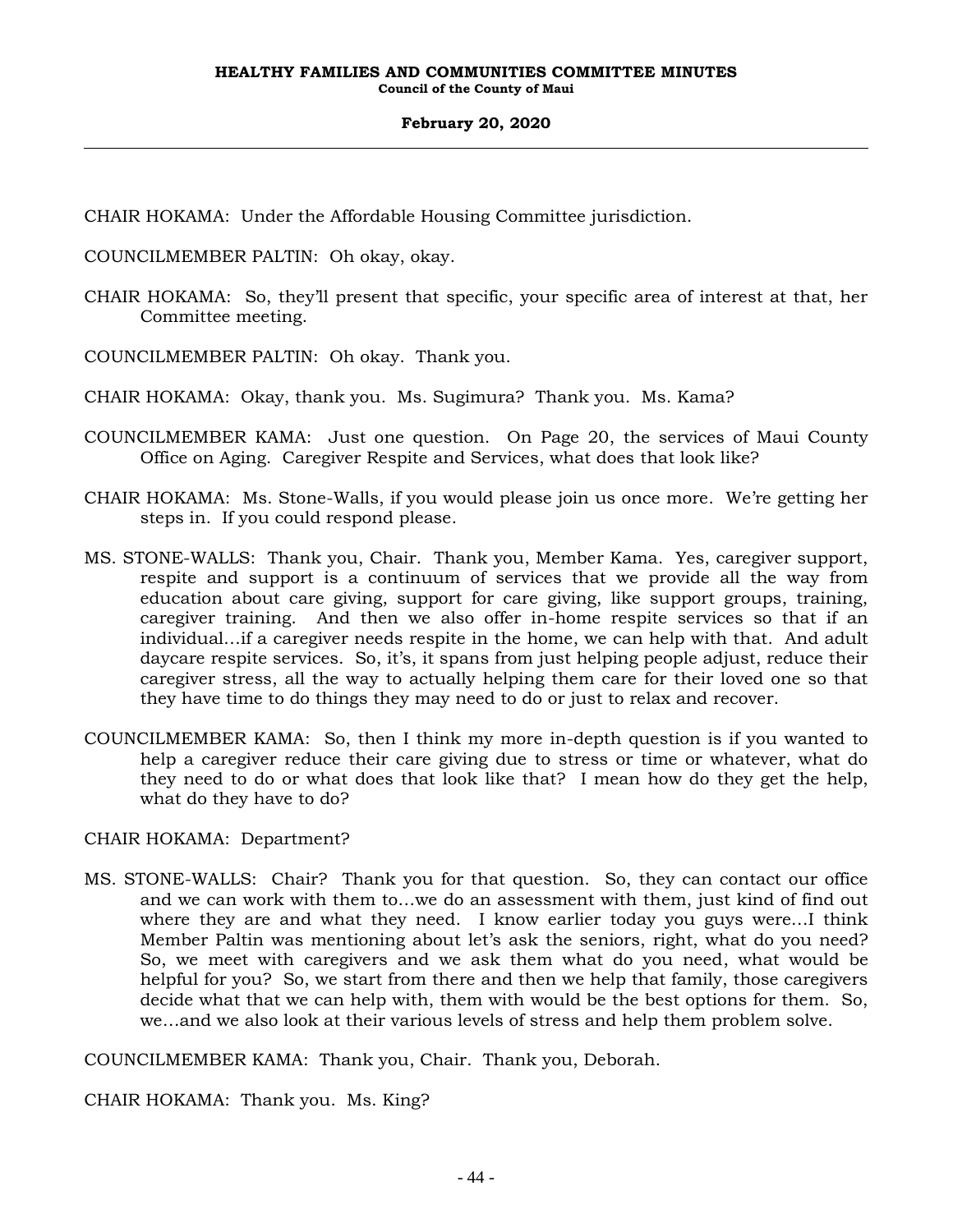COUNCILMEMBER KING: Thank you, Chair. I just stepped out to go to the WIR NACo call, and there was an actual relevant update on the Older Americans Act and which has lapsed. But they said that the funding was continuing to come so we haven't experienced any break in funding that, from any Federal funds we're getting?

MS. STONE-WALLS: Chair?

CHAIR HOKAMA: Department?

MS. STONE-WALLS: Thank you for that question. There has been no lapse.

COUNCILMEMBER KING: Okay.

- MS. STONE-WALLS: It's not uncommon for the act to kind of do this every now and then. So, they're in the process of the reauthorization and they have some agreements so we're anticipating that that will happen quickly. I guess the Senate has been a little busy lately with some other matter, so.
- COUNCILMEMBER KING: Okay. So, the report that we got is it did pass the Senate and the House, but they have not taken it up on the floor. So, NACo is trying to encourage that.

MS. STONE-WALLS: Yes.

COUNCILMEMBER KING: But I'm glad that we haven't had any lapse in funding. So, I had just a couple questions. One is just a quick...Kaunoa used to offer for their programs that they used to offer or allow 10 percent of some of the classes to be non-seniors. Do they still do that?

CHAIR HOKAMA: Director?

- MS. MUNSELL: Thank you for the question. No, they don't.
- COUNCILMEMBER KING: Okay.
- MS. MUNSELL: They don't allow it any longer.
- COUNCILMEMBER KING: Okay. So, it has to be, you have to be…and then I just knew that because I was asked by a friend of mine about 15 years ago to attend a class, because it was going to be cancelled if they didn't get enough, and so they were allowing the 10 percent so that they could keep the classes going if they didn't get minimum attendance. But I guess that's no more. But the other question I wanted to ask you and I apologize if this was asked when I was gone, was if you could just…I'm curious as to how you explain to your staff and then, you know, for people listening who don't understand the difference between outcomes and outputs.

CHAIR HOKAMA: Director?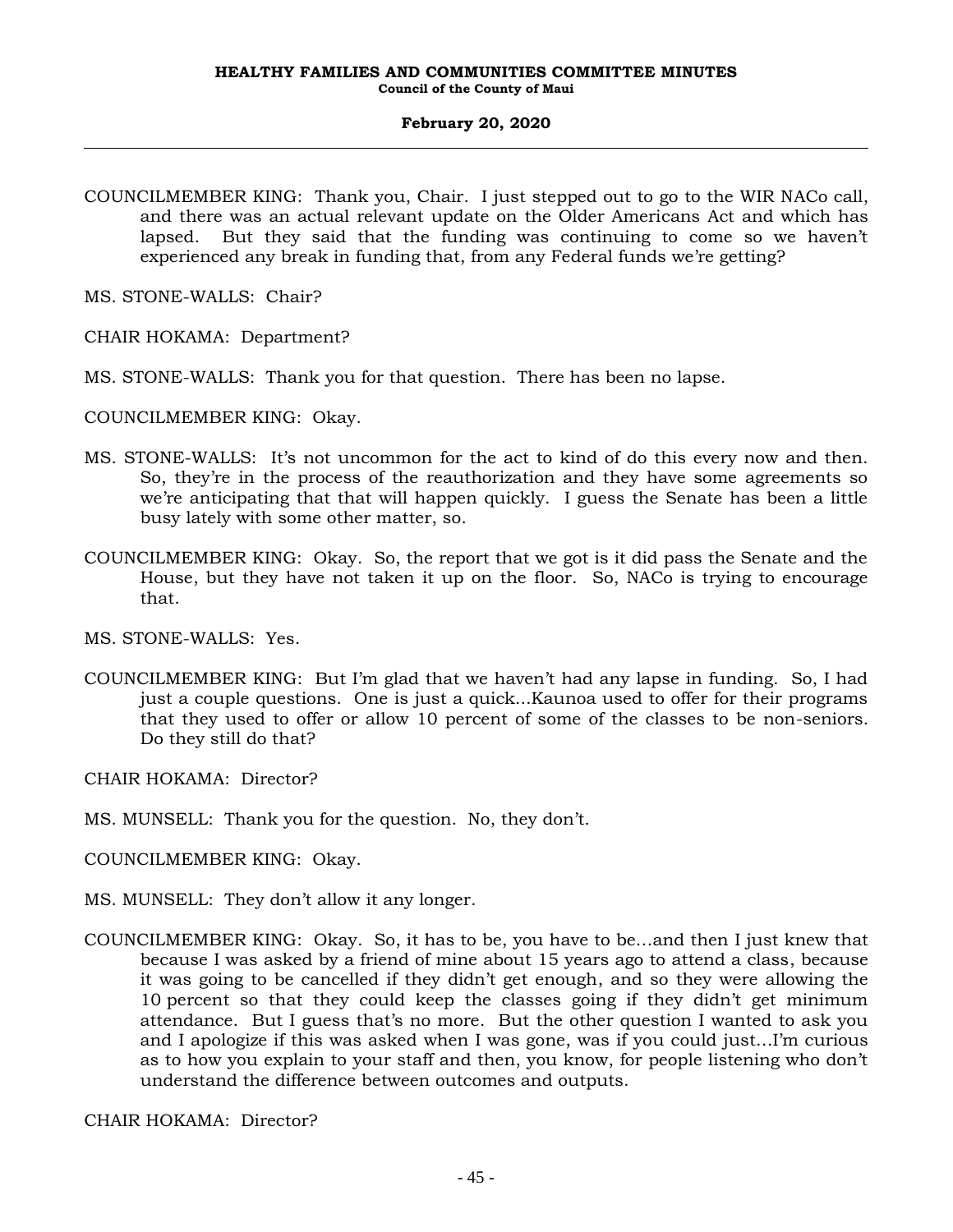- MS. MUNSELL: Thank you for the question. In the past when we've set up our measurements, performance measurements, we've often counted things like attendance at meetings or how many people versus trying to determine whether you're actually making a difference. And so, when we're looking at our performance measures for 2021, and you'll, obviously when the Mayor rolls out his next Budget, you'll get to take a look at those and see whether we've succeeded or not. But the idea is to try and not count the fact that we went to three meetings but rather show what we got out of those meetings or what the outcomes of those meetings were. So, that's what we're trying to move towards.
- COUNCILMEMBER KING: Okay. Thank you for that explanation. That's music to my ears. And I love the work that you're doing on, you know, the strategic planning and looking at outcome goals. So, thank you for that. I look forward to seeing your performance measures this year.
- CHAIR HOKAMA: I can say you've been very consistent, Ms. King, and so I'm happy that we having progress. Yeah. So, Members, we're going to defer this item. I'm going to be working with Staff and the Department to bring them up as soon as possible, hopefully at the next meeting. But I've also will let you know, our resource for the sex trafficking item, we're having difficulty having her here during our scheduled meeting so we are going to continue our efforts, because I would like to have that discussion as it impacts our County and our particularly young people that are vulnerable to this abuses. So, I plan to do that, but we're going to finish up the Budget review of Human Concerns, and then I already plan to bring up the feral animal issue back again which will cover a component from deer to dogs to cats to chickens, and if there's other things we need to consider, we will. And then I'm also thinking if we have the time available, I'll schedule one component so that we can have the, our program on animal management done at the same time, because we're going to ask animal management, the Humane Society to also give comment on the feral subject matter. Okay. So, Mr. MacKinnon, just to give you some advance notice, we are going to give you your opportunity, but we're also going to ask you to participate on the subject of the feral animal management within the County of Maui. So, it's all three islands we're going to be looking at animal management. Any other questions or requests? Yes, Ms. Paltin?
- COUNCILMEMBER PALTIN: Oh, I just was wondering if we're going to do a Budget review of Parks and Recreation?
- CHAIR HOKAMA: Yes, we are. Yes, we are. They're the big component, they're the big baby in this Committee's Budget responsibility so we'll be doing that, including the CIP. The status of existing projects as well as the proposed projects, we will have that, Ms. Paltin.

COUNCILMEMBER PALTIN: Okay, thank you.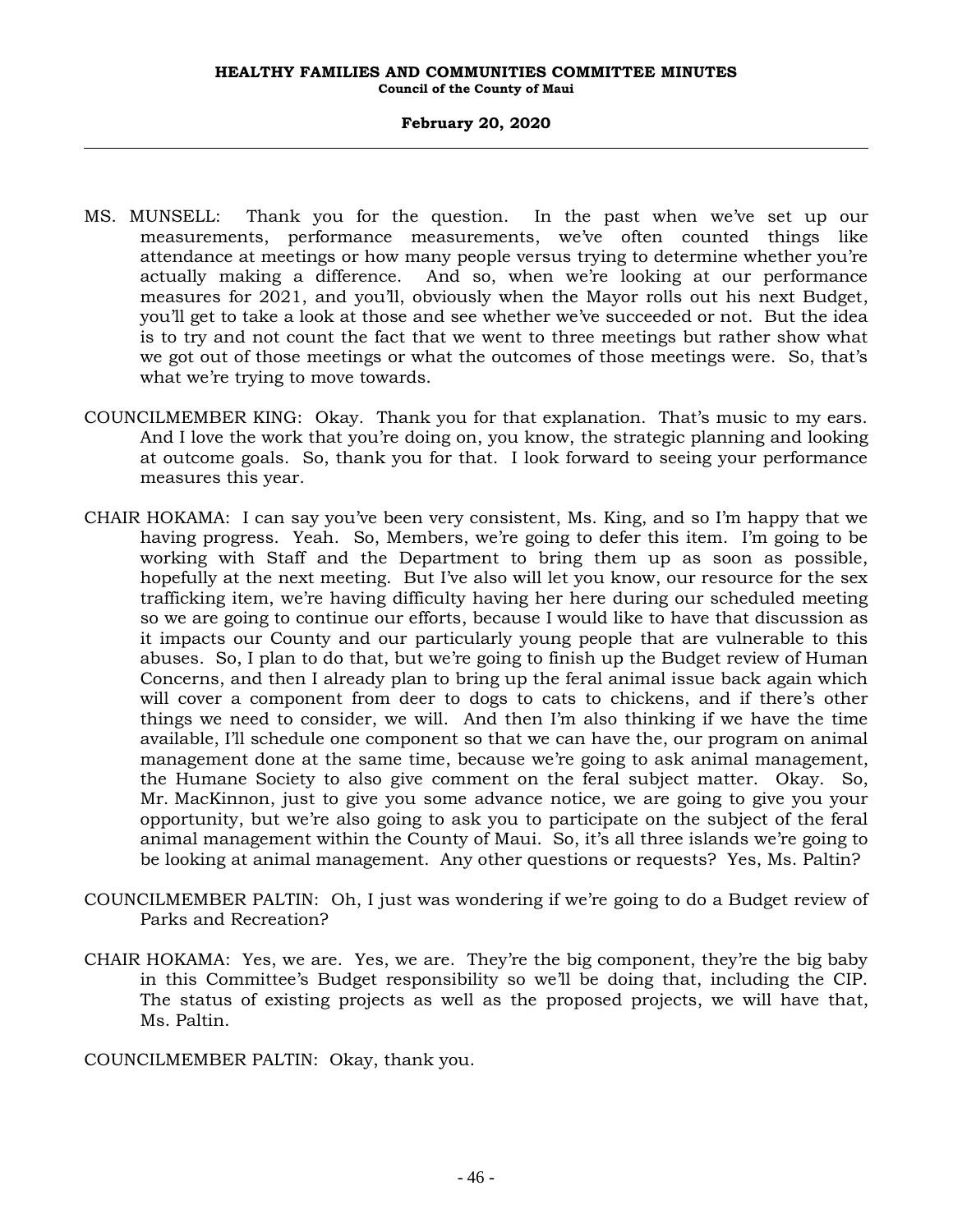CHAIR HOKAMA: Yeah, no, that is critical. This lady in front of me is going to be staring down my throat. Any other requests, Members? With no objections, we'll defer this item.

# **COUNCILMEMBERS VOICED NO OBJECTIONS.**

**ACTION: DEFER PENDING FURTHER DISCUSSION.** 

CHAIR HOKAMA: We thank Ms. Munsell and thank you, staff, I know we didn't utilize all your comments and advice this day, but please be prepared for the next meeting because we are going to get into the weeds and the details so please be prepared for that. Okay. With no further business, Members, thank you very much. We are adjourned. . . . (gavel). . .

**ADJOURN:** 11:42 a.m.

APPROVED:

ohas

RIKI HOKAMA, Chair Healthy Families and Communities Committee

hfc:min:200220:ds Transcribed by: Daniel Schoenbeck